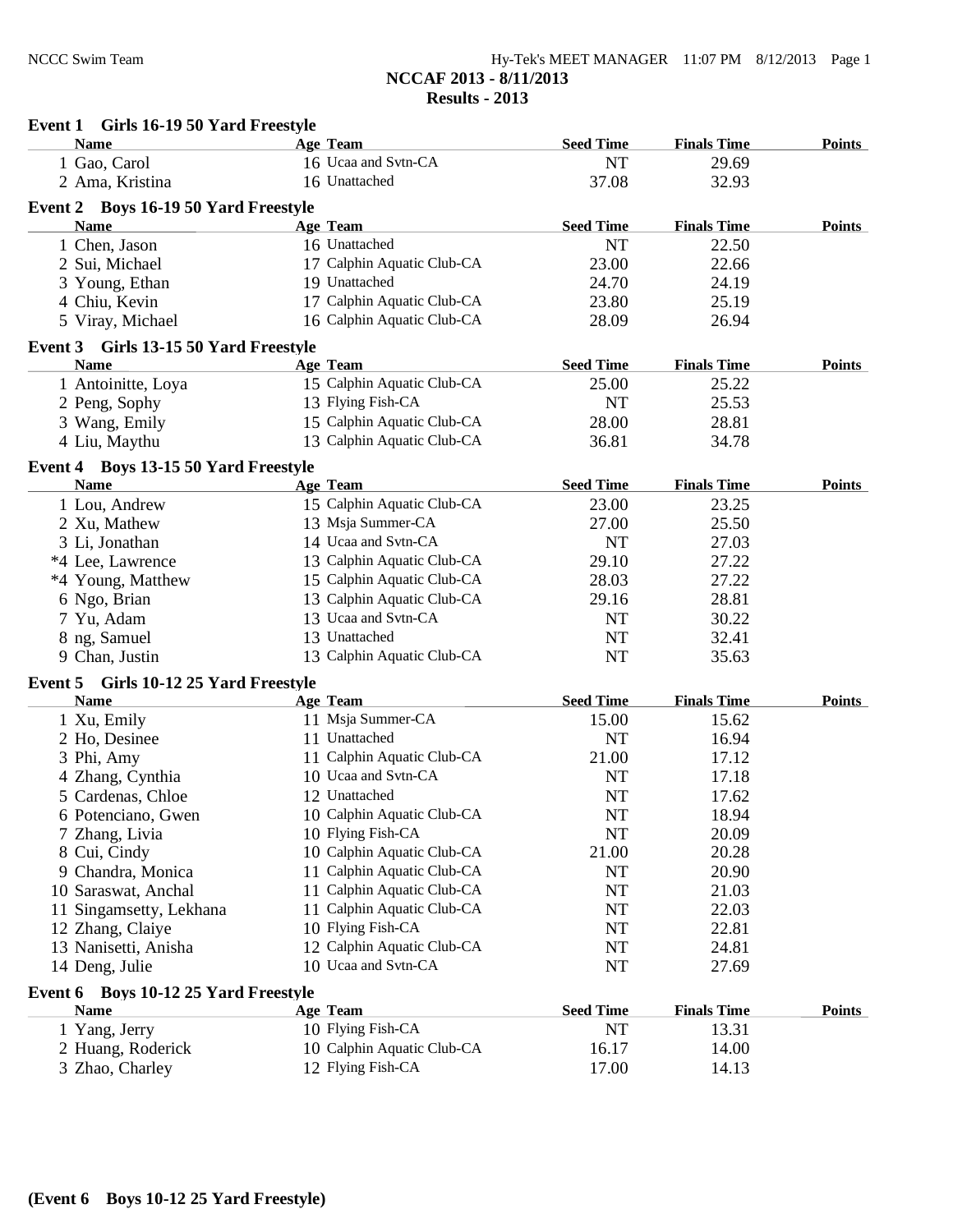| $Hy-Tek's MEET MANAGER$ 11:07 PM $8/12/2013$ Page 1 |  |  |
|-----------------------------------------------------|--|--|
| NCCAF 2013 - 8/11/2013                              |  |  |
| Results $-2013$                                     |  |  |

| <b>Name</b>        | Age Team                   | <b>Seed Time</b> | <b>Finals Time</b> | <b>Points</b> |
|--------------------|----------------------------|------------------|--------------------|---------------|
| 4 Jou, Steven      | 12 Flying Fish-CA          | NT               | 15.28              |               |
| 5 Suenaga, Yoshiya | 12 Calphin Aquatic Club-CA | NT               | 16.16              |               |
| 6 Doan, Tung       | 12 Calphin Aquatic Club-CA | NT               | 16.28              |               |
| 7 Chan, Kevin      | 11 Calphin Aquatic Club-CA | NT               | 16.37              |               |
| 8 Waghray, Arav    | 11 Calphin Aquatic Club-CA | 20.17            | 16.38              |               |
| 9 Lau, Leon        | 10 Unattached              | NT               | 16.66              |               |
| 10 Tagle, Marcelo  | 10 Unattached              | NT               | 16.70              |               |
| 11 Tse, Darren     | 10 Calphin Aquatic Club-CA | NT               | 17.16              |               |
| 12 Bui, Kevin      | 10 Calphin Aquatic Club-CA | NT               | 17.31              |               |
| 13 Xuan, William   | 10 Flying Fish-CA          | NT               | 17.38              |               |
| 14 Yan, Jacob      | 12 Calphin Aquatic Club-CA | 41.00            | 17.50              |               |
| 15 Huang, Andrew   | 11 Flying Fish-CA          | NT               | 18.00              |               |
| 16 Lee, Anthongy   | 11 Calphin Aquatic Club-CA | 21.12            | 18.47              |               |
| 17 Lam, Angus      | 11 Msja Summer-CA          | NT               | 19.15              |               |
| 18 Zhao, Luke      | 10 Flying Fish-CA          | <b>NT</b>        | 23.38              |               |

## **Event 7 Girls 7-9 25 Yard Freestyle**

| <b>Name</b>                        | Age Team                       | <b>Seed Time</b> | <b>Finals Time</b> | <b>Points</b> |
|------------------------------------|--------------------------------|------------------|--------------------|---------------|
| 1 Zhu, Angeline                    | 7 Unattached                   | <b>NT</b>        | 14.75              |               |
| 2 Xiong, Alisha                    | 9 Flying Fish-CA               | <b>NT</b>        | 15.59              |               |
| 3 Yeh, Anouk                       | 7 Unattached                   | <b>NT</b>        | 15.85              |               |
| 4 Htutt, Lulu                      | 7 ZhongLianBeiDa Swimming Team | <b>NT</b>        | 16.75              |               |
| 5 Wang, Sascha                     | 8 Flying Fish-CA               | <b>NT</b>        | 17.88              |               |
| 6 Pei, Serena                      | 8 Unattached                   | 18.00            | 18.03              |               |
| 7 Chen, Jasmine                    | 9 Flying Fish-CA               | <b>NT</b>        | 18.13              |               |
| 8 Leacox, Makena                   | 7 ZhongLianBeiDa Swimming Team | <b>NT</b>        | 18.52              |               |
| 9 Chu, Summer                      | 9 Calphin Aquatic Club-CA      | <b>NT</b>        | 19.31              |               |
| 10 Zheng, Aileen                   | 7 Ucaa and Svtn-CA             | <b>NT</b>        | 19.34              |               |
| 11 Zhang, Jenny                    | 8 Calphin Aquatic Club-CA      | <b>NT</b>        | 19.66              |               |
| 12 Chu, Valerie                    | 8 Flying Fish-CA               | <b>NT</b>        | 19.75              |               |
| 13 Lin, Florence                   | 8 Calphin Aquatic Club-CA      | <b>NT</b>        | 20.44              |               |
| 14 Huang, Angie                    | 8 Calphin Aquatic Club-CA      | <b>NT</b>        | 20.59              |               |
| 15 Leong, Kaitlyn                  | 9 Calphin Aquatic Club-CA      | 26.00            | 20.72              |               |
| 16 Hornung, Aunika                 | 9 Calphin Aquatic Club-CA      | <b>NT</b>        | 20.79              |               |
| 17 Sun, Avery                      | 8 Calphin Aquatic Club-CA      | <b>NT</b>        | 21.35              |               |
| 18 Hone, Cheryl                    | 9 Unattached                   | <b>NT</b>        | 21.44              |               |
| 19 Liang, Adrienne                 | 9 Flying Fish-CA               | <b>NT</b>        | 22.54              |               |
| 20 Huang, Crystal                  | 9 Calphin Aquatic Club-CA      | <b>NT</b>        | 23.87              |               |
| 21 Hornung, Maya                   | 7 Calphin Aquatic Club-CA      | <b>NT</b>        | 24.25              |               |
| 22 Wan, Teresa                     | 9 Calphin Aquatic Club-CA      | <b>NT</b>        | 24.65              |               |
| 23 Li, Katherine                   | 7 Unattached                   | <b>NT</b>        | 24.84              |               |
| 24 Zhao, Florence                  | 9 Calphin Aquatic Club-CA      | <b>NT</b>        | 25.32              |               |
| 25 Singamsetty, Pallavi            | 8 Calphin Aquatic Club-CA      | <b>NT</b>        | 29.81              |               |
| 26 Dolsey, Dolsey                  | 7 Unattached                   | <b>NT</b>        | 29.97              |               |
| 27 Hooper, Erica                   | 8 Unattached                   | <b>NT</b>        | 32.13              |               |
| 28 Shrestha, Nasana                | 7 Unattached                   | <b>NT</b>        | 32.72              |               |
| 29 Jin, Laurie                     | 7 Unattached                   | 25.00            | 36.81              |               |
| --- Li, Jerry                      | 7 Flying Fish-CA               | NT               | DQ                 |               |
| Event 8 Boys 7-9 25 Yard Freestyle |                                |                  |                    |               |
| <b>Name</b>                        | Age Team                       | <b>Seed Time</b> | <b>Finals Time</b> | <b>Points</b> |
| 1 Li, Jason                        | 9 Unattached                   | 16.33            | 15.72              |               |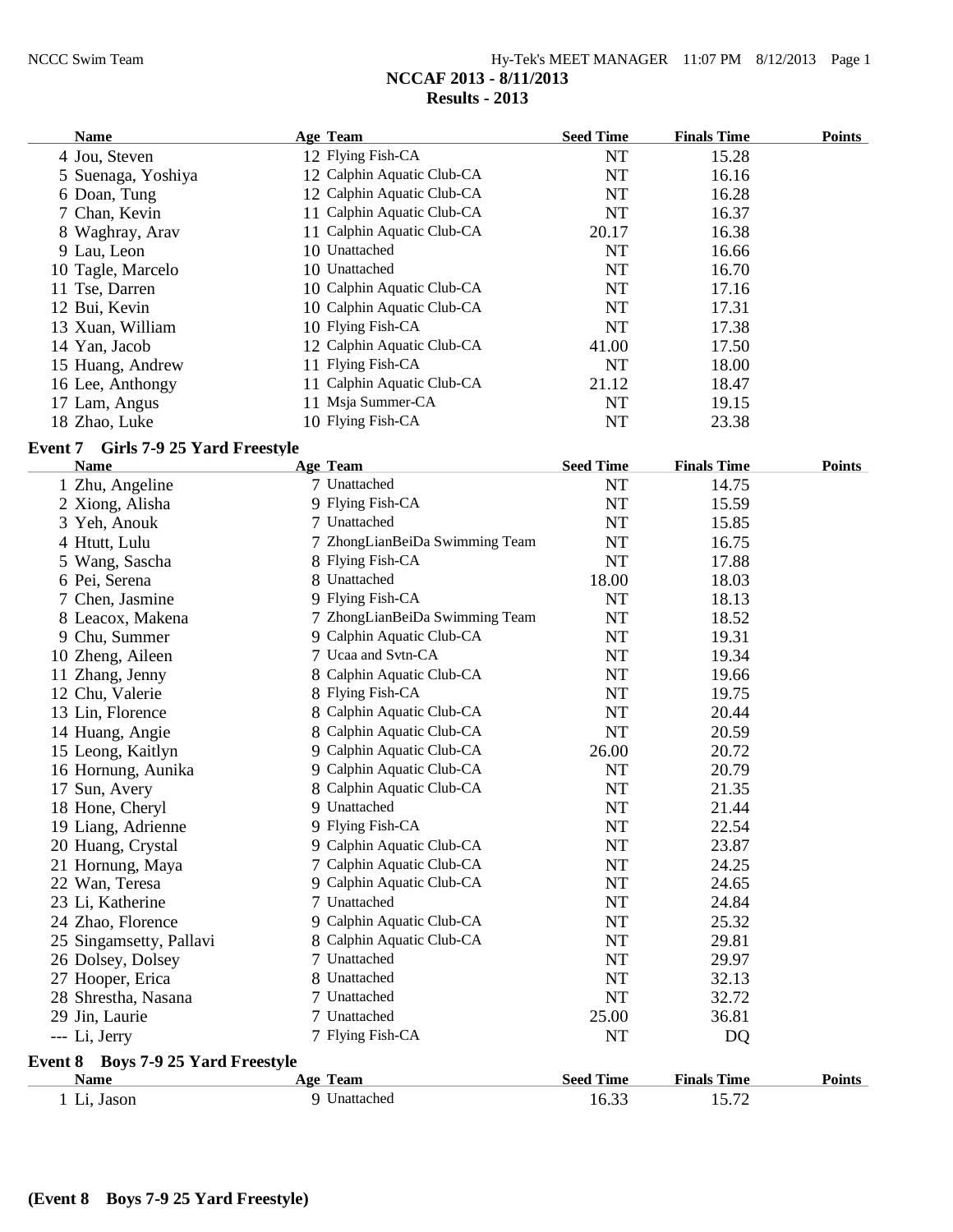| Hy-Tek's MEET MANAGER $11:07$ PM $8/12/2013$ Page 1 |  |  |
|-----------------------------------------------------|--|--|
| NCCAF 2013 - 8/11/2013                              |  |  |
| Results - 2013                                      |  |  |

| Name                        | <b>Age Team</b>           | <b>Seed Time</b> | <b>Finals Time</b> | <b>Points</b> |
|-----------------------------|---------------------------|------------------|--------------------|---------------|
| 2 Zhou, Simon               | 8 Qss-CA                  | 16.14            | 16.00              |               |
| 3 Ponssen, Luke             | 9 Calphin Aquatic Club-CA | 16.39            | 16.81              |               |
| 4 Chang, Brendon            | 8 Calphin Aquatic Club-CA | NT               | 18.07              |               |
| 5 Jia, Richard              | 8 Flying Fish-CA          | NT               | 18.16              |               |
| 6 Tse, Kevin                | 8 Calphin Aquatic Club-CA | <b>NT</b>        | 18.22              |               |
| 7 Yang, Joshua              | 9 Flying Fish-CA          | NT               | 18.40              |               |
| 8 Chan, Myron               | 9 Flying Fish-CA          | NT               | 19.03              |               |
| 9 Dong, Channing            | 9 Calphin Aquatic Club-CA | NT               | 19.19              |               |
| 10 Chan, Ethan              | 8 Calphin Aquatic Club-CA | NT               | 19.81              |               |
| 11 Lian, Weston             | 9 Calphin Aquatic Club-CA | NT               | 20.06              |               |
| *12 Laxminarasimhan, Keshav | 9 Calphin Aquatic Club-CA | NT               | 20.18              |               |
| *12 Wang, Conan             | 9 Unattached              | 24.00            | 20.18              |               |
| 14 Fang, Rickie             | 7 Unattached              | NT               | 21.97              |               |
| 15 Ponssen, Derek           | 7 Calphin Aquatic Club-CA | 20.03            | 22.03              |               |
| 16 Shrestha, Nhujal         | 9 Calphin Aquatic Club-CA | NT               | 22.63              |               |
| 17 Li, Jerry                | 9 Unattached              | NT               | 23.43              |               |
| 18 Li, Waylon               | 7 Flying Fish-CA          | NT               | 23.94              |               |
| 19 Siu, Jaden               | 9 Calphin Aquatic Club-CA | NT               | 25.31              |               |
| 20 He, Alexander            | 8 Msja Summer-CA          | NT               | 30.81              |               |
| 21 Remi, Liu                | 7 Ucaa and Svtn-CA        | NT               | 32.81              |               |

# **Event 9 Girls 6 & Under 25 Yard Freestyle**

| <b>Name</b>       | <b>Age Team</b>           | <b>Seed Time</b> | <b>Finals Time</b> | <b>Points</b> |
|-------------------|---------------------------|------------------|--------------------|---------------|
| 1 Cui, Kyra       | 6 Unattached              | NT               | 18.66              |               |
| 2 Huang, Davina   | 6 Calphin Aquatic Club-CA | 22.56            | 20.94              |               |
| 3 Lan, Aglaia     | 6 Flying Fish-CA          | NT               | 26.31              |               |
| 4 Jiang, Nancy    | 6 Unattached              | 35.00            | 27.28              |               |
| 5 Chan, Anthea    | 6 Flying Fish-CA          | NT               | 27.81              |               |
| 6 Zhu, Frisey     | 6 Calphin Aquatic Club-CA | NT               | 28.43              |               |
| 7 Ling, Elayna    | 6 Calphin Aquatic Club-CA | NT               | 31.35              |               |
| 8 Huang, Bettie   | 5 Calphin Aquatic Club-CA | 30.00            | 32.53              |               |
| 9 Chu, Annika     | 5 Flying Fish-CA          | NT               | 32.91              |               |
| 10 Xu, Jennifer   | 6 Ucaa and Sytn-CA        | NT               | 38.15              |               |
| 11 Zhang, Kayla   | 6 Flying Fish-CA          | NT               | 39.38              |               |
| 12 Pangan, Alexa  | 6 Calphin Aquatic Club-CA | NT               | 41.57              |               |
| 13 Lavi, Juliana  | 5 Seals Skin Club-CA      | 38.34            | 46.35              |               |
| 14 Riordan, Annie | 5 Calphin Aquatic Club-CA | NT               | 50.46              |               |

# **Event 10 Boys 6 & Under 25 Yard Freestyle**

| <b>Name</b>       | Age Team                       | <b>Seed Time</b> | <b>Finals Time</b> | <b>Points</b> |
|-------------------|--------------------------------|------------------|--------------------|---------------|
| 1 Zhou, Nolan     | 6 Qss-CA                       | 18.34            | 18.03              |               |
| 2 Xu, Jonathan    | 6 Ucaa and Svtn-CA             | NT               | 23.81              |               |
| 3 Wright, Clement | 6 Calphin Aquatic Club-CA      | NT               | 31.62              |               |
| 4 Wang, Lawrence  | 6 Flying Fish-CA               | NT               | 31.63              |               |
| 5 Htutt, Alex     | 6 ZhongLianBeiDa Swimming Team | NT               | 32.87              |               |
| 6 Chen, Anthony   | 6 Calphin Aquatic Club-CA      | NT               | 33.21              |               |
| 7 Yang, Justin    | 6 Flying Fish-CA               | NT               | 34.10              |               |
| 8 Xiong, Joshua   | 6 Calphin Aquatic Club-CA      | NT               | 36.42              |               |
| 9 Lu, Ethan       | 6 Ucaa and Svtn-CA             | NT               | 38.60              |               |
| 10 Liu, Michael   | 6 Calphin Aquatic Club-CA      | NT               | 39.78              |               |
| 11 Jiang, Yehong  | 6 Flying Fish-CA               | NT               | 40.19              |               |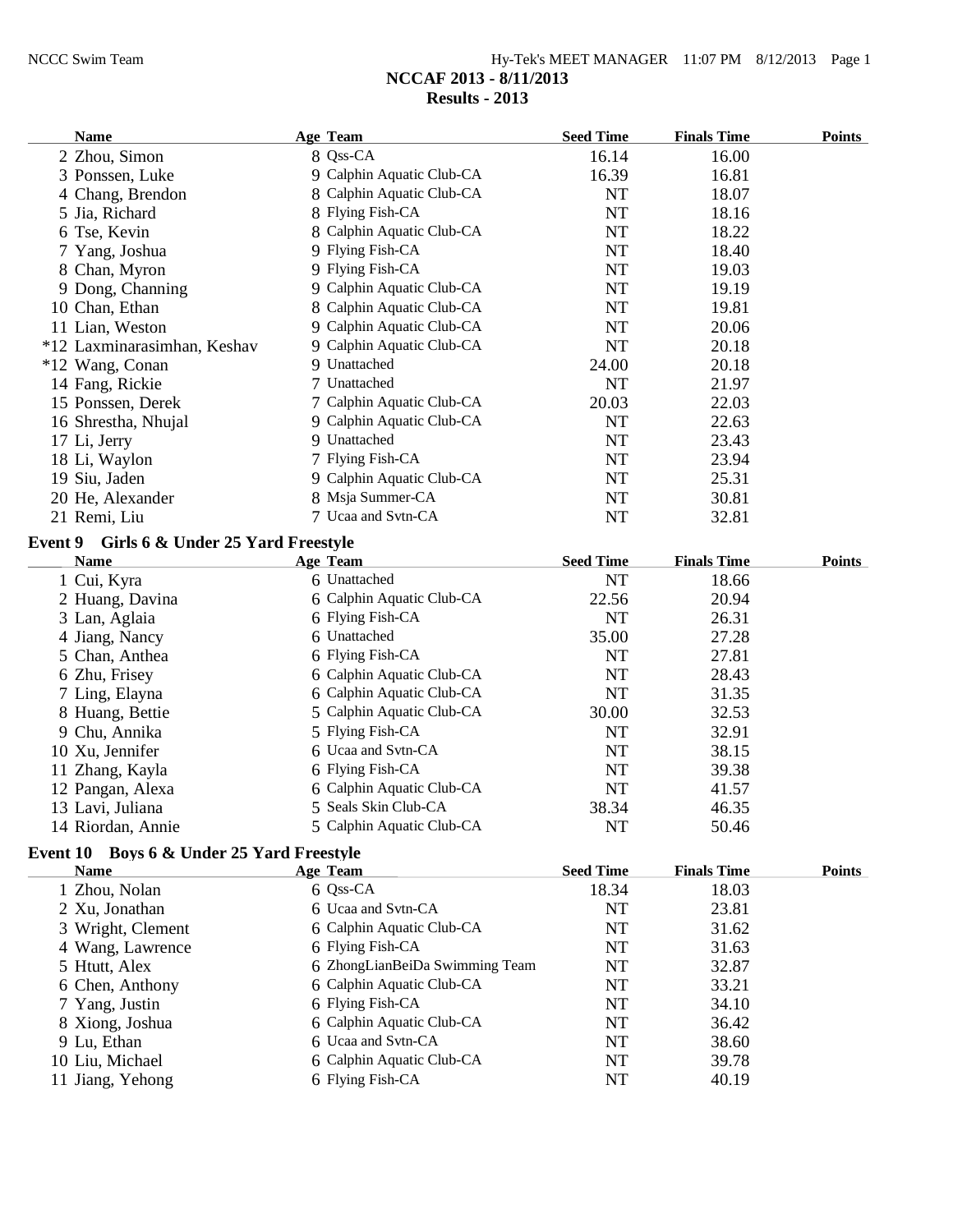| $Hy-Tek's MEET MANAGER$ 11:07 PM $8/12/2013$ Page 1 |  |  |
|-----------------------------------------------------|--|--|
| NCCAF 2013 - 8/11/2013                              |  |  |
| <b>Results - 2013</b>                               |  |  |

| Event 12 Boys 16-19 50 Yard Breaststroke                |                                 |                  |                    |               |
|---------------------------------------------------------|---------------------------------|------------------|--------------------|---------------|
| <b>Name</b>                                             | Age Team                        | <b>Seed Time</b> | <b>Finals Time</b> | <b>Points</b> |
| 1 Viray, Michael                                        | 16 Calphin Aquatic Club-CA      | 41.02            | 37.90              |               |
| Event 13 Girls 13-15 50 Yard Breaststroke               |                                 |                  |                    |               |
| <b>Name</b>                                             | <b>Age Team</b>                 | <b>Seed Time</b> | <b>Finals Time</b> | <b>Points</b> |
| 1 Peng, Sophy                                           | 13 Flying Fish-CA               | <b>NT</b>        | 34.65              |               |
| 2 He, Jessica                                           | 13 Calphin Aquatic Club-CA      | 37.00            | 34.87              |               |
| 3 Hone, Chantel                                         | 13 Unattached                   | <b>NT</b>        | 44.22              |               |
| 4 Kumar, Amisha                                         | 13 Unattached                   | <b>NT</b>        | 58.40              |               |
|                                                         |                                 |                  |                    |               |
| Event 14 Boys 13-15 50 Yard Breaststroke<br><b>Name</b> | <b>Age Team</b>                 | <b>Seed Time</b> | <b>Finals Time</b> | <b>Points</b> |
| 1 Cui, Kevin                                            | 13 Calphin Aquatic Club-CA      | 37.00            | 31.47              |               |
| 2 Xu, Kevin                                             | 13 Unattached                   | <b>NT</b>        | 31.82              |               |
|                                                         | 15 Calphin Aquatic Club-CA      | 38.16            | 35.07              |               |
| 3 Young, Matthew                                        | 13 Msja Summer-CA               | 38.00            | 35.83              |               |
| 4 Xu, Mathew                                            | 15 Calphin Aquatic Club-CA      | 43.20            | 40.35              |               |
| 5 Ma, William                                           |                                 |                  |                    |               |
| Event 15 Girls 10-12 25 Yard Breaststroke               |                                 |                  |                    |               |
| <b>Name</b>                                             | <b>Age Team</b>                 | <b>Seed Time</b> | <b>Finals Time</b> | <b>Points</b> |
| 1 Liu, Caroline                                         | 12 Flying Fish-CA               | <b>NT</b>        | 19.15              |               |
| 2 Chan, Ellie                                           | 11 Calphin Aquatic Club-CA      | <b>NT</b>        | 19.43              |               |
| 3 Li, Karen                                             | 11 Flying Fish-CA               | <b>NT</b>        | 20.90              |               |
| 4 Xu, Emily                                             | 11 Msja Summer-CA               | 18.00            | 21.03              |               |
| 5 Torres, Jaymie                                        | 10 Pasa-Rinconada-CA            | 50.80            | 21.19              |               |
| 6 Zhou, Carol                                           | 10 Calphin Aquatic Club-CA      | 27.15            | 22.95              |               |
| 7 Ho, Desinee                                           | 11 Unattached                   | <b>NT</b>        | 23.41              |               |
| 8 Potenciano, Gwen                                      | 10 Calphin Aquatic Club-CA      | <b>NT</b>        | 24.50              |               |
| 9 Chien, Eugenia                                        | 10 Unattached                   | <b>NT</b>        | 24.65              |               |
| 10 Siu, Joya                                            | 10 Calphin Aquatic Club-CA      | <b>NT</b>        | 25.15              |               |
| 11 Nanisetti, Anisha                                    | 12 Calphin Aquatic Club-CA      | <b>NT</b>        | 25.37              |               |
| 12 Li, Vitoria                                          | 10 ZhongLianBeiDa Swimming Team | NT               | 26.03              |               |
| 13 Zhang, Claiye                                        | 10 Flying Fish-CA               | <b>NT</b>        | 27.06              |               |
| 14 Chandra, Monica                                      | 11 Calphin Aquatic Club-CA      | <b>NT</b>        | 27.13              |               |
| 15 Singamsetty, Lekhana                                 | 11 Calphin Aquatic Club-CA      | NT               | 27.16              |               |
| 16 Zhang, Livia                                         | 10 Flying Fish-CA               | $\rm{NT}$        | 29.84              |               |
| 17 Deng, Julie                                          | 10 Ucaa and Svtn-CA             | <b>NT</b>        | 32.38              |               |
| Event 16 Boys 10-12 25 Yard Breaststroke                |                                 |                  |                    |               |
| <b>Name</b>                                             | <b>Age Team</b>                 | <b>Seed Time</b> | <b>Finals Time</b> | <b>Points</b> |
| 1 Zhao, Charley                                         | 12 Flying Fish-CA               | 18.25            | 17.80              |               |
| 2 Huang, Roderick                                       | 10 Calphin Aquatic Club-CA      | 19.31            | 17.84              |               |
| 3 He, James                                             | 10 Calphin Aquatic Club-CA      | 17.00            | 18.19              |               |
| 4 Yang, Jerry                                           | 10 Flying Fish-CA               | NT               | 19.41              |               |
| 5 Doan, Tung                                            | 12 Calphin Aquatic Club-CA      | $\rm{NT}$        | 19.44              |               |
| 6 Chan, Kevin                                           | 11 Calphin Aquatic Club-CA      | $\rm{NT}$        | 19.63              |               |
| 7 Jou, Steven                                           | 12 Flying Fish-CA               | $\rm{NT}$        | 19.69              |               |
| 8 Liu, Kevin                                            | 10 Flying Fish-CA               | $\rm{NT}$        | 20.82              |               |
| 9 Yan, Jacob                                            | 12 Calphin Aquatic Club-CA      | 49.25            | 21.50              |               |
| 10 Xuan, William                                        | 10 Flying Fish-CA               | NT               | 23.32              |               |
| 11 Lavi, Chanan                                         | 10 Seals Skin Club-CA           | 22.36            | 24.56              |               |
| 12 Huang, Andrew                                        | 11 Flying Fish-CA               | NT               | 24.72              |               |
| 13 Chembu, Ashwin                                       | 10 Calphin Aquatic Club-CA      | NT               | 25.50              |               |
|                                                         |                                 |                  |                    |               |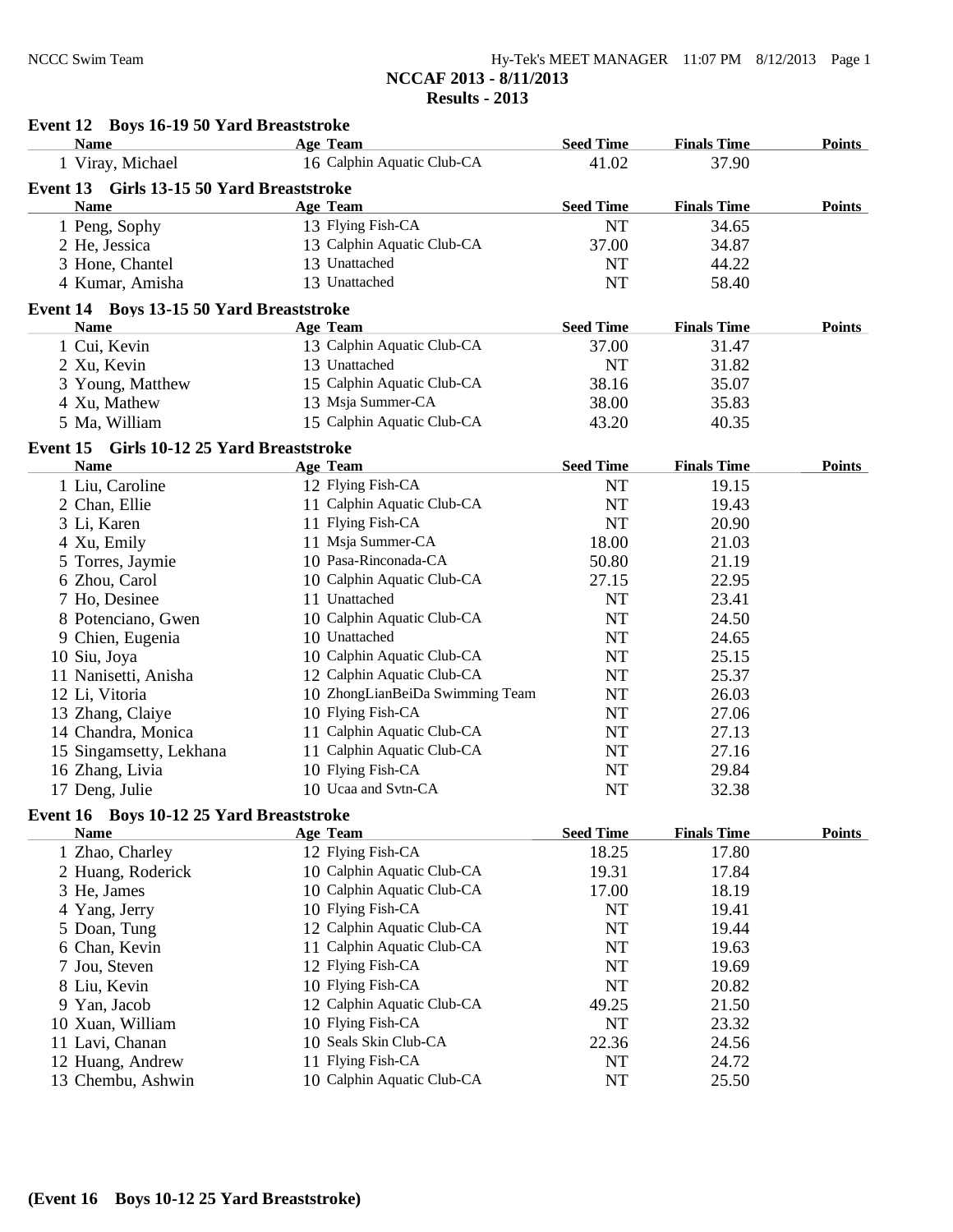| $Hy-Tek's MEET MANAGER$ 11:07 PM $8/12/2013$ Page 1 |  |  |
|-----------------------------------------------------|--|--|
| NCCAF 2013 - 8/11/2013                              |  |  |
| Results $-2013$                                     |  |  |

| <b>Name</b>                             | <b>Age Team</b>                | <b>Seed Time</b> | <b>Finals Time</b> | <b>Points</b> |
|-----------------------------------------|--------------------------------|------------------|--------------------|---------------|
| 14 Mehta, Saagar                        | 11 Calphin Aquatic Club-CA     | NT               | 25.75              |               |
| 15 Zhao, Luke                           | 10 Flying Fish-CA              | <b>NT</b>        | 27.19              |               |
| Event 17 Girls 7-9 25 Yard Breaststroke |                                |                  |                    |               |
| <b>Name</b>                             | <b>Age Team</b>                | <b>Seed Time</b> | <b>Finals Time</b> | Points        |
| 1 Xiong, Alisha                         | 9 Flying Fish-CA               | NT               | 19.31              |               |
| 2 Zhu, Angeline                         | 7 Unattached                   | <b>NT</b>        | 19.89              |               |
| 3 Htutt, Lulu                           | 7 ZhongLianBeiDa Swimming Team | <b>NT</b>        | 21.09              |               |
| 4 Chen, Jasmine                         | 9 Flying Fish-CA               | NT               | 22.00              |               |
| 5 Pei, Serena                           | 8 Unattached                   | 23.00            | 22.25              |               |
| 6 Wang, Sascha                          | 8 Flying Fish-CA               | <b>NT</b>        | 23.31              |               |
| 7 Zhang, Jenny                          | 8 Calphin Aquatic Club-CA      | NT               | 24.12              |               |
| 8 Leacox, Makena                        | 7 ZhongLianBeiDa Swimming Team | $\rm{NT}$        | 24.82              |               |
| 9 Chu, Valerie                          | 8 Flying Fish-CA               | <b>NT</b>        | 26.35              |               |
| 10 Wu, Annie                            | 8 Flying Fish-CA               | $\rm{NT}$        | 26.63              |               |
| 11 Yao, Faith                           | 7 Ucaa and Svtn-CA             | NT               | 27.53              |               |
| 12 Lin, Florence                        | 8 Calphin Aquatic Club-CA      | <b>NT</b>        | 27.56              |               |
| 13 Zheng, Aileen                        | 7 Ucaa and Svtn-CA             | NT               | 27.81              |               |
| 14 Hone, Cheryl                         | 9 Unattached                   | <b>NT</b>        | 27.84              |               |
| 15 Hornung, Aunika                      | 9 Calphin Aquatic Club-CA      | <b>NT</b>        | 27.97              |               |
| 16 Huang, Angie                         | 8 Calphin Aquatic Club-CA      | NT               | 28.22              |               |
| 17 Iremonger, Meiying                   | 7 Flying Fish-CA               | NT               | 28.53              |               |
| 18 Liu, Michelle                        | 8 Calphin Aquatic Club-CA      | NT               | 28.54              |               |
| 19 Sun, Avery                           | 8 Calphin Aquatic Club-CA      | NT               | 29.13              |               |
| 20 Liang, Adrienne                      | 9 Flying Fish-CA               | NT               | 29.84              |               |
| 21 Leong, Kaitlyn                       | 9 Calphin Aquatic Club-CA      | 32.00            | 29.94              |               |
| 22 Yao, Grace                           | 7 Ucaa and Svtn-CA             | <b>NT</b>        | 30.69              |               |
| 23 Wan, Teresa                          | 9 Calphin Aquatic Club-CA      | NT               | 30.87              |               |
| *24 Ma, Sihan                           | 7 Ucaa and Svtn-CA             | <b>NT</b>        | 31.59              |               |
| *24 Singamsetty, Pallavi                | 8 Calphin Aquatic Club-CA      | NT               | 31.59              |               |
| 26 Li, Katherine                        | 7 Unattached                   | NT               | 31.90              |               |
| 27 Hornung, Maya                        | 7 Calphin Aquatic Club-CA      | <b>NT</b>        | 34.06              |               |
| --- Li, Jerry                           | 7 Flying Fish-CA               | NT               | DQ                 |               |
| Event 18 Boys 7-9 25 Yard Breaststroke  |                                |                  |                    |               |
| <b>Name</b>                             | <b>Age Team</b>                | <b>Seed Time</b> | <b>Finals Time</b> | Points        |
| 1 Li, Jason                             | 9 Unattached                   | 20.91            | 21.41              |               |
| 2 Ponssen, Luke                         | 9 Calphin Aquatic Club-CA      | 21.96            | 21.91              |               |
| 3 Jia, Richard                          | 8 Flying Fish-CA               | <b>NT</b>        | 24.25              |               |
| 4 Fang, Rickie                          | 7 Unattached                   | <b>NT</b>        | 24.75              |               |
| 5 Ponssen, Derek                        | 7 Calphin Aquatic Club-CA      | 24.48            | 25.38              |               |

| 3 Jia, Richard             | 8 Flying Fish-CA          | NT    | 24.25 |  |
|----------------------------|---------------------------|-------|-------|--|
| 4 Fang, Rickie             | 7 Unattached              | NT    | 24.75 |  |
| 5 Ponssen, Derek           | 7 Calphin Aquatic Club-CA | 24.48 | 25.38 |  |
| 6 Lian, Weston             | 9 Calphin Aquatic Club-CA | NT    | 25.40 |  |
| 7 Xu, Aavon                | 9 Flying Fish-CA          | NT    | 25.66 |  |
| 8 Yang, Joshua             | 9 Flying Fish-CA          | NT    | 25.95 |  |
| 9 Chang, Brendon           | 8 Calphin Aquatic Club-CA | NT    | 26.19 |  |
| 10 Chan, Myron             | 9 Flying Fish-CA          | NT    | 26.20 |  |
| 11 Liu, Sunny              | 9 Calphin Aquatic Club-CA | NT    | 26.56 |  |
| 12 Tse, Kevin              | 8 Calphin Aquatic Club-CA | NT    | 27.34 |  |
| 13 Xie, Eihan              | 8 Flying Fish-CA          | NT    | 27.52 |  |
| 14 Shrestha, Nhujal        | 9 Calphin Aquatic Club-CA | NT    | 28.78 |  |
| 15 Yang, Eric              | 8 Flying Fish-CA          | NT    | 29.03 |  |
| 16 Laxminarasimhan, Keshav | 9 Calphin Aquatic Club-CA | NT    | 29.34 |  |
|                            |                           |       |       |  |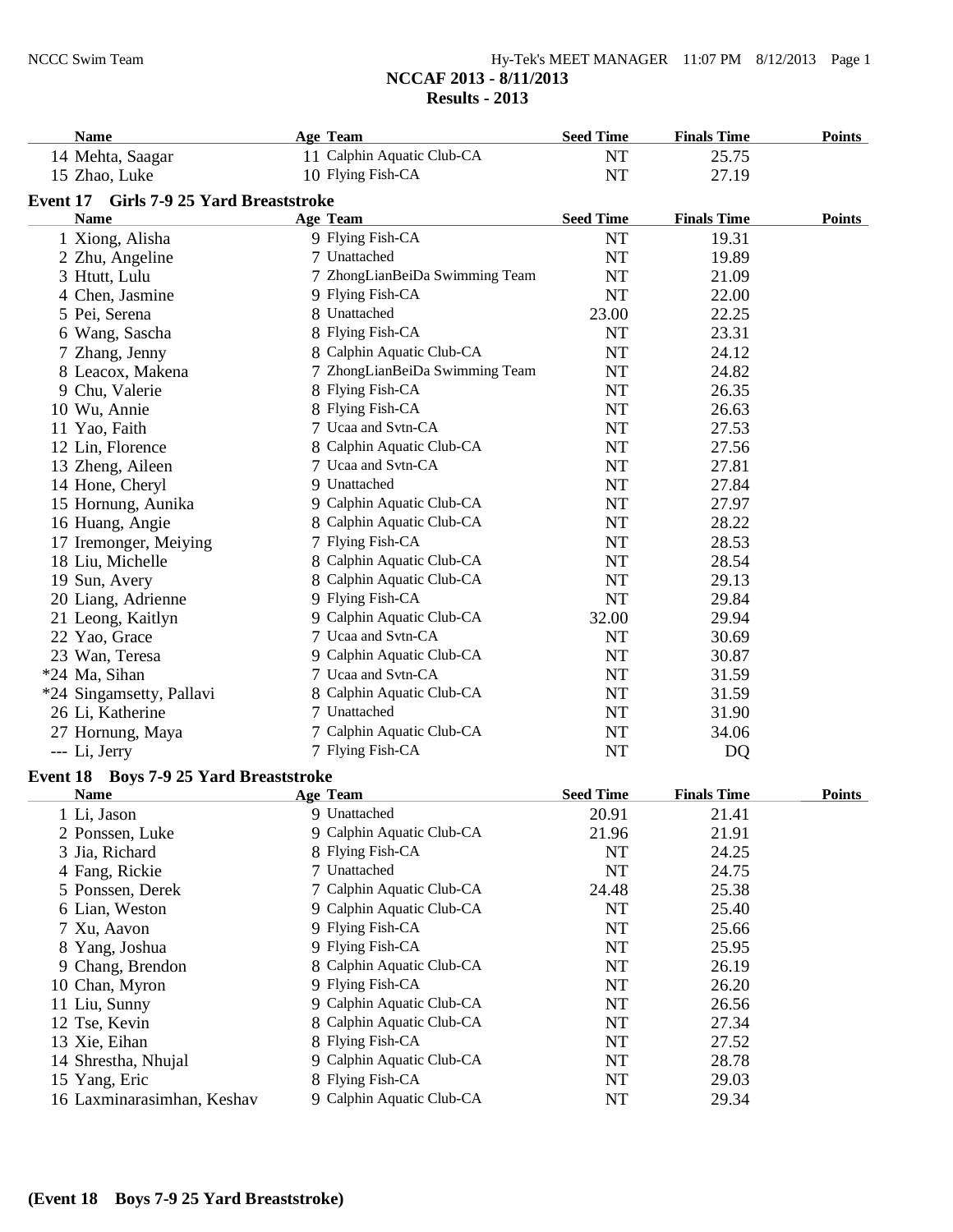| Name                                          | <b>Age Team</b>                | <b>Seed Time</b> | <b>Finals Time</b> | <b>Points</b> |
|-----------------------------------------------|--------------------------------|------------------|--------------------|---------------|
| 17 Li, Jerry                                  | 9 Unattached                   | <b>NT</b>        | 31.96              |               |
| 18 Lu, Bryan                                  | 7 Ucaa and Svtn-CA             | NT               | 32.27              |               |
| 19 Siu, Jaden                                 | 9 Calphin Aquatic Club-CA      | <b>NT</b>        | 33.65              |               |
| 20 He, Alexander                              | 8 Msja Summer-CA               | NT               | 35.33              |               |
| Event 19 Girls 6 & Under 25 Yard Breaststroke |                                |                  |                    |               |
| <b>Name</b>                                   | <b>Age Team</b>                | <b>Seed Time</b> | <b>Finals Time</b> | <b>Points</b> |
| 1 Cui, Kyra                                   | 6 Unattached                   | <b>NT</b>        | 25.41              |               |
| 2 Huang, Davina                               | 6 Calphin Aquatic Club-CA      | 27.22            | 25.53              |               |
| 3 Wang, Alicia                                | 6 ZhongLianBeiDa Swimming Team | <b>NT</b>        | 31.44              |               |
| 4 Chan, Anthea                                | 6 Flying Fish-CA               | <b>NT</b>        | 31.47              |               |
| 5 Zhu, Frisey                                 | 6 Calphin Aquatic Club-CA      | NT               | 37.16              |               |
| 6 Chu, Annika                                 | 5 Flying Fish-CA               | <b>NT</b>        | 39.53              |               |
| 7 Lan, Aglaia                                 | 6 Flying Fish-CA               | <b>NT</b>        | 47.06              |               |
| 8 Zhang, Kayla                                | 6 Flying Fish-CA               | <b>NT</b>        | 52.84              |               |
| 9 Huang, Bettie                               | 5 Calphin Aquatic Club-CA      | NT               | 55.49              |               |
| Event 20 Boys 6 & Under 25 Yard Breaststroke  |                                |                  |                    |               |
| <b>Name</b>                                   | <b>Age Team</b>                | <b>Seed Time</b> | <b>Finals Time</b> | <b>Points</b> |
| 1 Zhou, Nolan                                 | 6 Qss-CA                       | 22.68            | 23.56              |               |
| 2 Lu, Anthony                                 | 6 Flying Fish-CA               | NT               | 32.28              |               |
| 3 Yang, Justin                                | 6 Flying Fish-CA               | NT               | 33.41              |               |
| 4 Xu, Jonathan                                | 6 Ucaa and Svtn-CA             | NT               | 33.47              |               |
| 5 Htutt, Alex                                 | 6 ZhongLianBeiDa Swimming Team | NT               | 34.91              |               |
| 6 Lu, Ethan                                   | 6 Ucaa and Svtn-CA             | <b>NT</b>        | 38.91              |               |
| 7 Jiang, Yehong                               | 6 Flying Fish-CA               | <b>NT</b>        | 42.78              |               |
| 8 Liu, Michael                                | 6 Calphin Aquatic Club-CA      | NT               | 57.90              |               |
| Event 22 Boys 16-19 50 Yard Backstroke        |                                |                  |                    |               |
| <b>Name</b>                                   | <b>Age Team</b>                | <b>Seed Time</b> | <b>Finals Time</b> | <b>Points</b> |
| 1 Chen, Jason                                 | 16 Unattached                  | NT               | 25.89              |               |
| 2 Sui, Michael                                | 17 Calphin Aquatic Club-CA     | 29.00            | 28.57              |               |
| 3 Viray, Michael                              | 16 Calphin Aquatic Club-CA     | 37.99            | 36.60              |               |
| Event 23 Girls 13-15 50 Yard Backstroke       |                                |                  |                    |               |
| <b>Name</b>                                   | <b>Age Team</b>                | <b>Seed Time</b> | <b>Finals Time</b> | <b>Points</b> |
| 1 He, Jessica                                 | 13 Calphin Aquatic Club-CA     | 31.00            | 29.22              |               |
| 2 Peng, Sophy                                 | 13 Flying Fish-CA              | <b>NT</b>        | 29.50              |               |
| 3 Hone, Chantel                               | 13 Unattached                  | NT               | 39.44              |               |
| 4 Tewari, Pariswi                             | 14 Calphin Aquatic Club-CA     | 1:08.40          | 50.88              |               |
| 5 Kumar, Amisha                               | 13 Unattached                  | NT               | 55.19              |               |
| Event 24 Boys 13-15 50 Yard Backstroke        |                                |                  |                    |               |
| <b>Name</b>                                   | <b>Age Team</b>                | <b>Seed Time</b> | <b>Finals Time</b> | <b>Points</b> |
| 1 Lou, Andrew                                 | 15 Calphin Aquatic Club-CA     | 29.00            | 27.62              |               |
| 2 Cui, Kevin                                  | 13 Calphin Aquatic Club-CA     | 29.00            | 28.03              |               |
| 3 Xu, Kevin                                   | 13 Unattached                  | NT               | 31.69              |               |
| 4 Xu, Mathew                                  | 13 Msja Summer-CA              | 39.00            | 32.16              |               |
| 5 Lee, Lawrence                               | 13 Calphin Aquatic Club-CA     | 35.06            | 33.35              |               |
| 6 Gu, Jianchen                                | 13 Unattached                  | NT               | 42.88              |               |
| 7 Chan, Justin                                | 13 Calphin Aquatic Club-CA     | NT               | 43.72              |               |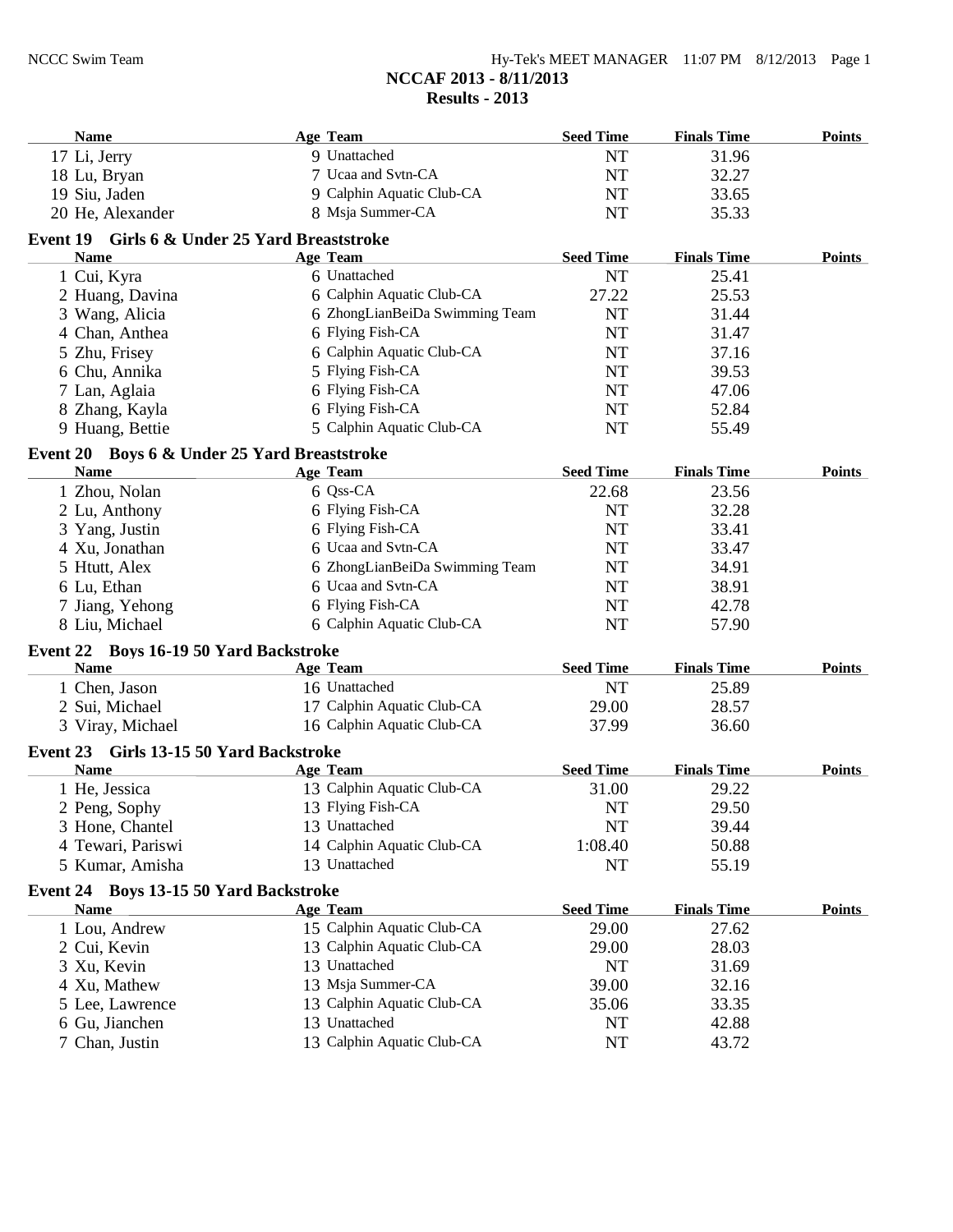| $Hy-Tek's MEET MANAGER$ 11:07 PM $8/12/2013$ Page 1 |  |  |
|-----------------------------------------------------|--|--|
| NCCAF 2013 - 8/11/2013                              |  |  |
| Results - 2013                                      |  |  |

| Event 25 Girls 10-12 25 Yard Backstroke              |                                  |                  |                    |               |
|------------------------------------------------------|----------------------------------|------------------|--------------------|---------------|
| <b>Name</b>                                          | <b>Age Team</b>                  | <b>Seed Time</b> | <b>Finals Time</b> | <b>Points</b> |
| 1 Xu, Emily                                          | 11 Msja Summer-CA                | 19.00            | 18.47              |               |
| 2 Zhang, Cynthia                                     | 10 Ucaa and Svtn-CA              | <b>NT</b>        | 20.12              |               |
| 3 Saraswat, Anchal                                   | 11 Calphin Aquatic Club-CA       | NT               | 24.84              |               |
| 4 Singamsetty, Lekhana                               | 11 Calphin Aquatic Club-CA       | <b>NT</b>        | 25.60              |               |
| 5 Zhang, Claiye                                      | 10 Flying Fish-CA                | <b>NT</b>        | 26.88              |               |
| 6 Soeten, Tara                                       | 12 Calphin Aquatic Club-CA       | 35.00            | 27.19              |               |
| 7 Chandra, Monica                                    | 11 Calphin Aquatic Club-CA       | <b>NT</b>        | 27.37              |               |
| Event 26 Boys 10-12 25 Yard Backstroke               |                                  |                  |                    |               |
| Name                                                 | <b>Age Team</b>                  | <b>Seed Time</b> | <b>Finals Time</b> | <b>Points</b> |
| 1 Yang, Jerry                                        | 10 Flying Fish-CA                | NT               | 16.91              |               |
| 2 Jou, Steven                                        | 12 Flying Fish-CA                | <b>NT</b>        | 17.00              |               |
| 3 Huang, Roderick                                    | 10 Calphin Aquatic Club-CA       | 18.44            | 17.44              |               |
| 4 Liu, Kevin                                         | 10 Flying Fish-CA                | <b>NT</b>        | 18.13              |               |
| 5 Waghray, Arav                                      | 11 Calphin Aquatic Club-CA       | 24.29            | 19.47              |               |
| 6 Jia, Charlie                                       | 11 Flying Fish-CA                | <b>NT</b>        | 20.47              |               |
| 7 Lee, Anthongy                                      | 11 Calphin Aquatic Club-CA       | 25.26            | 21.06              |               |
| 8 Yan, Jacob                                         | 12 Calphin Aquatic Club-CA       | 47.72            | 21.25              |               |
| 9 Tagle, Marcelo                                     | 10 Unattached                    | <b>NT</b>        | 21.31              |               |
| 10 Zhang, Edward                                     | 12 Ucaa and Svtn-CA              | <b>NT</b>        | 21.37              |               |
| 11 Tse, Darren                                       | 10 Calphin Aquatic Club-CA       | NT               | 21.41              |               |
| 12 Zhang, Eric                                       | 10 Calphin Aquatic Club-CA       | NT               | 24.94              |               |
| 13 Lam, Angus                                        | 11 Msja Summer-CA                | NT               | 25.63              |               |
| 14 Chembu, Ashwin                                    | 10 Calphin Aquatic Club-CA       | <b>NT</b>        | 25.88              |               |
|                                                      |                                  |                  |                    |               |
| Event 27 Girls 7-9 25 Yard Backstroke<br><b>Name</b> | <b>Age Team</b>                  | <b>Seed Time</b> | <b>Finals Time</b> | <b>Points</b> |
| 1 Yeh, Anouk                                         | 7 Unattached                     | <b>NT</b>        | 18.97              |               |
| 2 Zhu, Angeline                                      | 7 Unattached                     | <b>NT</b>        | 19.69              |               |
| 3 Htutt, Lulu                                        | 7 ZhongLianBeiDa Swimming Team   | NT               | 20.03              |               |
| 4 Hornung, Aunika                                    | 9 Calphin Aquatic Club-CA        | NT               | 21.91              |               |
|                                                      | 8 Calphin Aquatic Club-CA        |                  |                    |               |
| 5 Zhang, Jenny                                       |                                  | NT               | 21.97              |               |
| 6 Fan, Sophie                                        | 7 Ucaa and Svtn-CA               | NT               | 23.94              |               |
| 7 Huang, Angie                                       | 8 Calphin Aquatic Club-CA        | NT               | 24.72              |               |
|                                                      |                                  |                  |                    |               |
| 8 Zheng, Aileen                                      | 7 Ucaa and Svtn-CA               | NT               | 24.79              |               |
| 9 Leacox, Makena                                     | 7 ZhongLianBeiDa Swimming Team   | NT               | 24.84              |               |
| 10 Leong, Kaitlyn                                    | 9 Calphin Aquatic Club-CA        | 34.00            | 25.03              |               |
| 11 Hornung, Maya                                     | 7 Calphin Aquatic Club-CA        | NT               | 25.09              |               |
| 12 Yao, Faith                                        | 7 Ucaa and Svtn-CA               | NT               | 25.25              |               |
| 13 Chu, Valerie                                      | 8 Flying Fish-CA                 | NT               | 26.00              |               |
| *14 Wu, Annie                                        | 8 Flying Fish-CA                 | NT               | 26.03              |               |
| *14 Liang, Adrienne                                  | 9 Flying Fish-CA                 | NT               | 26.03              |               |
| 16 Sun, Avery                                        | 8 Calphin Aquatic Club-CA        | NT               | 26.12              |               |
| 17 Huang, Crystal                                    | 9 Calphin Aquatic Club-CA        | NT               | 26.69              |               |
| 18 Yao, Grace                                        | 7 Ucaa and Svtn-CA               | NT               | 26.79              |               |
| 19 Fan, Jasmine                                      | 7 Ucaa and Svtn-CA               | NT               | 27.41              |               |
| 20 Li, Katherine                                     | 7 Unattached                     | NT               | 30.44              |               |
| 21 Hooper, Erica                                     | 8 Unattached                     | NT               | 31.60              |               |
| 22 Shrestha, Nasana<br>--- Li, Jerry                 | 7 Unattached<br>7 Flying Fish-CA | NT<br>NT         | 42.16<br>DQ        |               |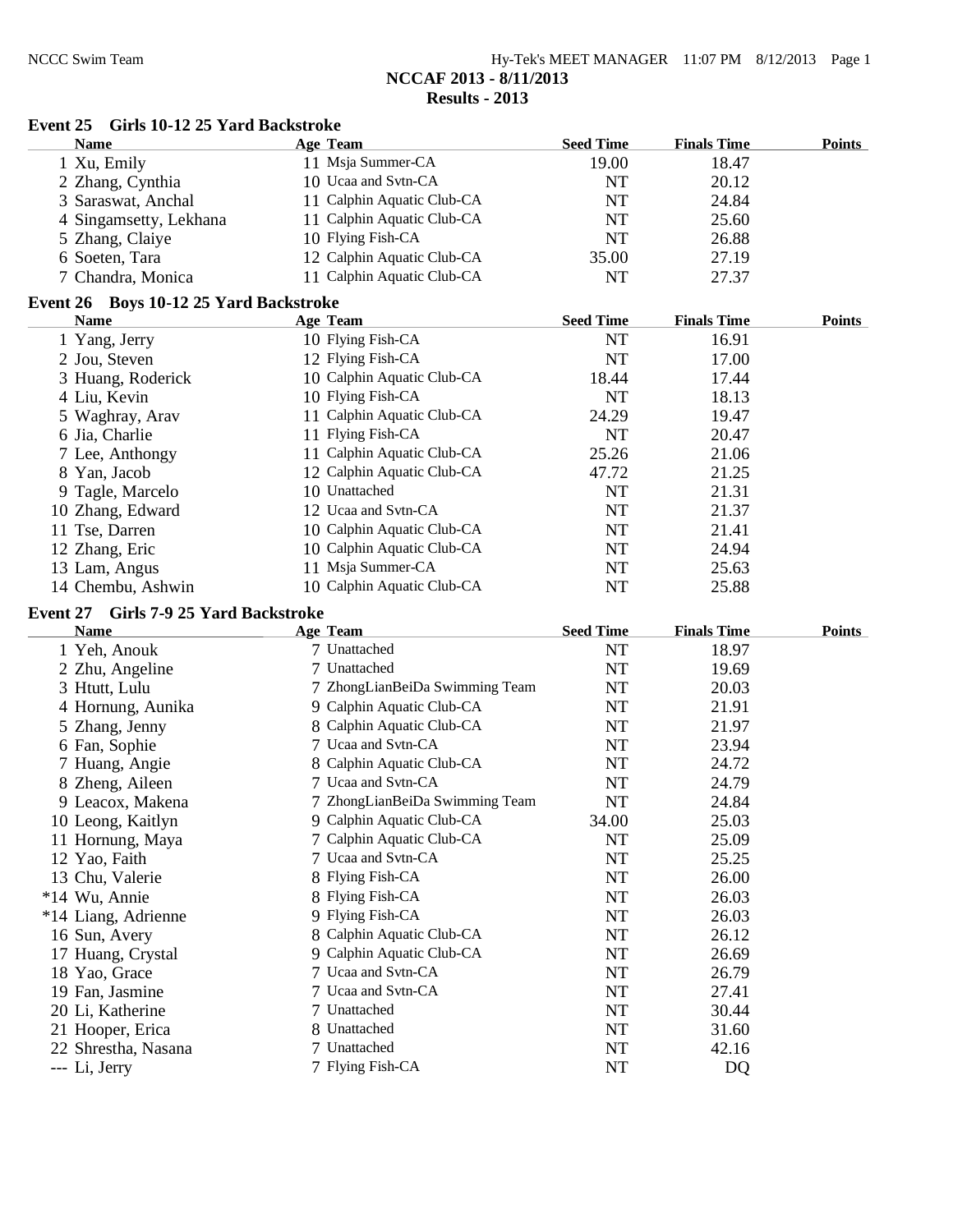| Hy-Tek's MEET MANAGER $11:07$ PM $8/12/2013$ Page 1 |  |  |
|-----------------------------------------------------|--|--|
| NCCAF 2013 - 8/11/2013                              |  |  |
| Results - 2013                                      |  |  |

## **Event 28 Boys 7-9 25 Yard Backstroke**

| <b>Name</b>                                 | <b>Age Team</b>                | <b>Seed Time</b>   | <b>Finals Time</b> | <b>Points</b> |
|---------------------------------------------|--------------------------------|--------------------|--------------------|---------------|
| 1 Zhou, Simon                               | 8 Qss-CA                       | 17.93              | 19.44              |               |
| 2 Li, Jason                                 | 9 Unattached                   | 21.15              | 20.31              |               |
| 3 Jia, Richard                              | 8 Flying Fish-CA               | NT                 | 20.94              |               |
| 4 Chan, Ethan                               | 8 Calphin Aquatic Club-CA      | $\rm{NT}$          | 21.69              |               |
| 5 Gan, Eric                                 | 7 Calphin Aquatic Club-CA      | 25.99              | 22.00              |               |
| 6 Fang, Rickie                              | 7 Unattached                   | <b>NT</b>          | 22.13              |               |
| 7 Chan, Myron                               | 9 Flying Fish-CA               | <b>NT</b>          | 23.25              |               |
| 8 Wang, Conan                               | 9 Unattached                   | 26.00              | 23.32              |               |
| 9 Ponssen, Luke                             | 9 Calphin Aquatic Club-CA      | 22.47              | 23.41              |               |
| 10 Laxminarasimhan, Keshav                  | 9 Calphin Aquatic Club-CA      | <b>NT</b>          | 23.85              |               |
| 11 Ponssen, Derek                           | 7 Calphin Aquatic Club-CA      | 23.48              | 24.03              |               |
| 12 Gong, Daniel                             | 8 Calphin Aquatic Club-CA      | <b>NT</b>          | 24.25              |               |
| 13 Chang, Brendon                           | 8 Calphin Aquatic Club-CA      | NT                 | 24.66              |               |
| 14 Lian, Weston                             | 9 Calphin Aquatic Club-CA      | $\rm{NT}$          | 24.68              |               |
| 15 Tse, Kevin                               | 8 Calphin Aquatic Club-CA      | <b>NT</b>          | 25.66              |               |
| 16 Peng, Kyle                               | 7 Calphin Aquatic Club-CA      | 32.00              | 26.87              |               |
|                                             | 9 Calphin Aquatic Club-CA      | <b>NT</b>          | 27.53              |               |
| 17 Shrestha, Nhujal                         | 9 Unattached                   | $\rm{NT}$          | 30.97              |               |
| 18 Li, Jerry                                | 8 Msja Summer-CA               | <b>NT</b>          |                    |               |
| 19 He, Alexander                            |                                |                    | 34.72              |               |
| Event 29 Girls 6 & Under 25 Yard Backstroke |                                |                    |                    |               |
| <b>Name</b>                                 | <b>Age Team</b>                | <b>Seed Time</b>   | <b>Finals Time</b> | <b>Points</b> |
| 1 Huang, Davina                             | 6 Calphin Aquatic Club-CA      | 21.72              | 21.28              |               |
| 2 Cui, Kyra                                 | 6 Unattached                   | NT                 | 22.94              |               |
| 3 Chan, Anthea                              | 6 Flying Fish-CA               | <b>NT</b>          | 28.94              |               |
| 4 Ling, Elayna                              | 6 Calphin Aquatic Club-CA      | $\rm{NT}$          | 29.03              |               |
| 5 Jiang, Nancy                              | 6 Unattached                   | 38.00              | 30.65              |               |
| 6 Huang, Bettie                             | 5 Calphin Aquatic Club-CA      | NT                 | 31.38              |               |
| 7 Lan, Aglaia                               | 6 Flying Fish-CA               | $\rm{NT}$          | 34.53              |               |
| 8 Zhu, Frisey                               | 6 Calphin Aquatic Club-CA      | <b>NT</b>          | 36.07              |               |
| 9 Xu, Jennifer                              | 6 Ucaa and Svtn-CA             | <b>NT</b>          | 37.41              |               |
| 10 Zhang, Kayla                             | 6 Flying Fish-CA               | NT                 | 43.19              |               |
| 11 Chu, Annika                              | 5 Flying Fish-CA               | NT                 | 45.50              |               |
| 12 Pangan, Alexa                            | 6 Calphin Aquatic Club-CA      | NT                 | 48.56              |               |
| 13 Lavi, Juliana                            | 5 Seals Skin Club-CA           | 41.91              | 53.78              |               |
| --- Wang, Alicia                            | 6 ZhongLianBeiDa Swimming Team | <b>NT</b>          | DQ                 |               |
| Event 30 Boys 6 & Under 25 Yard Backstroke  |                                |                    |                    |               |
| Name                                        | <b>Age Team</b>                | <b>Seed Time</b>   | <b>Finals Time</b> | <b>Points</b> |
| 1 Zhou, Nolan                               | 6 Qss-CA                       | 24.41              | 22.55              |               |
| 2 Xu, Jonathan                              | 6 Ucaa and Svtn-CA             | <b>NT</b>          | 28.41              |               |
|                                             | 6 Calphin Aquatic Club-CA      | <b>NT</b>          | 33.25              |               |
| 3 Wright, Clement                           | 6 Calphin Aquatic Club-CA      |                    |                    |               |
| 4 Chen, Anthony                             | 6 Flying Fish-CA               | 31.00<br><b>NT</b> | 34.19              |               |
| 5 Wang, Lawrence                            |                                |                    | 34.50              |               |
| 6 Lu, Anthony                               | 6 Flying Fish-CA               | <b>NT</b>          | 35.62              |               |
| 7 Htutt, Alex                               | 6 ZhongLianBeiDa Swimming Team | <b>NT</b>          | 36.09              |               |
| 8 Jiang, Yehong                             | 6 Flying Fish-CA               | NT                 | 40.21              |               |
| 9 Liu, Michael                              | 6 Calphin Aquatic Club-CA      | NT                 | 42.34              |               |
| Girls 16-19 50 Yard Butterfly<br>Event 31   |                                |                    |                    |               |
| <b>Name</b>                                 | <b>Age Team</b>                | <b>Seed Time</b>   | <b>Finals Time</b> | <b>Points</b> |
| 1 Gao, Carol                                | 16 Ucaa and Svtn-CA            | NT                 | 32.93              |               |
|                                             |                                |                    |                    |               |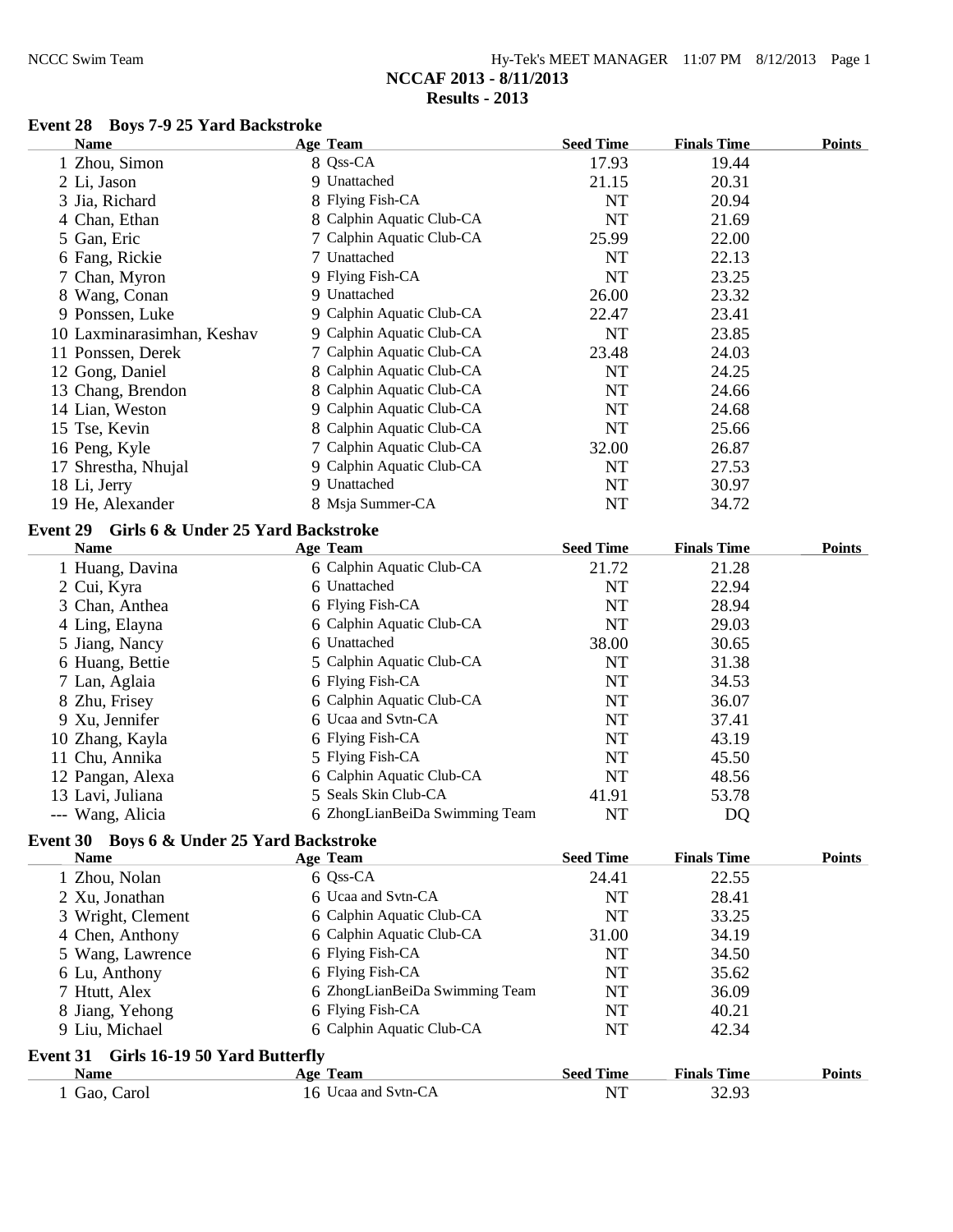**Event 32 Boys 16-19 50 Yard Butterfly**

| <b>Name</b>                            | <b>Age Team</b>                 | <b>Seed Time</b> | <b>Finals Time</b> | <b>Points</b> |
|----------------------------------------|---------------------------------|------------------|--------------------|---------------|
| 1 Chen, Jason                          | 16 Unattached                   | <b>NT</b>        | 24.28              |               |
| 2 Sui, Michael                         | 17 Calphin Aquatic Club-CA      | 28.00            | 26.09              |               |
| 3 Viray, Michael                       | 16 Calphin Aquatic Club-CA      | 33.81            | 33.18              |               |
| Event 33 Girls 13-15 50 Yard Butterfly |                                 |                  |                    |               |
| <b>Name</b>                            | <b>Age Team</b>                 | <b>Seed Time</b> | <b>Finals Time</b> | Points        |
| 1 He, Jessica                          | 13 Calphin Aquatic Club-CA      | 30.00            | 27.47              |               |
| 2 Peng, Sophy                          | 13 Flying Fish-CA               | <b>NT</b>        | 27.57              |               |
| 3 Torres, Jannae                       | 13 Pasa-Rinconada-CA            | 38.14            | 33.87              |               |
|                                        | 13 Unattached                   | <b>NT</b>        | 38.89              |               |
| 4 Hone, Chantel                        |                                 |                  |                    |               |
| Event 34 Boys 13-15 50 Yard Butterfly  |                                 |                  |                    |               |
| <b>Name</b>                            | <b>Age Team</b>                 | <b>Seed Time</b> | <b>Finals Time</b> | Points        |
| 1 Saito, Samuel                        | 13 ZhongLianBeiDa Swimming Team | <b>NT</b>        | 29.53              |               |
| 2 Xu, Mathew                           | 13 Msja Summer-CA               | 33.00            | 29.90              |               |
| 3 Lee, Lawrence                        | 13 Calphin Aquatic Club-CA      | 34.59            | 31.65              |               |
| 4 Yu, Adam                             | 13 Ucaa and Svtn-CA             | <b>NT</b>        | 33.44              |               |
| 5 Ngo, Brian                           | 13 Calphin Aquatic Club-CA      | 39.47            | 35.32              |               |
| 6 Gu, Jianchen                         | 13 Unattached                   | <b>NT</b>        | 40.53              |               |
| 7 Chan, Justin                         | 13 Calphin Aquatic Club-CA      | <b>NT</b>        | 41.68              |               |
| Event 35 Girls 10-12 25 Yard Butterfly |                                 |                  |                    |               |
| <b>Name</b>                            | <b>Age Team</b>                 | <b>Seed Time</b> | <b>Finals Time</b> | Points        |
| 1 Saito, Patricia                      | 10 ZhongLianBeiDa Swimming Team | <b>NT</b>        | 15.32              |               |
| 2 Liu, Caroline                        | 12 Flying Fish-CA               | <b>NT</b>        | 15.97              |               |
| 3 Xu, Emily                            | 11 Msja Summer-CA               | 16.00            | 16.90              |               |
| 4 Gou, Nicole                          | 10 Ucaa and Svtn-CA             | <b>NT</b>        | 17.00              |               |
|                                        | 10 Unattached                   | NT               |                    |               |
| 5 Fang, Christine                      |                                 |                  | 17.25              |               |
| 6 Ho, Desinee                          | 11 Unattached                   | <b>NT</b>        | 18.69              |               |
| 7 Zhang, Cynthia                       | 10 Ucaa and Svtn-CA             | <b>NT</b>        | 19.09              |               |
| 8 Phi, Amy                             | 11 Calphin Aquatic Club-CA      | 19.80            | 19.91              |               |
| 9 Cardenas, Chloe                      | 12 Unattached                   | <b>NT</b>        | 20.16              |               |
| 10 Doan, Trang                         | 10 Calphin Aquatic Club-CA      | NT               | 20.28              |               |
| 11 Cui, Cindy                          | 10 Calphin Aquatic Club-CA      | 21.00            | 21.50              |               |
| 12 Li, Vitoria                         | 10 ZhongLianBeiDa Swimming Team | <b>NT</b>        | 23.60              |               |
| 13 Singamsetty, Lekhana                | 11 Calphin Aquatic Club-CA      | <b>NT</b>        | 25.57              |               |
| 14 Chandra, Monica                     | 11 Calphin Aquatic Club-CA      | <b>NT</b>        | 25.59              |               |
| 15 Saraswat, Anchal                    | 11 Calphin Aquatic Club-CA      | <b>NT</b>        | 26.78              |               |
| 16 Len, Tara                           | 11 Calphin Aquatic Club-CA      | 36.00            | 30.47              |               |
| 17 Zhang, Claiye                       | 10 Flying Fish-CA               | <b>NT</b>        | 31.90              |               |
| --- Ama, Patrick                       | 10 Unattached                   | 23.43            | DQ                 |               |
| Event 36 Boys 10-12 25 Yard Butterfly  |                                 |                  |                    |               |
| <b>Name</b>                            | <b>Age Team</b>                 | <b>Seed Time</b> | <b>Finals Time</b> | <b>Points</b> |
| 1 Yang, Jerry                          | 10 Flying Fish-CA               | $\rm{NT}$        | 14.34              |               |
| 2 He, James                            | 10 Calphin Aquatic Club-CA      | 15.00            | 15.22              |               |
| 3 Ama, Patrick2                        | 10 Unattached                   | <b>NT</b>        | 15.59              |               |
| 4 Huang, Roderick                      | 10 Calphin Aquatic Club-CA      | 17.99            | 15.94              |               |
| 5 Liu, Kevin                           | 10 Flying Fish-CA               | <b>NT</b>        | 17.31              |               |
|                                        | 12 Flying Fish-CA               | 31.00            | 17.42              |               |
| 6 Zhao, Charley                        | 10 Calphin Aquatic Club-CA      |                  |                    |               |
| 7 Peng, Will                           |                                 | 25.00            | 18.62              |               |
| 8 Tagle, Marcelo                       | 10 Unattached                   | NT               | 19.00              |               |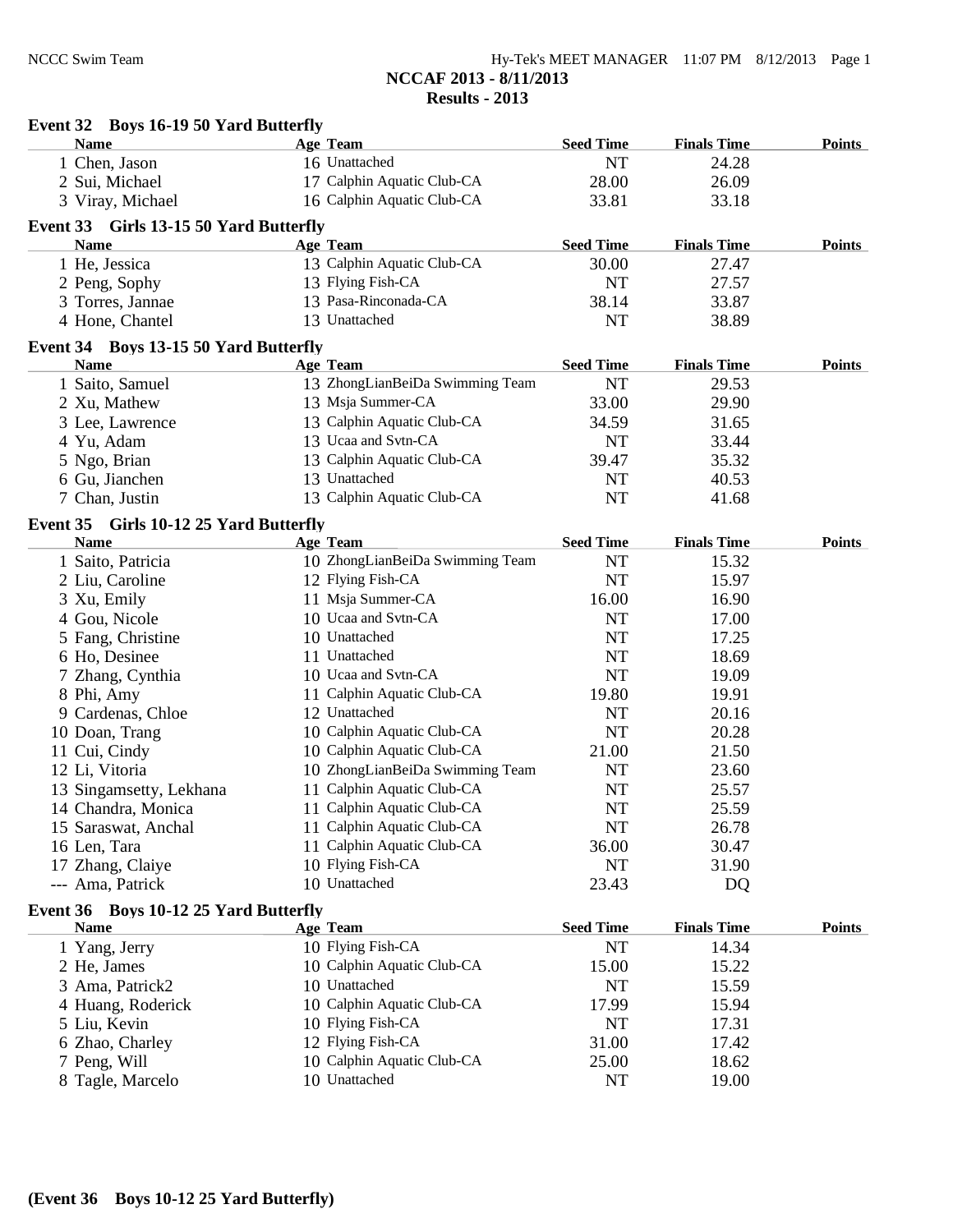| $Hy-Tek's MEET MANAGER$ 11:07 PM $8/12/2013$ Page 1 |  |  |
|-----------------------------------------------------|--|--|
| NCCAF 2013 - 8/11/2013                              |  |  |
| Results $-2013$                                     |  |  |

| <b>Name</b>                                | <b>Age Team</b>                | <b>Seed Time</b> | <b>Finals Time</b> | <b>Points</b> |
|--------------------------------------------|--------------------------------|------------------|--------------------|---------------|
| 9 Chan, Kevin                              | 11 Calphin Aquatic Club-CA     | <b>NT</b>        | 19.41              |               |
| 10 Zhang, Edward                           | 12 Ucaa and Svtn-CA            | <b>NT</b>        | 19.56              |               |
| 11 Lam, Andrew                             | 12 Msja Summer-CA              | NT               | 19.93              |               |
| 12 Lau, Leon                               | 10 Unattached                  | NT               | 20.53              |               |
| 13 Jia, Charlie                            | 11 Flying Fish-CA              | <b>NT</b>        | 20.88              |               |
| 14 Huang, Andrew                           | 11 Flying Fish-CA              | NT               | 21.00              |               |
| 15 Lau, Michael                            | 11 Calphin Aquatic Club-CA     | <b>NT</b>        | 22.65              |               |
| 16 Lavi, Chanan                            | 10 Seals Skin Club-CA          | 21.03            | 23.22              |               |
| 17 Chembu, Ashwin                          | 10 Calphin Aquatic Club-CA     | NT               | 35.15              |               |
| Event 37 Girls 7-9 25 Yard Butterfly       |                                |                  |                    |               |
| <b>Name</b>                                | <b>Age Team</b>                | <b>Seed Time</b> | <b>Finals Time</b> | <b>Points</b> |
| 1 Zhu, Angeline                            | 7 Unattached                   | NT               | 16.88              |               |
| 2 Yeh, Anouk                               | 7 Unattached                   | NT               | 17.44              |               |
| 3 Xiong, Alisha                            | 9 Flying Fish-CA               | NT               | 17.62              |               |
| 4 Htutt, Lulu                              | 7 ZhongLianBeiDa Swimming Team | <b>NT</b>        | 17.78              |               |
| 5 Pei, Serena                              | 8 Unattached                   | 21.00            | 19.53              |               |
| 6 Len, Sidney                              | 8 Calphin Aquatic Club-CA      | 26.42            | 20.44              |               |
| 7 Zhu, Lucy                                | 9 Calphin Aquatic Club-CA      | <b>NT</b>        | 21.50              |               |
| 8 Zhang, Jenny                             | 8 Calphin Aquatic Club-CA      | NT               | 22.97              |               |
| 9 Zheng, Aileen                            | 7 Ucaa and Svtn-CA             | NT               | 24.06              |               |
| 10 Leacox, Makena                          | 7 ZhongLianBeiDa Swimming Team | <b>NT</b>        | 24.42              |               |
| 11 Chu, Summer                             | 9 Calphin Aquatic Club-CA      | <b>NT</b>        | 24.81              |               |
| 12 Lin, Florence                           | 8 Calphin Aquatic Club-CA      | <b>NT</b>        | 25.09              |               |
| 13 Iremonger, Meiying                      | 7 Flying Fish-CA               | <b>NT</b>        | 25.56              |               |
| 14 Hone, Cheryl                            | 9 Unattached                   | <b>NT</b>        | 26.03              |               |
| 15 Leong, Kaitlyn                          | 9 Calphin Aquatic Club-CA      | 33.00            | 26.57              |               |
| 16 Chu, Valerie                            | 8 Flying Fish-CA               | <b>NT</b>        | 28.66              |               |
| 17 Yao, Faith                              | 7 Ucaa and Svtn-CA             | <b>NT</b>        | 29.66              |               |
| 18 Yao, Grace                              | 7 Ucaa and Svtn-CA             | <b>NT</b>        | 30.25              |               |
| 19 Li, Katherine                           | 7 Unattached                   | <b>NT</b>        | 31.72              |               |
| 20 Liu, Michelle                           | 8 Calphin Aquatic Club-CA      | <b>NT</b>        | 31.91              |               |
| 21 Wu, Annie                               | 8 Flying Fish-CA               | <b>NT</b>        | 32.94              |               |
| --- Li, Jerry                              | 7 Flying Fish-CA               | NT               | DQ                 |               |
|                                            |                                |                  |                    |               |
| <b>Event 38 Boys 7-9 25 Yard Butterfly</b> |                                |                  |                    |               |
| <b>Name</b>                                | <b>Age Team</b>                | <b>Seed Time</b> | <b>Finals Time</b> | <b>Points</b> |
| 1 Zhou, Simon                              | 8 Qss-CA                       | 15.67            | 16.41              |               |
| 2 Li, Jason                                | 9 Unattached                   | 19.91            | 19.00              |               |
| 3 Chan, Ethan                              | 8 Calphin Aquatic Club-CA      | NT               | 21.31              |               |
| 4 Ponssen, Luke                            | 9 Calphin Aquatic Club-CA      | 20.69            | 21.37              |               |
| 5 Chang, Brendon                           | 8 Calphin Aquatic Club-CA      | NT               | 22.72              |               |
| 6 Gan, Eric                                | 7 Calphin Aquatic Club-CA      | 26.00            | 23.06              |               |
| 7 Liu, Sunny                               | 9 Calphin Aquatic Club-CA      | 33.00            | 25.00              |               |
| 8 Ponssen, Derek                           | 7 Calphin Aquatic Club-CA      | 25.66            | 25.44              |               |
| 9 Gong, Daniel                             | 8 Calphin Aquatic Club-CA      | NT               | 25.50              |               |
| 10 Chan, Myron                             | 9 Flying Fish-CA               | NT               | 25.69              |               |
| *11 Tse, Kevin                             | 8 Calphin Aquatic Club-CA      | <b>NT</b>        | 25.97              |               |
| *11 Ma, Gefei                              | 9 Unattached                   | NT               | 25.97              |               |
| 13 Edholm, Wolfgang                        | 7 Flying Fish-CA               | NT               | 26.87              |               |
| 14 Xu, Aavon                               | 9 Flying Fish-CA               | NT               | 26.96              |               |
| 15 Shrestha, Nhujal                        | 9 Calphin Aquatic Club-CA      | NT               | 27.25              |               |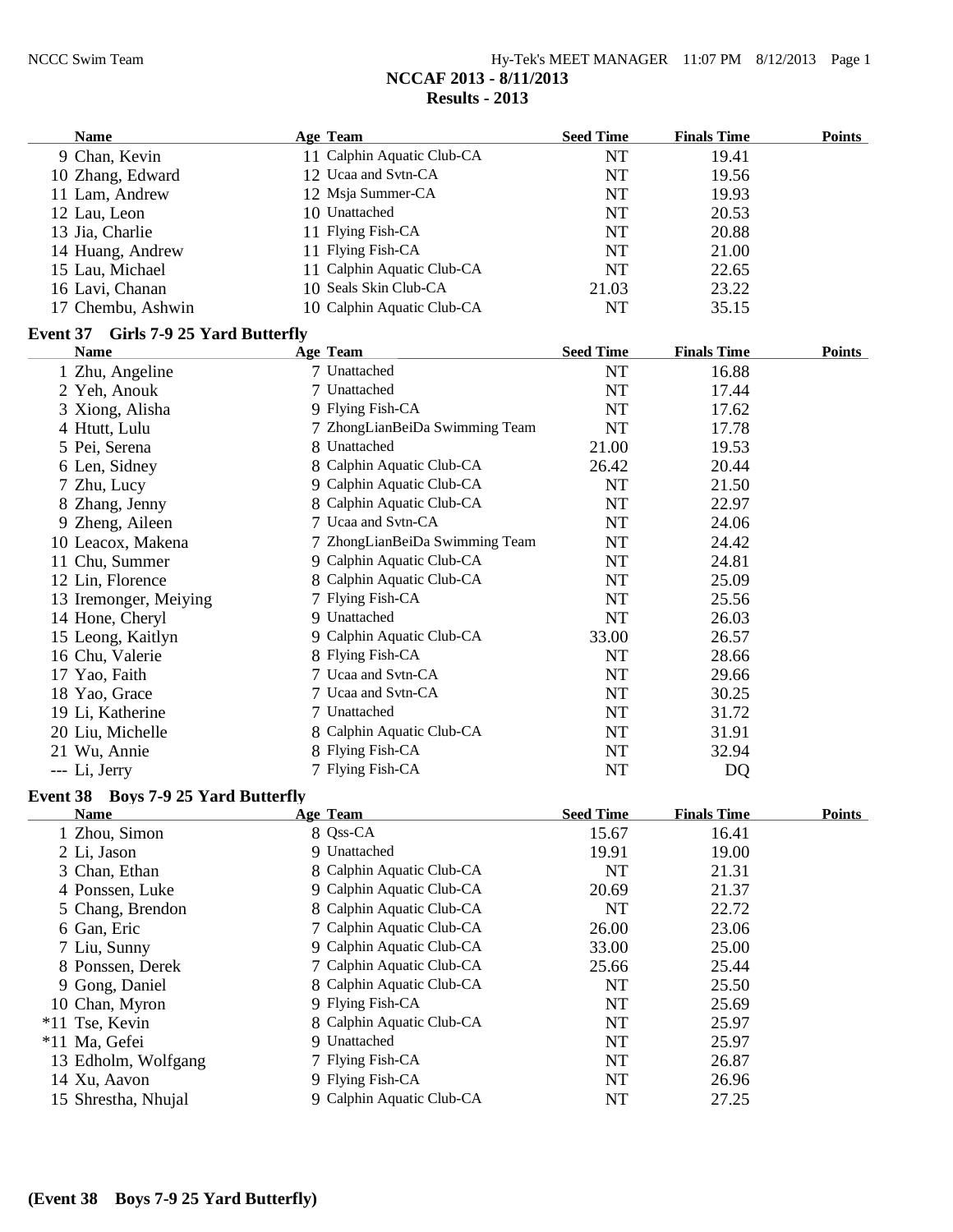| <b>Name</b>                                              | Age Team                        | <b>Seed Time</b> | <b>Finals Time</b> | <b>Points</b> |
|----------------------------------------------------------|---------------------------------|------------------|--------------------|---------------|
| 16 Laxminarasimhan, Keshav                               | 9 Calphin Aquatic Club-CA       | <b>NT</b>        | 27.91              |               |
| 17 Lian, Weston                                          | 9 Calphin Aquatic Club-CA       | <b>NT</b>        | 28.06              |               |
| 18 Xie, Eihan                                            | 8 Flying Fish-CA                | <b>NT</b>        | 28.71              |               |
| 19 Peng, Kyle                                            | 7 Calphin Aquatic Club-CA       | 40.00            | 29.25              |               |
| 20 Li, Jerry                                             | 9 Unattached                    | <b>NT</b>        | 34.06              |               |
| 21 Yang, Eric                                            | 8 Flying Fish-CA                | <b>NT</b>        | 34.18              |               |
| 22 Tewari, Pujan                                         | 9 Calphin Aquatic Club-CA       | 50.00            | 35.18              |               |
| 23 He, Alexander                                         | 8 Msja Summer-CA                | NT               | 36.47              |               |
| Event 39 Girls 6 & Under 25 Yard Butterfly               |                                 |                  |                    |               |
| <b>Name</b>                                              | <b>Age Team</b>                 | <b>Seed Time</b> | <b>Finals Time</b> | <b>Points</b> |
| 1 Cui, Kyra                                              | 6 Unattached                    | <b>NT</b>        | 21.00              |               |
| 2 Huang, Davina                                          | 6 Calphin Aquatic Club-CA       | 23.11            | 22.03              |               |
| 3 Zhu, Frisey                                            | 6 Calphin Aquatic Club-CA       | <b>NT</b>        | 45.62              |               |
| 4 Lavi, Juliana                                          | 5 Seals Skin Club-CA            | 42.94            | 46.87              |               |
| 5 Chu, Annika                                            | 5 Flying Fish-CA                | <b>NT</b>        | 52.19              |               |
| 6 Zhang, Kayla                                           | 6 Flying Fish-CA                | <b>NT</b>        | 59.41              |               |
|                                                          |                                 |                  |                    |               |
| Event 40 Boys 6 & Under 25 Yard Butterfly<br><b>Name</b> | <b>Age Team</b>                 | <b>Seed Time</b> | <b>Finals Time</b> | <b>Points</b> |
| 1 Zhou, Nolan                                            | 6 Qss-CA                        | 17.97            | 20.31              |               |
|                                                          | 6 Flying Fish-CA                |                  |                    |               |
| 2 Lu, Anthony                                            | 6 Calphin Aquatic Club-CA       | NT               | 36.44              |               |
| 3 Wright, Clement                                        |                                 | NT               | 36.75              |               |
| Event 41 Girls 16-19 100 Yard Freestyle                  |                                 |                  |                    |               |
| <b>Name</b>                                              | <b>Age Team</b>                 | <b>Seed Time</b> | <b>Finals Time</b> | <b>Points</b> |
| 1 Gao, Carol                                             | 16 Ucaa and Svtn-CA             | <b>NT</b>        | 1:09.28            |               |
| Event 42 Boys 16-19 100 Yard Freestyle                   |                                 |                  |                    |               |
| <b>Name</b>                                              | <b>Age Team</b>                 | <b>Seed Time</b> | <b>Finals Time</b> | <b>Points</b> |
| 1 Sui, Michael                                           | 17 Calphin Aquatic Club-CA      | 50.00            | 49.81              |               |
| 2 Chiu, Kevin                                            | 17 Calphin Aquatic Club-CA      | 56.73            | 58.19              |               |
| Event 43 Girls 13-15 100 Yard Freestyle                  |                                 |                  |                    |               |
| <b>Name</b>                                              | <b>Age Team</b>                 | <b>Seed Time</b> | <b>Finals Time</b> | <b>Points</b> |
| 1 Antoinitte, Loya                                       | 15 Calphin Aquatic Club-CA      | 56.00            | 56.72              |               |
| 2 Wang, Emily                                            | 15 Calphin Aquatic Club-CA      | 1:05.00          | 1:03.50            |               |
| 3 Torres, Jannae                                         | 13 Pasa-Rinconada-CA            | 1:09.50          | 1:07.62            |               |
| 4 Hone, Chantel                                          | 13 Unattached                   | NT               | 1:17.41            |               |
| Event 44 Boys 13-15 100 Yard Freestyle                   |                                 |                  |                    |               |
| <b>Name</b>                                              | <b>Age Team</b>                 | <b>Seed Time</b> | <b>Finals Time</b> | <b>Points</b> |
| 1 Lou, Andrew                                            | 15 Calphin Aquatic Club-CA      | 51.00            | 51.72              |               |
| 2 Xu, Mathew                                             | 13 Msja Summer-CA               | 59.00            | 56.97              |               |
| 3 Saito, Samuel                                          | 13 ZhongLianBeiDa Swimming Team | NT               | 1:00.15            |               |
| 4 Young, Matthew                                         | 15 Calphin Aquatic Club-CA      | 1:01.51          | 1:01.81            |               |
| 5 Lee, Lawrence                                          | 13 Calphin Aquatic Club-CA      | 1:03.10          | 1:03.75            |               |
| 6 Zhou, Allan                                            | 15 Calphin Aquatic Club-CA      | 1:13.00          | 1:12.72            |               |
| 7 Chan, Justin                                           | 13 Calphin Aquatic Club-CA      | NT               | 1:22.81            |               |
| 8 Raj, Karthik                                           | 13 Calphin Aquatic Club-CA      | 1:23.16          | 1:40.05            |               |
|                                                          |                                 |                  |                    |               |
| Event 45 Girls 10-12 50 Yard Freestyle                   |                                 |                  |                    |               |
| <b>Name</b>                                              | <b>Age Team</b>                 | <b>Seed Time</b> | <b>Finals Time</b> | <b>Points</b> |
| 1 Saito, Patricia                                        | 10 ZhongLianBeiDa Swimming Team | <b>NT</b>        | 31.10              |               |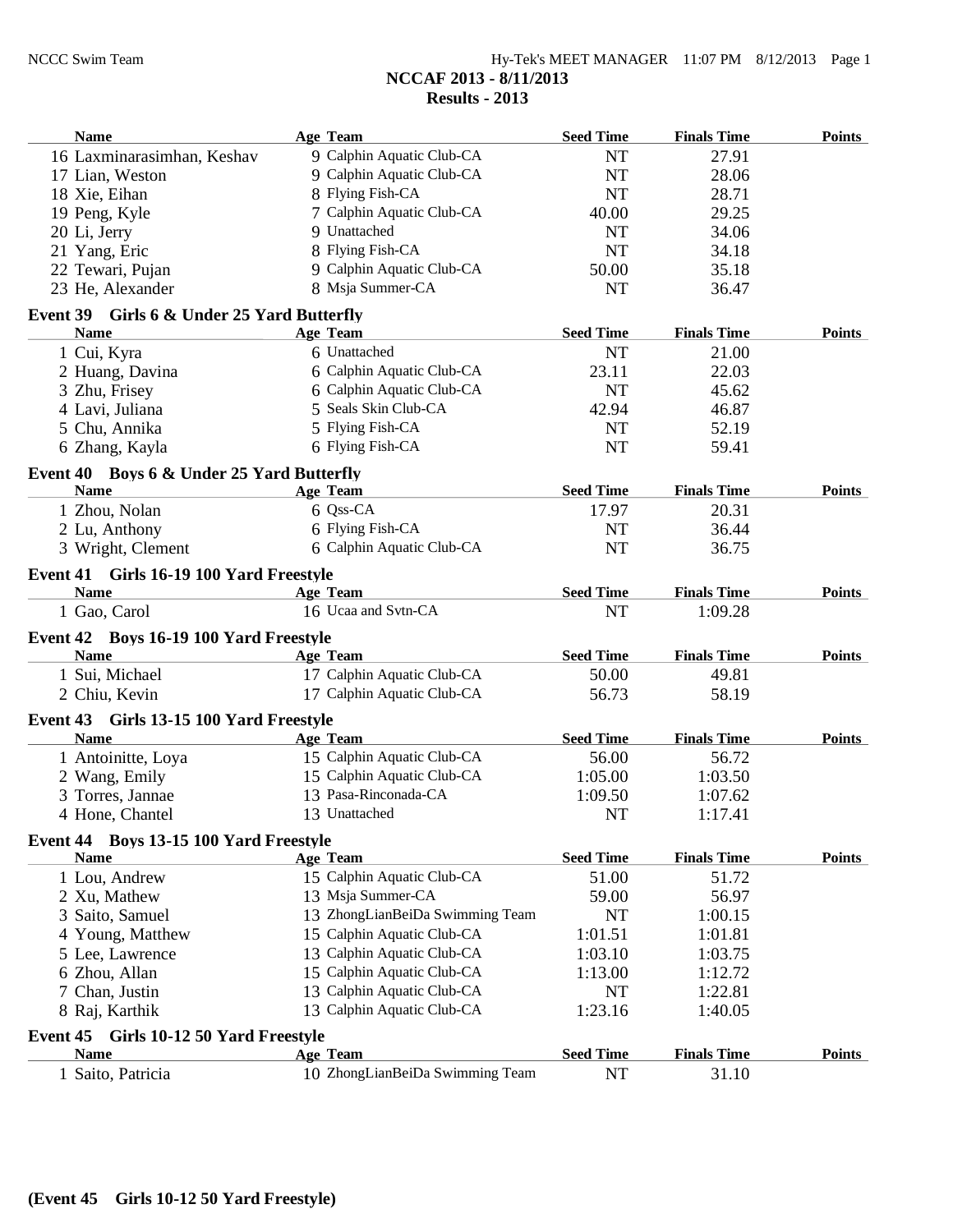| $Hv-Tek's MEET MANAGER$ 11:07 PM $8/12/2013$ Page 1 |  |  |
|-----------------------------------------------------|--|--|
| NCCAF 2013 - 8/11/2013                              |  |  |
| Results - 2013                                      |  |  |

| Name                 | <b>Age Team</b>                 | <b>Seed Time</b> | <b>Finals Time</b> | <b>Points</b> |
|----------------------|---------------------------------|------------------|--------------------|---------------|
| 2 Liu, Caroline      | 12 Flying Fish-CA               | <b>NT</b>        | 31.69              |               |
| 3 Xu, Emily          | 11 Msja Summer-CA               | 33.00            | 32.19              |               |
| 4 Fang, Christine    | 10 Unattached                   | NT               | 32.85              |               |
| 5 Gou, Nicole        | 10 Ucaa and Svtn-CA             | <b>NT</b>        | 34.25              |               |
| 6 Lui, Samanda       | 12 Calphin Aquatic Club-CA      | <b>NT</b>        | 39.90              |               |
| 7 Liang, Alyssa      | 12 Flying Fish-CA               | NT               | 40.07              |               |
| 8 Joe, Melinda       | 11 Calphin Aquatic Club-CA      | 48.00            | 40.69              |               |
| 9 Lau, Megan         | 12 Calphin Aquatic Club-CA      | 46.78            | 41.72              |               |
| 10 Zhou, Carol       | 10 Calphin Aquatic Club-CA      | 47.15            | 43.16              |               |
| 11 Paglien, Angelina | 10 Calphin Aquatic Club-CA      | 44.97            | 43.43              |               |
| 12 Li, Vitoria       | 10 ZhongLianBeiDa Swimming Team | <b>NT</b>        | 44.10              |               |
| 13 Yang, Christina   | 10 Flying Fish-CA               | NT               | 47.75              |               |
| 14 Siu, Joya         | 10 Calphin Aquatic Club-CA      | <b>NT</b>        | 52.37              |               |
| 15 Nanisetti, Anisha | 12 Calphin Aquatic Club-CA      | NT               | 52.62              |               |
| 16 Len, Tara         | 11 Calphin Aquatic Club-CA      | 53.18            | 52.90              |               |
| --- Ama, Patrick     | 10 Unattached                   | 34.27            | DQ                 |               |

## **Event 46 Boys 10-12 50 Yard Freestyle**

| <b>Name</b>         | Age Team                   | <b>Seed Time</b> | <b>Finals Time</b> | <b>Points</b> |
|---------------------|----------------------------|------------------|--------------------|---------------|
| 1 Yang, Jerry       | 10 Flying Fish-CA          | NT               | 29.00              |               |
| 2 Ama, Patrick2     | 10 Unattached              | NT               | 29.35              |               |
| 3 Huang, Roderick   | 10 Calphin Aquatic Club-CA | 32.35            | 30.21              |               |
| 4 Zhao, Charley     | 12 Flying Fish-CA          | 41.72            | 31.31              |               |
| 5 Liu, Kevin        | 10 Flying Fish-CA          | NT               | 33.91              |               |
| 6 Lam, Andrew       | 12 Msja Summer-CA          | NT               | 36.09              |               |
| 7 Tagle, Marcelo    | 10 Unattached              | NT               | 36.57              |               |
| 8 Peng, Will        | 10 Calphin Aquatic Club-CA | 43.00            | 37.31              |               |
| 9 Lavi, Chanan      | 10 Seals Skin Club-CA      | 44.00            | 37.85              |               |
| 10 Waghray, Arav    | 11 Calphin Aquatic Club-CA | 40.34            | 38.56              |               |
| 11 Yan, Jacob       | 12 Calphin Aquatic Club-CA | 41.00            | 39.22              |               |
| 12 Suenaga, Yoshiya | 12 Calphin Aquatic Club-CA | NT               | 39.25              |               |
| 13 Viray, Paul      | 11 Calphin Aquatic Club-CA | 38.25            | 39.35              |               |
| 14 Tse, Darren      | 10 Calphin Aquatic Club-CA | NT               | 39.62              |               |
| 15 Chan, Kevin      | 11 Calphin Aquatic Club-CA | NT               | 39.66              |               |
| 16 Mau, James       | 10 Calphin Aquatic Club-CA | NT               | 39.91              |               |
| 17 Lau, Michael     | 11 Calphin Aquatic Club-CA | 44.19            | 39.97              |               |
| 18 Lee, Anthongy    | 11 Calphin Aquatic Club-CA | 42.25            | 40.31              |               |
| 19 Mehta, Saagar    | 11 Calphin Aquatic Club-CA | NT               | 41.44              |               |
| 20 Lam, Angus       | 11 Msja Summer-CA          | NT               | 42.12              |               |
| 21 Yim, Bryan       | 10 Calphin Aquatic Club-CA | NT               | 54.03              |               |

# **Event 47 Girls 7-9 50 Yard Freestyle**

| <b>Name</b>     | Age Team                       | <b>Seed Time</b> | <b>Finals Time</b> | <b>Points</b> |
|-----------------|--------------------------------|------------------|--------------------|---------------|
| 1 Zhu, Angeline | 7 Unattached                   | NT               | 33.44              |               |
| 2 Xiong, Alisha | 9 Flying Fish-CA               | NT               | 33.56              |               |
| 3 Yeh, Anouk    | 7 Unattached                   | <b>NT</b>        | 37.72              |               |
| 4 Htutt, Lulu   | 7 ZhongLianBeiDa Swimming Team | NT               | 37.84              |               |
| 5 Wang, Sascha  | 8 Flying Fish-CA               | NT               | 40.09              |               |
| 6 Pei, Serena   | 8 Unattached                   | 45.00            | 40.81              |               |
| 7 Len, Sidney   | 8 Calphin Aquatic Club-CA      | 40.65            | 43.23              |               |
| 8 Zhu, Lucy     | 9 Calphin Aquatic Club-CA      | <b>NT</b>        | 43.56              |               |
| 9 Chen, Jasmine | 9 Flying Fish-CA               | NT               | 43.78              |               |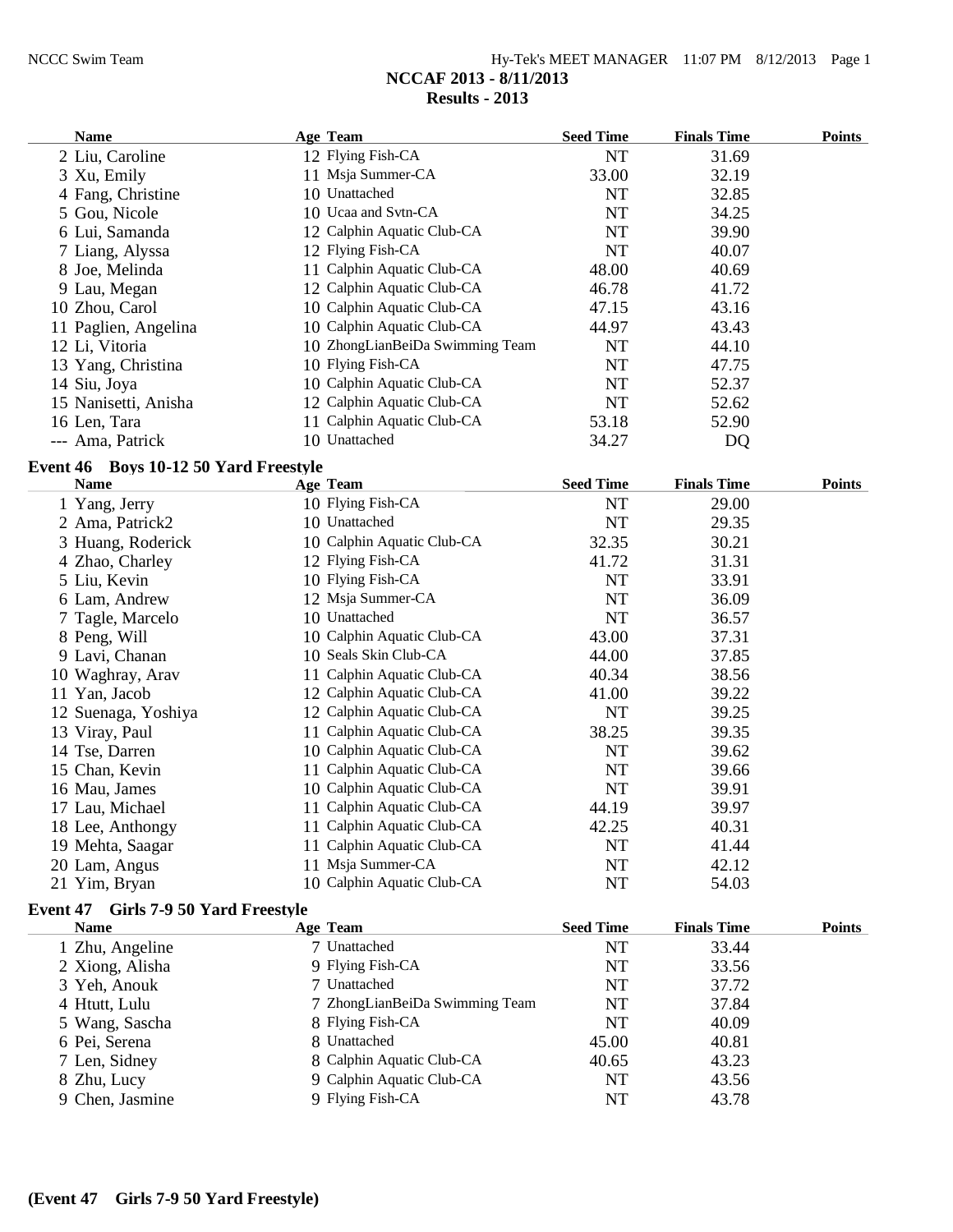# **Results - 2013 Name Age Team Seed Time Finals Time Points** 10 Leacox, Makena 7 ZhongLianBeiDa Swimming Team NT 44.03<br>11 Chu, Valerie 8 Flying Fish-CA NT 44.30 11 Chu, Valerie 8 Flying Fish-CA NT 12 Zhang, Jenny 8 Calphin Aquatic Club-CA NT 45.00<br>
13 Iremonger, Meiving 7 Flying Fish-CA NT 46.56 13 Iremonger, Meiying 7 Flying Fish-CA NT 46.56<br>14 Chu Summer 9 Calphin Aquatic Club-CA 54.00 46.69  $\overline{9}$  Calphin Aquatic Club-CA

| 14 Chu, Suinner    | 9 Calphill Aquatic Club-CA | <b>J4.UU</b> | 40.09 |  |
|--------------------|----------------------------|--------------|-------|--|
| 15 Leong, Kaitlyn  | 9 Calphin Aquatic Club-CA  | 50.22        | 47.63 |  |
| 16 Hone, Cheryl    | 9 Unattached               | NT           | 51.30 |  |
| 17 Hornung, Aunika | 9 Calphin Aquatic Club-CA  | 54.47        | 51.87 |  |
| 18 Huang, Angie    | 8 Calphin Aquatic Club-CA  | NT           | 53.03 |  |
| 19 Liu, Michelle   | 8 Calphin Aquatic Club-CA  | NT           | 53.09 |  |
| 20 Karwa, Saniya   | 7 Unattached               | NT           | 56.60 |  |
| 21 Li, Katherine   | 7 Unattached               | NT           | 59.04 |  |
| 22 Hornung, Maya   | 7 Calphin Aquatic Club-CA  | 55.00        | 59.19 |  |
| 23 Trivedi, Prachi | 8 Calphin Aquatic Club-CA  | 1:04.06      | 59.75 |  |

#### **Event 48 Boys 7-9 50 Yard Freestyle**

| <b>Name</b>                                | <b>Age Team</b>           | <b>Seed Time</b> | <b>Finals Time</b> | <b>Points</b> |
|--------------------------------------------|---------------------------|------------------|--------------------|---------------|
| 1 Li, Jason                                | 9 Unattached              | 35.00            | 35.62              |               |
| 2 Zhou, Simon                              | 8 Qss-CA                  | 36.33            | 35.91              |               |
| 3 Ponssen, Luke                            | 9 Calphin Aquatic Club-CA | <b>NT</b>        | 39.32              |               |
| 4 Edholm, Wolfgang                         | 7 Flying Fish-CA          | NT               | 41.16              |               |
| 5 Xu, Aavon                                | 9 Flying Fish-CA          | <b>NT</b>        | 41.59              |               |
| 6 Chan, Myron                              | 9 Flying Fish-CA          | NT               | 43.35              |               |
| *7 Yang, Joshua                            | 9 Flying Fish-CA          | <b>NT</b>        | 44.31              |               |
| *7 Wong, Ian                               | 8 Calphin Aquatic Club-CA | <b>NT</b>        | 44.31              |               |
| 9 Laxminarasimhan, Keshav                  | 9 Calphin Aquatic Club-CA | <b>NT</b>        | 45.22              |               |
| 10 Chan, Ethan                             | 8 Calphin Aquatic Club-CA | <b>NT</b>        | 45.53              |               |
| 11 Liu, Sunny                              | 9 Calphin Aquatic Club-CA | 54.00            | 45.57              |               |
| 12 Bathini, Aakash                         | 9 Calphin Aquatic Club-CA | <b>NT</b>        | 45.77              |               |
| 13 Ma, Gefei                               | 9 Unattached              | <b>NT</b>        | 48.69              |               |
| 14 Ponssen, Derek                          | 7 Calphin Aquatic Club-CA | <b>NT</b>        | 49.50              |               |
| 15 Gong, Daniel                            | 8 Calphin Aquatic Club-CA | <b>NT</b>        | 50.18              |               |
| 16 Li, Waylon                              | 7 Flying Fish-CA          | <b>NT</b>        | 54.25              |               |
| 17 Peng, Kyle                              | 7 Calphin Aquatic Club-CA | 55.00            | 56.91              |               |
| 18 He, Alexander                           | 8 Msja Summer-CA          | <b>NT</b>        | 1:12.78            |               |
| Event 49 Girls 6 & Under 50 Yard Freestyle |                           |                  |                    |               |
| <b>Name</b>                                | <b>Age Team</b>           | <b>Seed Time</b> | <b>Finals Time</b> | <b>Points</b> |
| 1 Cui, Kyra                                | 6 Unattached              | <b>NT</b>        | 42.97              |               |
| 2 Huang, Davina                            | 6 Calphin Aquatic Club-CA | 47.60            | 43.25              |               |
| 3 Jiang, Nancy                             | 6 Unattached              | 1:12.00          | 1:00.34            |               |
| 4 Chan, Anthea                             | 6 Flying Fish-CA          | <b>NT</b>        | 1:01.43            |               |
| 5 Lan, Aglaia                              | 6 Flying Fish-CA          | NT               | 1:09.84            |               |
| 6 Chu, Annika                              | 5 Flying Fish-CA          | NT               | 1:14.91            |               |
| 7 Ling, Elayna                             | 6 Calphin Aquatic Club-CA | NT               | 1:15.31            |               |
| 8 Huang, Bettie                            | 5 Calphin Aquatic Club-CA | <b>NT</b>        | 1:16.93            |               |
| 9 Zhang, Melanie                           | 6 Unattached              | <b>NT</b>        | 1:34.78            |               |
| Event 50 Boys 6 & Under 50 Yard Freestyle  |                           |                  |                    |               |
| <b>Name</b>                                | Age Team                  | <b>Seed Time</b> | <b>Finals Time</b> | <b>Points</b> |
| 1 Zhou, Nolan                              | 6 Qss-CA                  | 43.62            | 49.85              |               |
| 2 Wright, Clement                          | 6 Calphin Aquatic Club-CA | <b>NT</b>        | 1:23.15            |               |
|                                            |                           |                  |                    |               |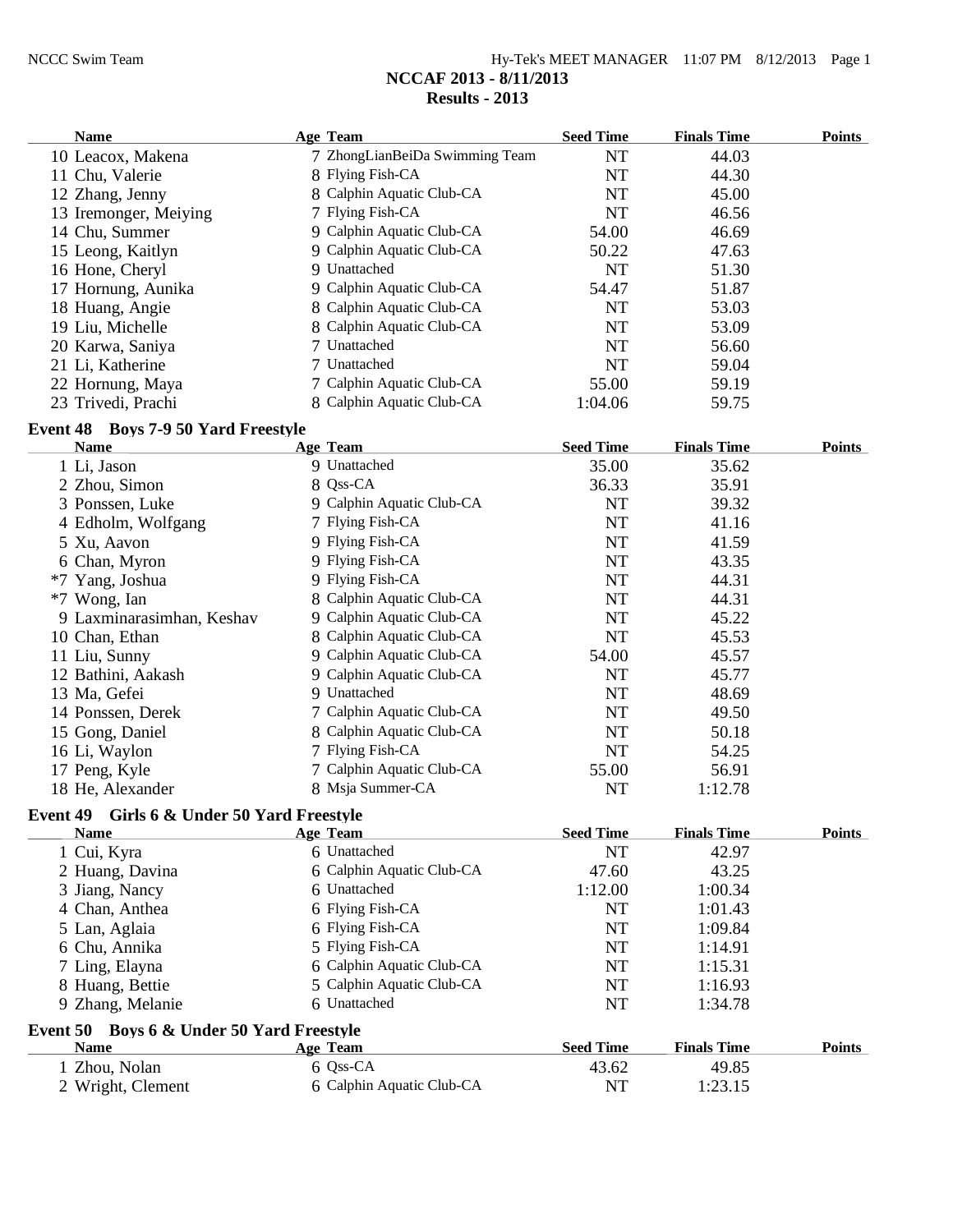| Event 52 Boys 16-19 100 Yard Breaststroke  |                                 |                  |                    |               |
|--------------------------------------------|---------------------------------|------------------|--------------------|---------------|
| <b>Name</b>                                | <b>Age Team</b>                 | <b>Seed Time</b> | <b>Finals Time</b> | <b>Points</b> |
| 1 Chen, Jason                              | 16 Unattached                   | NT               | 1:02.50            |               |
| 2 Zhou, David                              | 17 Calphin Aquatic Club-CA      | 1:06.00          | 1:05.16            |               |
| 3 Young, Ethan                             | 19 Unattached                   | 1:15.32          | 1:08.44            |               |
| Event 53 Girls 13-15 100 Yard Breaststroke |                                 |                  |                    |               |
| <b>Name</b>                                | <b>Age Team</b>                 | <b>Seed Time</b> | <b>Finals Time</b> | Points        |
| 1 Peng, Sophy                              | 13 Flying Fish-CA               | NT               | 1:12.86            |               |
| 2 He, Jessica                              | 13 Calphin Aquatic Club-CA      | 1:15.00          | 1:14.50            |               |
| 3 Torres, Jannae                           | 13 Pasa-Rinconada-CA            | 1:17.09          | 1:17.75            |               |
|                                            |                                 |                  |                    |               |
| Event 54 Boys 13-15 100 Yard Breaststroke  |                                 |                  |                    |               |
| <b>Name</b>                                | <b>Age Team</b>                 | <b>Seed Time</b> | <b>Finals Time</b> | <b>Points</b> |
| 1 Xu, Kevin                                | 13 Unattached                   | NT               | 1:00.75            |               |
| 2 Cui, Kevin                               | 13 Calphin Aquatic Club-CA      | 1:06.00          | 1:07.22            |               |
| 3 Young, Matthew                           | 15 Calphin Aquatic Club-CA      | 1:19.34          | 1:15.81            |               |
| 4 Xu, Mathew                               | 13 Msja Summer-CA               | 1:25.00          | 1:16.38            |               |
| 5 Zhou, Allan                              | 15 Calphin Aquatic Club-CA      | 1:28.00          | 1:29.10            |               |
| Event 55 Girls 10-12 50 Yard Breaststroke  |                                 |                  |                    |               |
| <b>Name</b>                                | <b>Age Team</b>                 | <b>Seed Time</b> | <b>Finals Time</b> | <b>Points</b> |
| 1 Saito, Patricia                          | 10 ZhongLianBeiDa Swimming Team | NT               | 39.94              |               |
| 2 Chan, Ellie                              | 11 Calphin Aquatic Club-CA      | NT               | 41.57              |               |
| 3 Fang, Christine                          | 10 Unattached                   | NT               | 41.90              |               |
| 4 Xu, Emily                                | 11 Msja Summer-CA               | 42.00            | 43.57              |               |
| 5 Li, Karen                                | 11 Flying Fish-CA               | NT               | 43.75              |               |
| 6 Gou, Nicole                              | 10 Ucaa and Svtn-CA             | <b>NT</b>        | 43.84              |               |
| 7 Torres, Jaymie                           | 10 Pasa-Rinconada-CA            | 48.36            | 44.28              |               |
| 8 Li, Victoria                             | 10 ZhongLianBeiDa Swimming Team | NT               | 48.03              |               |
| 9 Paglien, Angelina                        | 10 Calphin Aquatic Club-CA      | 50.25            | 48.63              |               |
| 10 Ngo, Deanna                             | 11 Calphin Aquatic Club-CA      | 55.35            | 50.31              |               |
| 11 Nanisetti, Anisha                       | 12 Calphin Aquatic Club-CA      | NT               | 54.19              |               |
| 12 Cui, Cindy                              | 10 Calphin Aquatic Club-CA      | 58.00            | 54.84              |               |
| 13 Siu, Joya                               | 10 Calphin Aquatic Club-CA      | NT               | 55.12              |               |
| 14 Liang, Alyssa                           | 12 Flying Fish-CA               | <b>NT</b>        | 55.22              |               |
| 15 Li, Vitoria                             | 10 ZhongLianBeiDa Swimming Team | NT               | 57.12              |               |
| 16 Len, Tara                               | 11 Calphin Aquatic Club-CA      | 1:05.55          | 1:06.34            |               |
| Event 56 Boys 10-12 50 Yard Breaststroke   |                                 |                  |                    |               |
| <b>Name</b>                                | <b>Age Team</b>                 | <b>Seed Time</b> | <b>Finals Time</b> | <b>Points</b> |
| 1 Huang, Roderick                          | 10 Calphin Aquatic Club-CA      | 38.62            | 38.25              |               |
| 2 He, James                                | 10 Calphin Aquatic Club-CA      | 38.00            | 38.44              |               |
| 3 Yang, Jerry                              | 10 Flying Fish-CA               | NT               | 39.82              |               |
| 4 Liu, Kevin                               | 10 Flying Fish-CA               | NT               | 42.60              |               |
| 5 Lam, Andrew                              | 12 Msja Summer-CA               | <b>NT</b>        | 44.72              |               |
| 6 Yan, Jacob                               | 12 Calphin Aquatic Club-CA      | 49.25            | 46.13              |               |
| 7 Chan, Kevin                              | 11 Calphin Aquatic Club-CA      | NT               | 46.69              |               |
| 8 Peng, Will                               | 10 Calphin Aquatic Club-CA      | 54.00            | 50.66              |               |
| 9 Lau, Michael                             | 11 Calphin Aquatic Club-CA      | 56.47            | 53.94              |               |
| 10 Mau, James                              | 10 Calphin Aquatic Club-CA      | NT               | 54.09              |               |
| 11 Mehta, Saagar                           | 11 Calphin Aquatic Club-CA      | NT               | 56.84              |               |
| 12 Chembu, Ashwin                          | 10 Calphin Aquatic Club-CA      | NT               | 59.32              |               |
|                                            | 11 Calphin Aquatic Club-CA      | 1:03.94          |                    |               |
| 13 Viray, Paul                             |                                 |                  | 59.53              |               |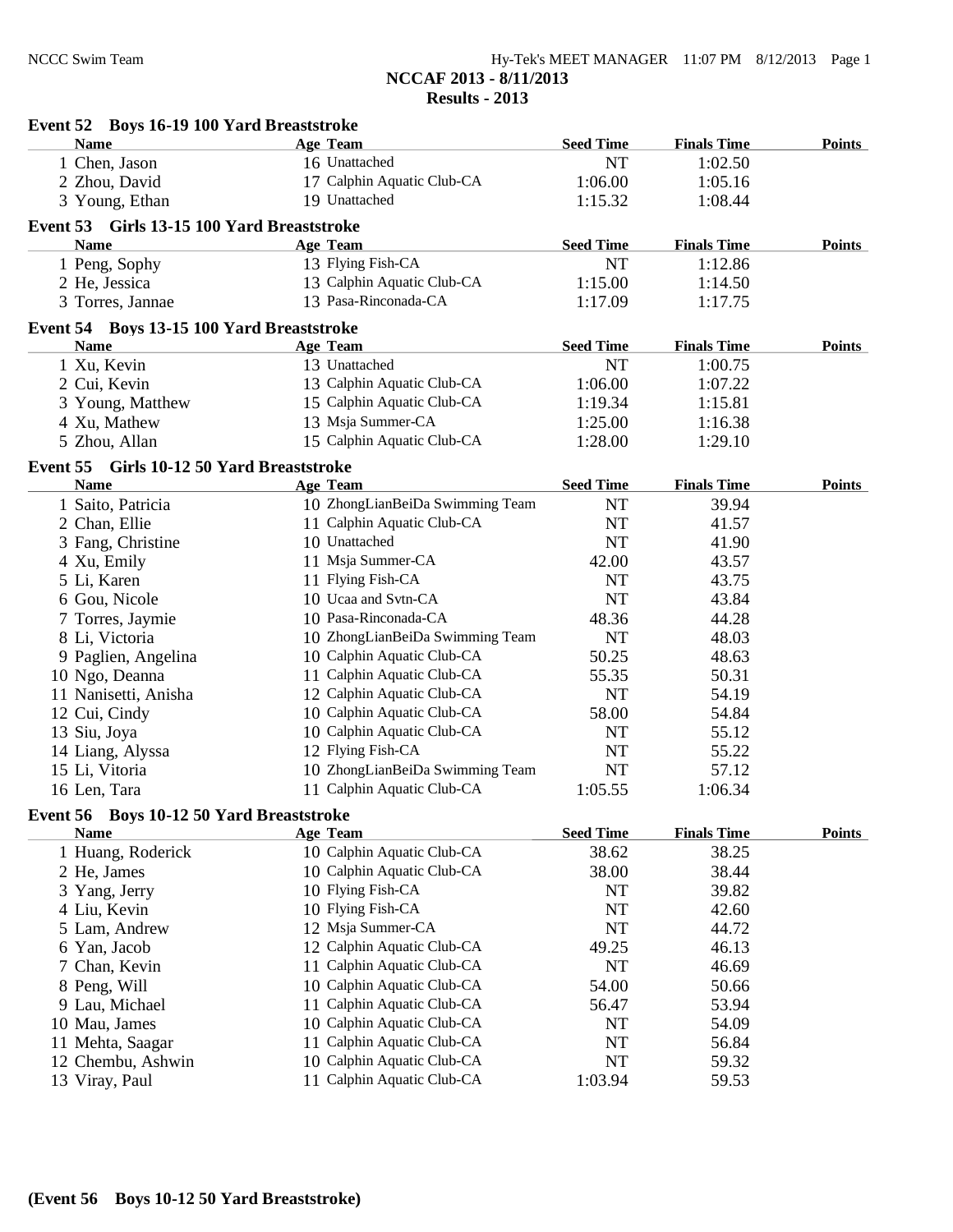#### NCCC Swim Team Hy-Tek's MEET MANAGER 11:07 PM 8/12/2013 Page 1 **NCCAF 2013 - 8/11/2013 Results - 2013**

| <b>Name</b>                                   | <b>Age Team</b>                | <b>Seed Time</b> | <b>Finals Time</b> | <b>Points</b> |
|-----------------------------------------------|--------------------------------|------------------|--------------------|---------------|
| 14 Bui, Kevin                                 | 10 Calphin Aquatic Club-CA     | 56.16            | 59.87              |               |
| 15 Jin, Matthew                               | 11 Unattached                  | 1:07.00          | 1:00.12            |               |
| 16 Yim, Bryan                                 | 10 Calphin Aquatic Club-CA     | <b>NT</b>        | 1:01.38            |               |
| Event 57 Girls 7-9 50 Yard Breaststroke       |                                |                  |                    |               |
| <b>Name</b>                                   | <b>Age Team</b>                | <b>Seed Time</b> | <b>Finals Time</b> | <b>Points</b> |
| 1 Xiong, Alisha                               | 9 Flying Fish-CA               | <b>NT</b>        | 41.75              |               |
| 2 Zhu, Angeline                               | 7 Unattached                   | <b>NT</b>        | 43.48              |               |
| 3 Pei, Serena                                 | 8 Unattached                   | 48.00            | 45.94              |               |
| 4 Htutt, Lulu                                 | 7 ZhongLianBeiDa Swimming Team | <b>NT</b>        | 45.97              |               |
| 5 Chen, Jasmine                               | 9 Flying Fish-CA               | <b>NT</b>        | 49.25              |               |
| 6 Len, Sidney                                 | 8 Calphin Aquatic Club-CA      | 50.78            | 50.44              |               |
|                                               | 9 Calphin Aquatic Club-CA      | <b>NT</b>        | 50.62              |               |
| 7 Zhu, Lucy                                   | 8 Flying Fish-CA               | <b>NT</b>        | 50.66              |               |
| 8 Wang, Sascha                                | 8 Calphin Aquatic Club-CA      | NT               | 51.25              |               |
| 9 Zhang, Jenny                                |                                |                  |                    |               |
| 10 Chu, Valerie                               | 8 Flying Fish-CA               | NT               | 54.00              |               |
| 11 Leacox, Makena                             | 7 ZhongLianBeiDa Swimming Team | NT               | 55.81              |               |
| 12 Lin, Florence                              | 8 Calphin Aquatic Club-CA      | 52.00            | 57.25              |               |
| 13 Hone, Cheryl                               | 9 Unattached                   | NT               | 1:00.46            |               |
| 14 Wu, Annie                                  | 8 Flying Fish-CA               | NT               | 1:00.96            |               |
| 15 Karwa, Saniya                              | 7 Unattached                   | NT               | 1:02.44            |               |
| 16 Li, Katherine                              | 7 Unattached                   | <b>NT</b>        | 1:13.28            |               |
| Event 58 Boys 7-9 50 Yard Breaststroke        |                                |                  |                    |               |
| <b>Name</b>                                   | Age Team                       | <b>Seed Time</b> | <b>Finals Time</b> | <b>Points</b> |
| 1 Li, Jason                                   | 9 Unattached                   | 44.17            | 45.35              |               |
| 2 Ponssen, Luke                               | 9 Calphin Aquatic Club-CA      | NT               | 50.41              |               |
| 3 Fang, Rickie                                | 7 Unattached                   | <b>NT</b>        | 51.21              |               |
| 4 Wang, Conan                                 | 9 Unattached                   | NT               | 53.78              |               |
| 5 Wong, Ian                                   | 8 Calphin Aquatic Club-CA      | <b>NT</b>        | 55.27              |               |
| 6 Lian, Weston                                | 9 Calphin Aquatic Club-CA      | 53.15            | 55.38              |               |
| 7 Ma, Gefei                                   | 9 Unattached                   | NT               | 55.44              |               |
| 8 Zhang, Max                                  | 9 Unattached                   | 45.00            | 56.31              |               |
| 9 Gong, Daniel                                | 8 Calphin Aquatic Club-CA      | NT               | 58.34              |               |
| 10 Bathini, Aakash                            | 9 Calphin Aquatic Club-CA      | <b>NT</b>        | 58.88              |               |
| 11 Ponssen, Derek                             | 7 Calphin Aquatic Club-CA      | NT               | 59.91              |               |
| 12 Xie, Eihan                                 | 8 Flying Fish-CA               | NT               | 1:02.46            |               |
| 13 Laxminarasimhan, Keshav                    | 9 Calphin Aquatic Club-CA      | NT               | 1:03.72            |               |
| 14 Peng, Kyle                                 | 7 Calphin Aquatic Club-CA      | 1:12.00          | 1:07.65            |               |
|                                               |                                |                  |                    |               |
| Event 59 Girls 6 & Under 50 Yard Breaststroke |                                |                  |                    |               |
| <b>Name</b>                                   | <b>Age Team</b>                | <b>Seed Time</b> | <b>Finals Time</b> | <b>Points</b> |
| 1 Cui, Kyra                                   | 6 Unattached                   | <b>NT</b>        | 54.60              |               |
| 2 Huang, Davina                               | 6 Calphin Aquatic Club-CA      | 59.01            | 55.44              |               |
| 3 Chan, Anthea                                | 6 Flying Fish-CA               | NT               | 59.80              |               |
| 4 Ling, Elayna                                | 6 Calphin Aquatic Club-CA      | NT               | 1:25.59            |               |
| Event 60 Boys 6 & Under 50 Yard Breaststroke  |                                |                  |                    |               |
| <b>Name</b>                                   | <b>Age Team</b>                | <b>Seed Time</b> | <b>Finals Time</b> | Points        |
| 1 Zhou, Nolan                                 | 6 Qss-CA                       | 48.80            | 52.25              |               |
| 2 Lu, Anthony                                 | 6 Flying Fish-CA               | NT               | 1:12.62            |               |
| 3 Htutt, Alex                                 | 6 ZhongLianBeiDa Swimming Team | NT               | 1:17.72            |               |
| 4 Wright, Clement                             | 6 Calphin Aquatic Club-CA      | NT               | 1:28.31            |               |
|                                               |                                |                  |                    |               |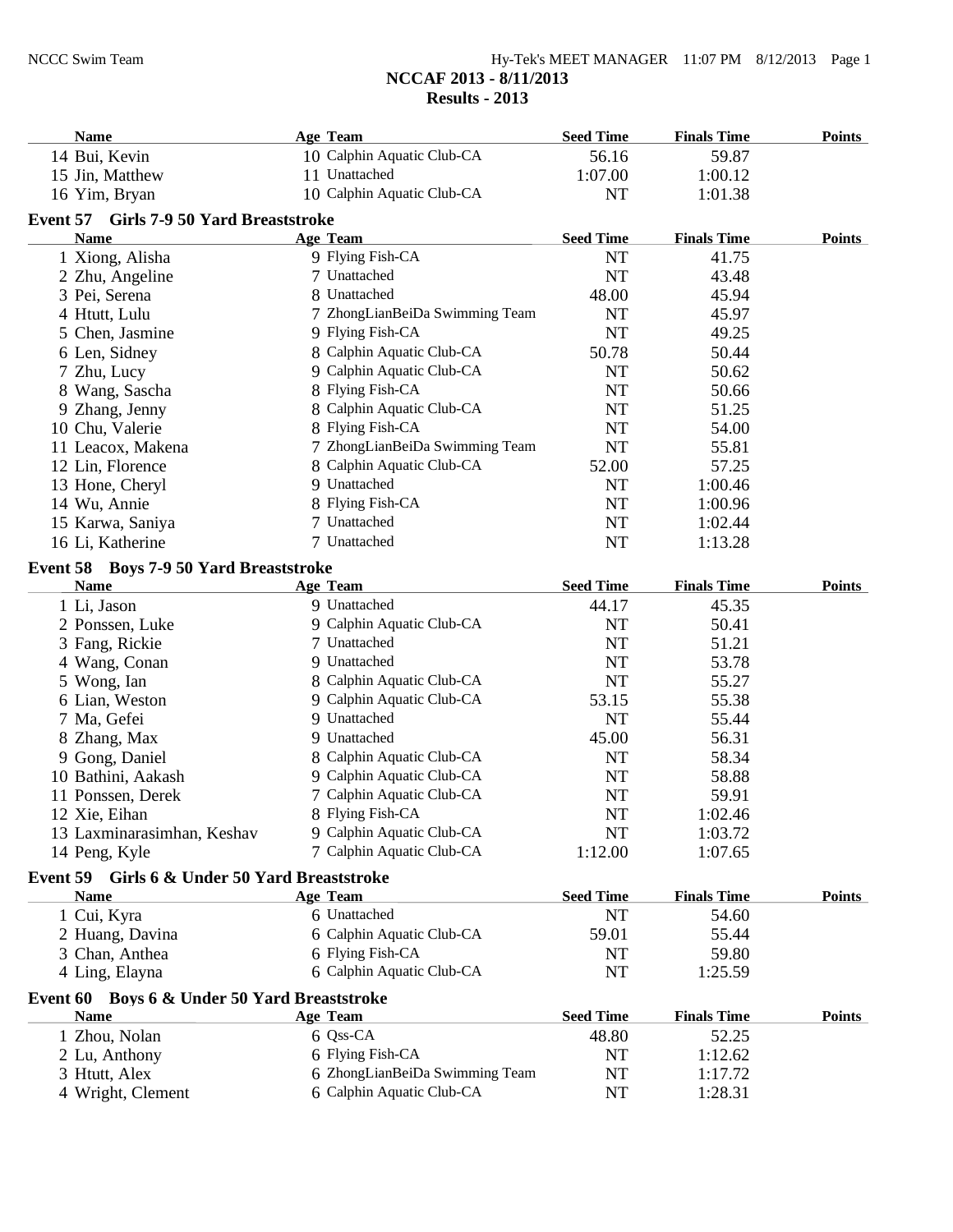| Hy-Tek's MEET MANAGER 11:07 PM 8/12/2013 Page 1 |  |  |
|-------------------------------------------------|--|--|
| NCCAF 2013 - 8/11/2013                          |  |  |
| <b>Results - 2013</b>                           |  |  |

| Event 62 Boys 16-19 100 Yard Backstroke         |                                 |                  |                    |               |
|-------------------------------------------------|---------------------------------|------------------|--------------------|---------------|
| <b>Name</b>                                     | <b>Age Team</b>                 | <b>Seed Time</b> | <b>Finals Time</b> | <b>Points</b> |
| 1 Chen, Jason                                   | 16 Unattached                   | <b>NT</b>        | 58.31              |               |
| Event 63 Girls 13-15 100 Yard Backstroke        |                                 |                  |                    |               |
| Name                                            | <b>Age Team</b>                 | <b>Seed Time</b> | <b>Finals Time</b> | Points        |
| 1 Antoinitte, Loya                              | 15 Calphin Aquatic Club-CA      | 1:05.00          | 1:05.82            |               |
| Event 64 Boys 13-15 100 Yard Backstroke         |                                 |                  |                    |               |
| Name                                            | <b>Age Team</b>                 | <b>Seed Time</b> | <b>Finals Time</b> | <b>Points</b> |
| 1 Saito, Samuel                                 | 13 ZhongLianBeiDa Swimming Team | <b>NT</b>        | 1:10.84            |               |
| 2 Xu, Mathew                                    | 13 Msja Summer-CA               | 1:10.00          | 1:12.13            |               |
| Event 65 Girls 10-12 50 Yard Backstroke         |                                 |                  |                    |               |
| <b>Name</b>                                     | <b>Age Team</b>                 | <b>Seed Time</b> | <b>Finals Time</b> | <b>Points</b> |
| 1 Liu, Caroline                                 | 12 Flying Fish-CA               | <b>NT</b>        | 37.34              |               |
| 2 Saito, Patricia                               | 10 ZhongLianBeiDa Swimming Team | <b>NT</b>        | 38.12              |               |
| 3 Ama, Katherine                                | 10 Unattached                   | 41.32            | 38.16              |               |
| 4 Xu, Emily                                     | 11 Msja Summer-CA               | 39.00            | 38.47              |               |
| 5 Fang, Christine                               | 10 Unattached                   | <b>NT</b>        | 40.32              |               |
| 6 Torres, Jaymie                                | 10 Pasa-Rinconada-CA            | 1:34.03          | 44.03              |               |
| 7 Ngo, Deanna                                   | 11 Calphin Aquatic Club-CA      | 50.47            | 47.09              |               |
| 8 Liang, Alyssa                                 | 12 Flying Fish-CA               | <b>NT</b>        | 50.29              |               |
| 9 Joe, Melinda                                  | 11 Calphin Aquatic Club-CA      | 59.00            | 50.59              |               |
| 10 Lau, Megan                                   | 12 Calphin Aquatic Club-CA      | 51.49            | 50.65              |               |
| 11 Yang, Christina                              | 10 Flying Fish-CA               | <b>NT</b>        | 52.25              |               |
| 12 Siu, Joya                                    | 10 Calphin Aquatic Club-CA      | <b>NT</b>        | 58.56              |               |
| Event 66 Boys 10-12 50 Yard Backstroke          |                                 |                  |                    |               |
| <b>Name</b>                                     | <b>Age Team</b>                 | <b>Seed Time</b> | <b>Finals Time</b> | <b>Points</b> |
| 1 Huang, Roderick                               | 10 Calphin Aquatic Club-CA      | 37.29            | 36.60              |               |
| 2 Liu, Kevin                                    | 10 Flying Fish-CA               | <b>NT</b>        | 38.15              |               |
| 3 Viray, Paul                                   | 11 Calphin Aquatic Club-CA      | 46.59            | 45.22              |               |
| 4 Jia, Charlie                                  | 11 Flying Fish-CA               | <b>NT</b>        | 46.85              |               |
| 5 Yan, Jacob                                    | 12 Calphin Aquatic Club-CA      | 47.72            | 47.93              |               |
| 6 Peng, Will                                    | 10 Calphin Aquatic Club-CA      | 55.00            | 48.75              |               |
| 7 Lau, Michael                                  | 11 Calphin Aquatic Club-CA      | 50.50            | 50.35              |               |
| 8 Mau, James                                    | 10 Calphin Aquatic Club-CA      | <b>NT</b>        | 51.60              |               |
| 9 Yim, Bryan                                    | 10 Calphin Aquatic Club-CA      | NT               | 53.41              |               |
| 10 Lam, Angus                                   | 11 Msja Summer-CA               | NT               | 55.63              |               |
| 11 Chembu, Ashwin                               | 10 Calphin Aquatic Club-CA      | <b>NT</b>        | 1:04.93            |               |
| <b>Girls 7-9 50 Yard Backstroke</b><br>Event 67 |                                 |                  |                    |               |
| <b>Name</b>                                     | <b>Age Team</b>                 | <b>Seed Time</b> | <b>Finals Time</b> | <b>Points</b> |
| 1 Xiong, Alisha                                 | 9 Flying Fish-CA                | <b>NT</b>        | 44.94              |               |
| 2 Len, Sidney                                   | 8 Calphin Aquatic Club-CA       | 48.50            | 48.44              |               |
| 3 Zhu, Lucy                                     | 9 Calphin Aquatic Club-CA       | <b>NT</b>        | 50.43              |               |
| 4 Hornung, Aunika                               | 9 Calphin Aquatic Club-CA       | 57.15            | 50.79              |               |
| 5 Iremonger, Meiying                            | 7 Flying Fish-CA                | <b>NT</b>        | 53.19              |               |
| 6 Leacox, Makena                                | 7 ZhongLianBeiDa Swimming Team  | NT               | 58.32              |               |
| 7 Hornung, Maya                                 | 7 Calphin Aquatic Club-CA       | 58.28            | 1:03.12            |               |
| 8 Liu, Michelle                                 | 8 Calphin Aquatic Club-CA       | <b>NT</b>        | 1:03.56            |               |
| 9 Li, Katherine                                 | 7 Unattached                    | NT               | 1:18.19            |               |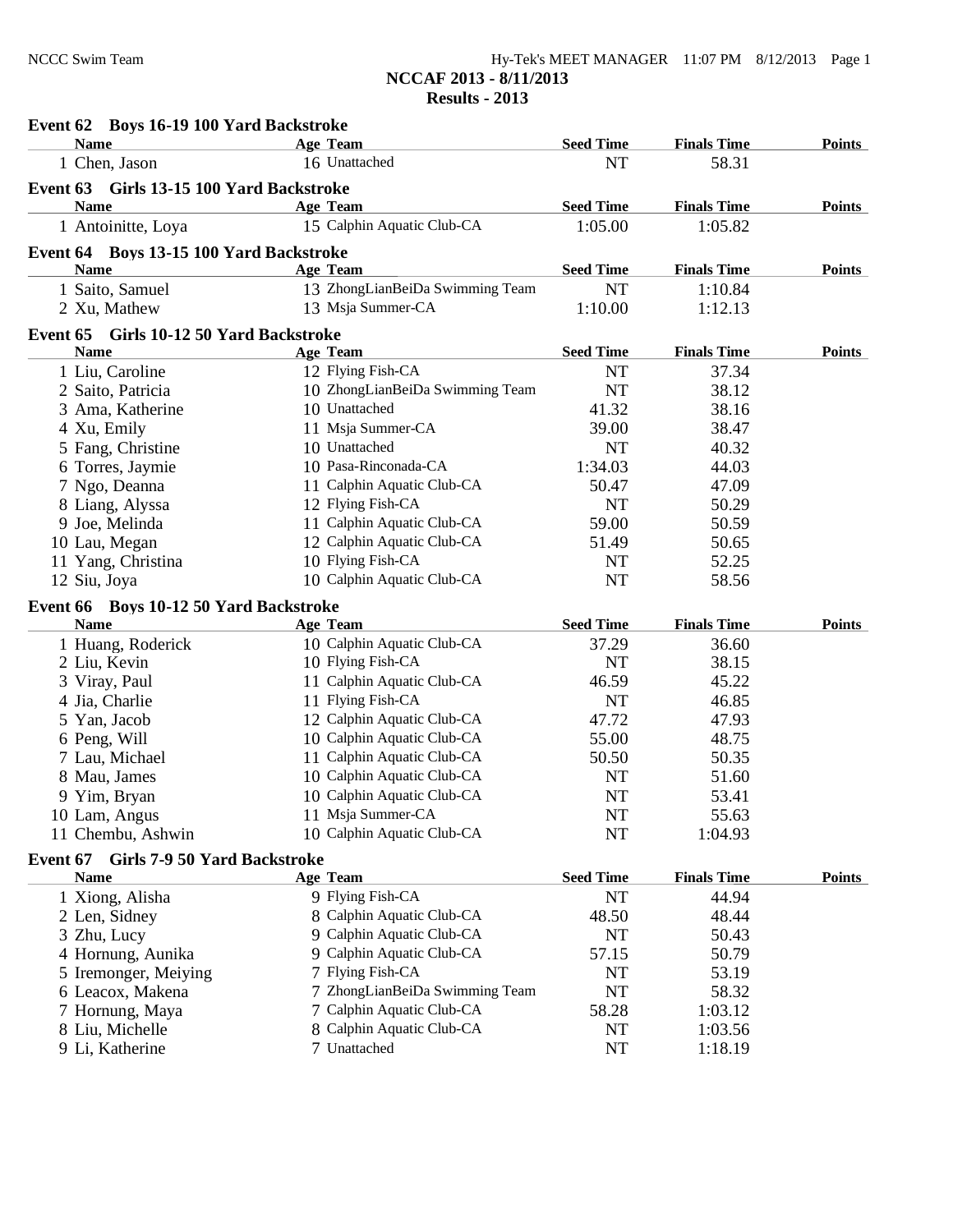| Hy-Tek's MEET MANAGER $11:07$ PM $8/12/2013$ Page 1 |  |  |
|-----------------------------------------------------|--|--|
| NCCAF 2013 - 8/11/2013                              |  |  |
| Results - 2013                                      |  |  |

## **Event 68 Boys 7-9 50 Yard Backstroke**

| <b>Name</b>                             | <b>Age Team</b>                 | <b>Seed Time</b> | <b>Finals Time</b> | <b>Points</b> |
|-----------------------------------------|---------------------------------|------------------|--------------------|---------------|
| 1 Zhou, Simon                           | 8 Qss-CA                        | 41.47            | 42.59              |               |
| 2 Li, Jason                             | 9 Unattached                    | 44.23            | 44.53              |               |
| 3 Edholm, Wolfgang                      | 7 Flying Fish-CA                | NT               | 46.40              |               |
| 4 Xu, Aavon                             | 9 Flying Fish-CA                | <b>NT</b>        | 48.68              |               |
| 5 Chan, Ethan                           | 8 Calphin Aquatic Club-CA       | NT               | 53.22              |               |
| 6 Bathini, Aakash                       | 9 Calphin Aquatic Club-CA       | NT               | 55.37              |               |
| 7 Ponssen, Luke                         | 9 Calphin Aquatic Club-CA       | NT               | 55.87              |               |
| 8 Gan, Eric                             | 7 Calphin Aquatic Club-CA       | 1:00.00          | 55.90              |               |
| 9 Ma, Gefei                             | 9 Unattached                    | NT               | 58.12              |               |
| 10 Ponssen, Derek                       | 7 Calphin Aquatic Club-CA       | NT               | 1:04.40            |               |
| Event 76 Boys 16-19 100 Yard Butterfly  |                                 |                  |                    |               |
| <b>Name</b>                             | <b>Age Team</b>                 | <b>Seed Time</b> | <b>Finals Time</b> | <b>Points</b> |
| 1 Chen, Jason                           | 16 Unattached                   | NT               | 54.25              |               |
| 2 Sui, Michael                          | 17 Calphin Aquatic Club-CA      | NT               | 57.00              |               |
| 3 Young, Ethan                          | 19 Unattached                   | 1:02.22          | 1:02.06            |               |
|                                         |                                 |                  |                    |               |
| Event 77 Girls 13-15 100 Yard Butterfly |                                 |                  |                    |               |
| <b>Name</b>                             | Age Team                        | <b>Seed Time</b> | <b>Finals Time</b> | <b>Points</b> |
| 1 Peng, Sophy                           | 13 Flying Fish-CA               | <b>NT</b>        | 1:03.90            |               |
| Event 78 Boys 13-15 100 Yard Butterfly  |                                 |                  |                    |               |
| <b>Name</b>                             | Age Team                        | <b>Seed Time</b> | <b>Finals Time</b> | <b>Points</b> |
| 1 Lou, Andrew                           | 15 Calphin Aquatic Club-CA      | NT               | 1:00.94            |               |
| 2 Saito, Samuel                         | 13 ZhongLianBeiDa Swimming Team | NT               | 1:06.34            |               |
| 3 Xu, Mathew                            | 13 Msja Summer-CA               | 1:23.00          | 1:09.90            |               |
| 4 Chan, Justin                          | 13 Calphin Aquatic Club-CA      | <b>NT</b>        | 1:52.38            |               |
| <b>Event 80 Boys 16-19 200 Yard IM</b>  |                                 |                  |                    |               |
| <b>Name</b>                             | <b>Age Team</b>                 | <b>Seed Time</b> | <b>Finals Time</b> | <b>Points</b> |
| 1 Viray, Michael                        | 16 Calphin Aquatic Club-CA      | 2:53.23          | 2:52.00            |               |
| Event 81 Girls 13-15 200 Yard IM        |                                 |                  |                    |               |
| Name                                    | <b>Age Team</b>                 | <b>Seed Time</b> | <b>Finals Time</b> | <b>Points</b> |
| 1 Peng, Sophy                           | 13 Flying Fish-CA               | NT               | 2:22.16            |               |
| 2 Torres, Jannae                        | 13 Pasa-Rinconada-CA            | 2:37.07          |                    |               |
|                                         | 13 Unattached                   | <b>NT</b>        | 2:46.38<br>3:28.81 |               |
| 3 Hone, Chantel                         |                                 |                  |                    |               |
| Event 82 Boys 13-15 200 Yard IM         |                                 |                  |                    |               |
| Name                                    | <b>Age Team</b>                 | <b>Seed Time</b> | <b>Finals Time</b> | <b>Points</b> |
| 1 Saito, Samuel                         | 13 ZhongLianBeiDa Swimming Team | NT               | 2:27.53            |               |
| 2 Xu, Mathew                            | 13 Msja Summer-CA               | 2:50.00          | 2:29.43            |               |
| 3 Zhou, Allan                           | 15 Calphin Aquatic Club-CA      | 3:00.00          | 3:03.97            |               |
| Girls 10-12 100 Yard IM<br>Event 83     |                                 |                  |                    |               |
| <u>Name</u>                             | <b>Age Team</b>                 | <b>Seed Time</b> | <b>Finals Time</b> | <b>Points</b> |
| 1 Saito, Patricia                       | 10 ZhongLianBeiDa Swimming Team | NT               | 1:14.91            |               |
| 2 Xu, Emily                             | 11 Msja Summer-CA               | 1:20.00          | 1:22.68            |               |
| 3 Liu, Caroline                         | 12 Flying Fish-CA               | NT               | 1:22.90            |               |
| 4 Gou, Nicole                           | 10 Ucaa and Svtn-CA             | NT               | 1:24.41            |               |
| 5 Torres, Jaymie                        | 10 Pasa-Rinconada-CA            | <b>NT</b>        | 1:34.97            |               |
| 6 Joe, Melinda                          | 11 Calphin Aquatic Club-CA      | 2:05.00          | 1:48.09            |               |
|                                         |                                 |                  |                    |               |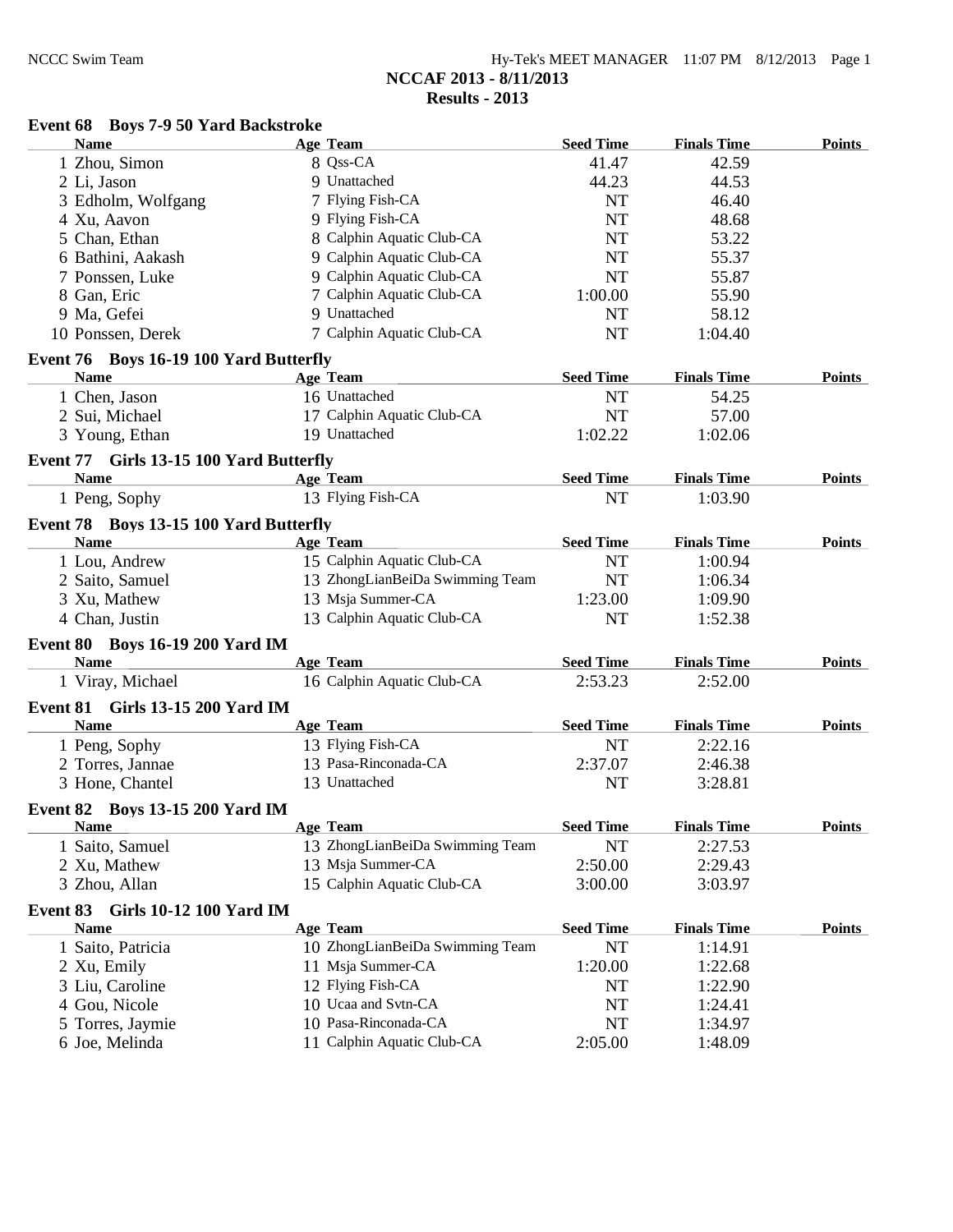## **Event 84 Boys 10-12 100 Yard IM**

| <b>Name</b>       | Age Team                   | <b>Seed Time</b> | <b>Finals Time</b> | <b>Points</b> |
|-------------------|----------------------------|------------------|--------------------|---------------|
| 1 He, James       | 10 Calphin Aquatic Club-CA | 1:17.00          | 1:12.81            |               |
| 2 Huang, Roderick | 10 Calphin Aquatic Club-CA | 1:17.25          | 1:12.91            |               |
| 3 Yang, Jerry     | 10 Flying Fish-CA          | <b>NT</b>        | 1:14.35            |               |
| 4 Liu, Kevin      | 10 Flying Fish-CA          | NT               | 1:22.94            |               |
| 5 Lam, Andrew     | 12 Msja Summer-CA          | <b>NT</b>        | 1:33.41            |               |
| 6 Peng, Will      | 10 Calphin Aquatic Club-CA | 2:00.00          | 1:37.18            |               |
| 7 Tse, Darren     | 10 Calphin Aquatic Club-CA | NT               | 1:37.19            |               |
| 8 Jia, Charlie    | 11 Flying Fish-CA          | <b>NT</b>        | 1:39.03            |               |
| 9 Lavi, Chanan    | 10 Seals Skin Club-CA      | 1:37.39          | 1:41.00            |               |
| 10 Viray, Paul    | 11 Calphin Aquatic Club-CA | NT               | 1:45.87            |               |
|                   |                            |                  |                    |               |

## **Event 85 Girls 7-9 100 Yard IM**

| <b>Name</b>      | <b>Age Team</b>                | <b>Seed Time</b> | <b>Finals Time</b> | <b>Points</b> |
|------------------|--------------------------------|------------------|--------------------|---------------|
| 1 Zhu, Angeline  | 7 Unattached                   | <b>NT</b>        | 1:23.50            |               |
| 2 Xiong, Alisha  | 9 Flying Fish-CA               | NT               | 1:26.40            |               |
| 3 Pei, Serena    | 8 Unattached                   | 1:40.00          | 1:31.03            |               |
| 4 Yeh, Anouk     | 7 Unattached                   | NT               | 1:32.52            |               |
| 5 Htutt, Lulu    | 7 ZhongLianBeiDa Swimming Team | NT               | 1:35.44            |               |
| 6 Len, Sidney    | 8 Calphin Aquatic Club-CA      | 40.00            | 1:40.87            |               |
| 7 Zhu, Lucy      | 9 Calphin Aquatic Club-CA      | <b>NT</b>        | 1:43.34            |               |
| 8 Zhang, Jenny   | 8 Calphin Aquatic Club-CA      | <b>NT</b>        | 1:45.65            |               |
| 9 Leacox, Makena | 7 ZhongLianBeiDa Swimming Team | NT               | 1:53.92            |               |
| 10 Sun, Avery    | 8 Calphin Aquatic Club-CA      | NT               | 1:59.81            |               |
| 11 Yao, Faith    | 7 Ucaa and Svtn-CA             | NT               | 2:02.41            |               |
| 12 Chu, Valerie  | 8 Flying Fish-CA               | NT               | 2:04.57            |               |
| 13 Ma, Sihan     | 7 Ucaa and Svtn-CA             | <b>NT</b>        | 2:13.58            |               |
| 14 Zheng, Aileen | 7 Ucaa and Svtn-CA             | NT               | 2:16.91            |               |
| 15 Yao, Grace    | 7 Ucaa and Svtn-CA             | <b>NT</b>        | 2:22.53            |               |
| 16 Li, Katherine | 7 Unattached                   | <b>NT</b>        | 2:32.25            |               |

## **Event 86 Boys 7-9 100 Yard IM**

| <b>Name</b>                          | <b>Age Team</b>           | <b>Seed Time</b> | <b>Finals Time</b> | <b>Points</b> |
|--------------------------------------|---------------------------|------------------|--------------------|---------------|
| 1 Li, Jason                          | 9 Unattached              | 1:33.25          | 1:27.31            |               |
| 2 Zhou, Simon                        | 8 Qss-CA                  | 1:30.39          | 1:27.41            |               |
| 3 Jia, Richard                       | 8 Flying Fish-CA          | NT               | 1:40.75            |               |
| 4 Ponssen, Luke                      | 9 Calphin Aquatic Club-CA | NT               | 1:46.31            |               |
| 5 Zhang, Max                         | 9 Unattached              | 1:50.00          | 1:58.40            |               |
| 6 Liu, Sunny                         | 9 Calphin Aquatic Club-CA | 2:39.00          | 2:02.03            |               |
| 7 Ponssen, Derek                     | 7 Calphin Aquatic Club-CA | NT               | 2:09.87            |               |
| 8 Peng, Kyle                         | 7 Calphin Aquatic Club-CA | NT               | 2:23.41            |               |
| Event 87 Girls 6 & Under 100 Yard IM |                           |                  |                    |               |
| <b>Name</b>                          | Age Team                  | <b>Seed Time</b> | <b>Finals Time</b> | <b>Points</b> |
| 1 Huang, Davina                      | 6 Calphin Aquatic Club-CA | 1:56.28          | 1:44.94            |               |
| 2 Cui, Kyra                          | 6 Unattached              | NT               | 1:45.56            |               |
| 3 Ling, Elayna                       | 6 Calphin Aquatic Club-CA | NT               | 2:53.19            |               |
| Event 88 Boys 6 & Under 100 Yard IM  |                           |                  |                    |               |
|                                      |                           | $\alpha$ are     | $\mathbf{r}$       |               |

| Name                               | Age Team                                | <b>Seed Time</b> | <b>Finals Time</b> | <b>Points</b> |
|------------------------------------|-----------------------------------------|------------------|--------------------|---------------|
| l Zhou, Nolan<br>2 Wright, Clement | $6$ Oss-CA<br>6 Calphin Aquatic Club-CA | 1:44.35<br>NT    | 1:43.28<br>2:48.27 |               |
|                                    |                                         |                  |                    |               |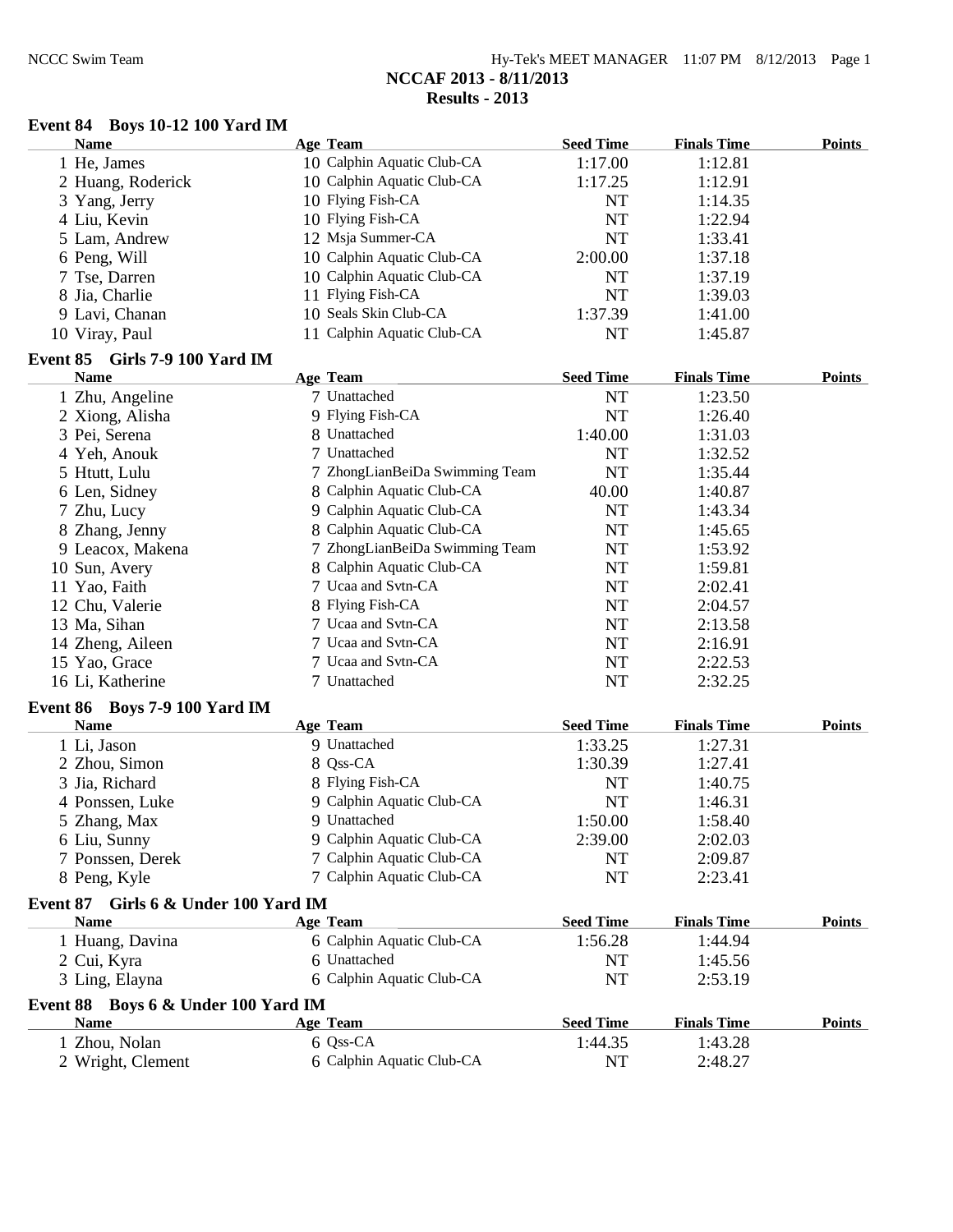| Event 90 Boys 16-19 200 Yard Freestyle Relay                 |               |                  |                    |               |
|--------------------------------------------------------------|---------------|------------------|--------------------|---------------|
| <b>Team</b>                                                  | <b>Relay</b>  | <b>Seed Time</b> | <b>Finals Time</b> | Points        |
| 1 Calphin Aquatic Club-CA                                    | A             | 1:40.00          | 1:38.53            |               |
| 2 Flying Fish-CA                                             | A             | NT               | 1:53.59            |               |
| Event 91 Girls 13-15 200 Yard Freestyle Relay                |               |                  |                    |               |
| <b>Team</b>                                                  | <b>Relay</b>  | <b>Seed Time</b> | <b>Finals Time</b> | <b>Points</b> |
| 1 Calphin Aquatic Club-CA                                    | $\mathbf{A}$  | <b>NT</b>        | 1:45.65            |               |
| 2 Flying Fish-CA                                             | A             | <b>NT</b>        | 2:35.11            |               |
| Event 92 Boys 13-15 200 Yard Freestyle Relay                 |               |                  |                    |               |
| <b>Team</b>                                                  | <b>Relay</b>  | <b>Seed Time</b> | <b>Finals Time</b> | <b>Points</b> |
| 1 Flying Fish-CA                                             | $\mathbf{A}$  | <b>NT</b>        | 1:49.00            |               |
|                                                              |               |                  |                    |               |
| Event 93 Girls 10-12 200 Yard Freestyle Relay<br><b>Team</b> | <b>Relay</b>  | <b>Seed Time</b> | <b>Finals Time</b> | <b>Points</b> |
| 1 Flying Fish-CA                                             | $\mathbf{A}$  | <b>NT</b>        | 3:00.87            |               |
| 2 Calphin Aquatic Club-CA                                    | Α             | 2:50.00          | 3:06.72            |               |
|                                                              |               |                  |                    |               |
| Event 94 Boys 10-12 200 Yard Freestyle Relay                 |               |                  |                    |               |
| <b>Team</b>                                                  | <b>Relay</b>  | <b>Seed Time</b> | <b>Finals Time</b> | <b>Points</b> |
| 1 Flying Fish-CA                                             | A             | NT               | 2:18.31            |               |
| 2 Calphin Aquatic Club-CA                                    | B             | 2:30.00          | 2:21.91            |               |
| 3 Calphin Aquatic Club-CA                                    | A             | 2:30.00          | 2:40.44            |               |
| 4 Calphin Aquatic Club-CA                                    | $\mathcal{C}$ | <b>NT</b>        | 2:43.66            |               |
| Event 95 Girls 7-9 200 Yard Freestyle Relay                  |               |                  |                    |               |
| <b>Team</b>                                                  | <b>Relay</b>  | <b>Seed Time</b> | <b>Finals Time</b> | <b>Points</b> |
| 1 Calphin Aquatic Club-CA                                    | B             | <b>NT</b>        | 2:41.16            |               |
| 2 Flying Fish-CA                                             | А             | <b>NT</b>        | 3:05.22            |               |
| 3 Calphin Aquatic Club-CA                                    | A             | <b>NT</b>        | 3:16.06            |               |
| 4 Ucaa and Svtn-CA                                           | A             | <b>NT</b>        | 3:31.47            |               |
| Event 96 Boys 7-9 200 Yard Freestyle Relay                   |               |                  |                    |               |
| <b>Team</b>                                                  | <b>Relay</b>  | <b>Seed Time</b> | <b>Finals Time</b> | <b>Points</b> |
| 1 Calphin Aquatic Club-CA                                    | B             | NT               | 2:41.28            |               |
| 2 Flying Fish-CA                                             | A             | <b>NT</b>        | 2:49.60            |               |
| 3 Calphin Aquatic Club-CA                                    | Α             | <b>NT</b>        | 3:13.06            |               |
| Event 97 Girls 6 & Under 200 Yard Freestyle Relay            |               |                  |                    |               |
| <b>Team</b>                                                  | <b>Relay</b>  | <b>Seed Time</b> | <b>Finals Time</b> | Points        |
| 1 Calphin Aquatic Club-CA                                    | A             | <b>NT</b>        | 4:19.40            |               |
| 2 Flying Fish-CA                                             | Α             | <b>NT</b>        | 4:39.47            |               |
|                                                              |               |                  |                    |               |
| Event 98 Boys 6 & Under 200 Yard Freestyle Relay             |               |                  |                    |               |
| <b>Team</b>                                                  | <b>Relay</b>  | <b>Seed Time</b> | <b>Finals Time</b> | <b>Points</b> |
| 1 Flying Fish-CA                                             | A             | <b>NT</b>        | 4:33.35            |               |
| 2 Calphin Aquatic Club-CA                                    | A             | <b>NT</b>        | 5:47.19            |               |
| Event 100 Boys 16-19 200 Yard Medley Relay                   |               |                  |                    |               |
| <b>Team</b>                                                  | <b>Relay</b>  | <b>Seed Time</b> | <b>Finals Time</b> | <b>Points</b> |
| 1 Calphin Aquatic Club-CA                                    | A             | 1:50.00          | 1:53.88            |               |
| Event 101<br>Girls 13-15 200 Yard Medley Relay               |               |                  |                    |               |
| <b>Team</b>                                                  | <b>Relay</b>  | <b>Seed Time</b> | <b>Finals Time</b> | <b>Points</b> |
| 1 Calphin Aquatic Club-CA                                    | A             | <b>NT</b>        | 2:00.87            |               |
|                                                              |               |                  |                    |               |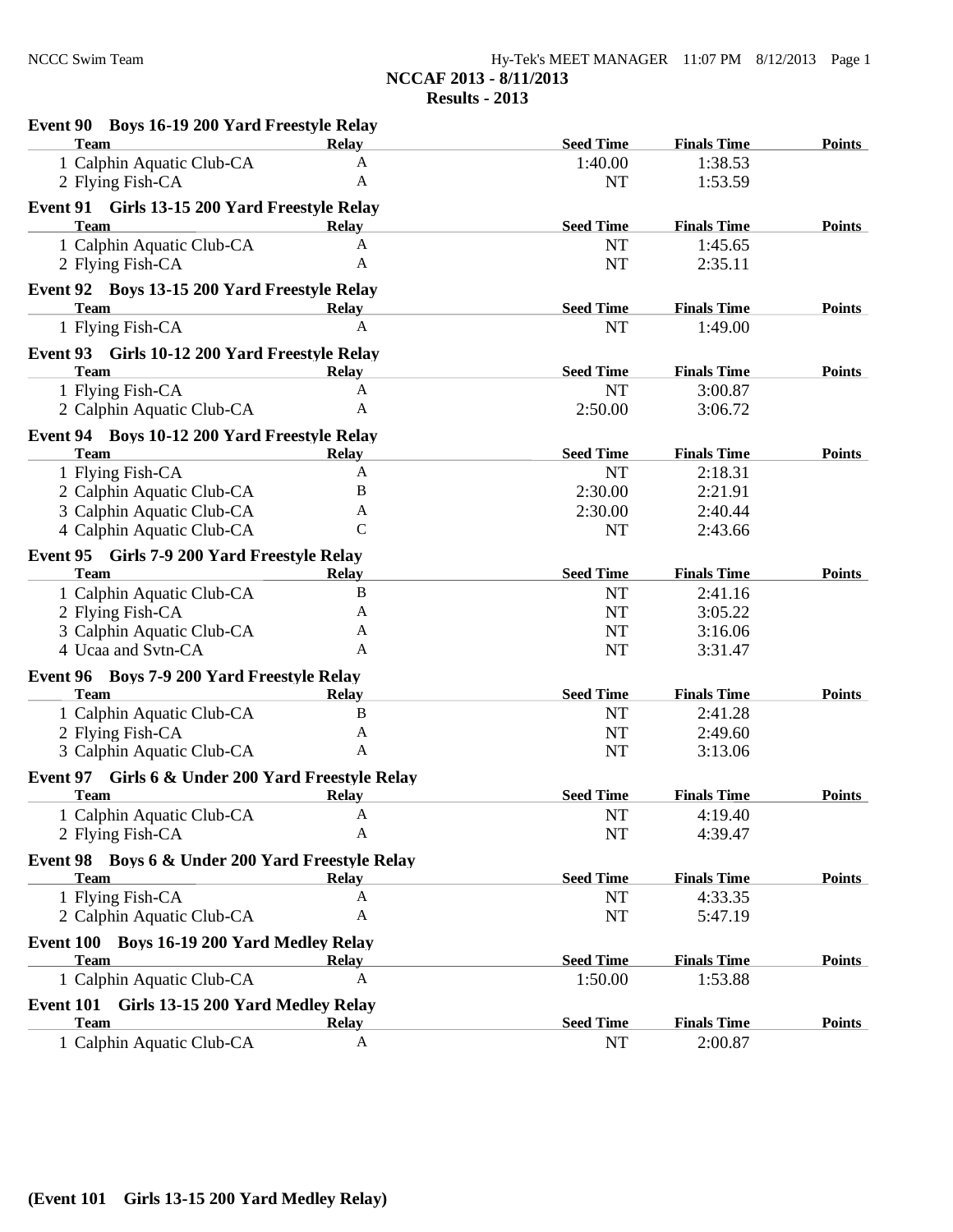| Hy-Tek's MEET MANAGER $11:07$ PM $8/12/2013$ Page 1 |  |  |
|-----------------------------------------------------|--|--|
| NCCAF 2013 - 8/11/2013                              |  |  |
| Results $-2013$                                     |  |  |

| <b>Team</b>                                                       | <b>Relay</b>                                       | <b>Seed Time</b> | <b>Finals Time</b> | <b>Points</b> |
|-------------------------------------------------------------------|----------------------------------------------------|------------------|--------------------|---------------|
| 2 Flying Fish-CA                                                  | A                                                  | <b>NT</b>        | 2:36.75            |               |
| Event 102 Boys 13-15 200 Yard Medley Relay                        |                                                    |                  |                    |               |
| <b>Team</b>                                                       | <b>Relay</b>                                       | <b>Seed Time</b> | <b>Finals Time</b> | <b>Points</b> |
| 1 Calphin Aquatic Club-CA                                         | $\mathbf{A}$                                       | 2:30.00          | 2:01.91            |               |
| Event 103 Girls 10-12 200 Yard Medley Relay                       |                                                    |                  |                    |               |
| <b>Team</b>                                                       | <b>Relay</b>                                       | <b>Seed Time</b> | <b>Finals Time</b> | <b>Points</b> |
| 1 Flying Fish-CA                                                  | A                                                  | <b>NT</b>        | 3:15.78            |               |
| 2 Calphin Aquatic Club-CA                                         | B                                                  | 3:00.00          | 3:33.97            |               |
| Event 104 Boys 10-12 200 Yard Medley Relay                        |                                                    |                  |                    |               |
| <b>Team</b>                                                       | <b>Relay</b>                                       | <b>Seed Time</b> | <b>Finals Time</b> | <b>Points</b> |
| 1 Calphin Aquatic Club-CA                                         | $\mathbf{A}$                                       | 3:00.00          | 2:38.34            |               |
| 2 Flying Fish-CA                                                  | A                                                  | NT               | 2:39.04            |               |
| Event 105 Girls 7-9 200 Yard Medley Relay                         |                                                    |                  |                    |               |
| <b>Team</b>                                                       | <b>Relay</b>                                       | <b>Seed Time</b> | <b>Finals Time</b> | <b>Points</b> |
| 1 Ucaa and Svtn-CA                                                | A                                                  | NT               | 2:57.25            |               |
| 2 Calphin Aquatic Club-CA                                         | B                                                  | NT               | 2:58.15            |               |
| 3 Flying Fish-CA                                                  | B                                                  | NT               | 3:25.16            |               |
| 4 Calphin Aquatic Club-CA                                         | A                                                  | NT               | 3:32.71            |               |
| 5 Ucaa and Svtn-CA                                                | B                                                  | NT               | 4:20.72            |               |
| Event 106 Boys 7-9 200 Yard Medley Relay                          |                                                    |                  |                    |               |
| <b>Team</b>                                                       | <b>Relay</b>                                       | <b>Seed Time</b> | <b>Finals Time</b> | <b>Points</b> |
| 1 Flying Fish-CA                                                  | A                                                  | NT               | 3:00.05            |               |
| 2 Calphin Aquatic Club-CA                                         | B                                                  | <b>NT</b>        | 3:28.88            |               |
| 3 Calphin Aquatic Club-CA                                         | A                                                  | NT               | 3:34.87            |               |
| 4 Flying Fish-CA                                                  | B                                                  | NT               | 4:41.62            |               |
| Event 107 Girls 6 & Under 200 Yard Medley Relay                   |                                                    |                  |                    |               |
| Team                                                              | <b>Relay</b>                                       | <b>Seed Time</b> | <b>Finals Time</b> | <b>Points</b> |
| 1 Calphin Aquatic Club-CA                                         | A                                                  | NT               | 4:06.71            |               |
| 2 Flying Fish-CA                                                  | A                                                  | <b>NT</b>        | 5:05.12            |               |
| Event 108<br>Girls 6 & Under 200 Yard Medley Relay                |                                                    |                  |                    |               |
| <b>Team</b>                                                       | <b>Relay</b>                                       | <b>Seed Time</b> | <b>Finals Time</b> | <b>Points</b> |
| 1 Calphin Aquatic Club-CA                                         | A                                                  | NT               | 4:30.34            |               |
| 2 Flying Fish-CA                                                  | A                                                  | <b>NT</b>        | 6:00.50            |               |
| Event 108 Boys 6 & Under 200 Yard Medley Relay                    |                                                    |                  |                    |               |
| <b>Team</b>                                                       | <b>Relay</b>                                       | <b>Seed Time</b> | <b>Finals Time</b> | <b>Points</b> |
| 1 Calphin Aquatic Club-CA                                         | A                                                  | NT               | 4:30.34            |               |
| 2 Flying Fish-CA                                                  | A                                                  | NT               | 6:00.50            |               |
|                                                                   |                                                    |                  |                    |               |
| Event 108<br>Mixed 6 & Under 200 Yard Medley Relay<br><b>Team</b> | <b>Relay</b>                                       | <b>Seed Time</b> | <b>Finals Time</b> | <b>Points</b> |
| 1 Calphin Aquatic Club-CA                                         | A                                                  | NT               | 4:30.34            |               |
| 2 Flying Fish-CA                                                  | A                                                  | NT               | 6:00.50            |               |
|                                                                   |                                                    |                  |                    |               |
| Event 109<br>Women 20-29 50 Yard Freestyle<br><b>Name</b>         |                                                    |                  |                    |               |
|                                                                   | <b>Age Team</b><br>20 ZhongLianBeiDa Swimming Team | <b>Seed Time</b> | <b>Finals Time</b> | <b>Points</b> |
| 1 Li, Tao                                                         |                                                    | NT               | 28.28              |               |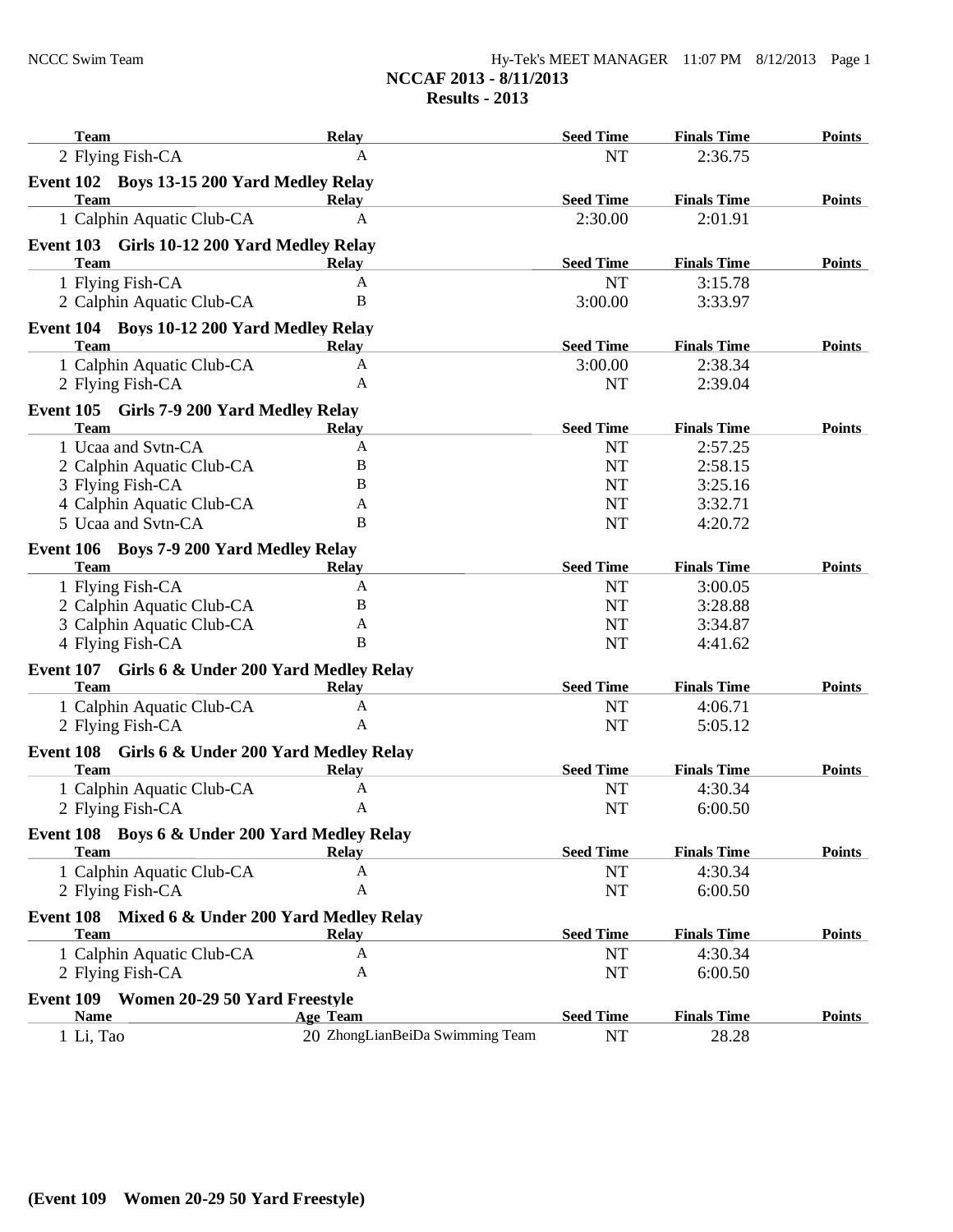#### **NCCAF 2013 - 8/11/2013 Results - 2013**

| <b>Name</b>                             | <b>Age Team</b>                 | <b>Seed Time</b> | <b>Finals Time</b> | <b>Points</b> |
|-----------------------------------------|---------------------------------|------------------|--------------------|---------------|
| 2 Tang, Katie                           | 20 Ucaa and Svtn-CA             | <b>NT</b>        | 42.12              |               |
| 3 Fu, Summer                            | 20 ZhongLianBeiDa Swimming Team | <b>NT</b>        | 47.75              |               |
| Event 110 Men 20-29 50 Yard Freestyle   |                                 |                  |                    |               |
| <b>Name</b>                             | <b>Age Team</b>                 | <b>Seed Time</b> | <b>Finals Time</b> | Points        |
| 1 Chen, Pohan                           | 25 Unattached                   | 27.24            | 25.94              |               |
| 2 Gao, Hui                              | 20 ZhongLianBeiDa Swimming Team | NT               | 35.56              |               |
|                                         |                                 |                  |                    |               |
| Event 111 Women 30-39 50 Yard Freestyle |                                 |                  |                    |               |
| <b>Name</b>                             | <b>Age Team</b>                 | <b>Seed Time</b> | <b>Finals Time</b> | <b>Points</b> |
| 1 Tsai, Ping-Chuan                      | 30 ZhongLianBeiDa Swimming Team | NT               | 34.62              |               |
| 2 Liu, Lushan                           | 30 Marvell-CA                   | NT               | 45.57              |               |
| 3 Chen, Eleen                           | 30 ZhongLianBeiDa Swimming Team | <b>NT</b>        | 49.03              |               |
| Event 112 Men 30-39 50 Yard Freestyle   |                                 |                  |                    |               |
| <b>Name</b>                             | <b>Age Team</b>                 | <b>Seed Time</b> | <b>Finals Time</b> | <b>Points</b> |
| 1 Tam, Sai-wang                         | 32 Marvell-CA                   | 30.00            | 26.52              |               |
| 2 Ding, Li                              | 30 ZhongLianBeiDa Swimming Team | NT               | 31.28              |               |
| 3 Huang, George                         | 30 ZhongLianBeiDa Swimming Team | <b>NT</b>        | 35.63              |               |
| Event 113 Women 40-49 50 Yard Freestyle |                                 |                  |                    |               |
| <b>Name</b>                             | Age Team                        | <b>Seed Time</b> | <b>Finals Time</b> | <b>Points</b> |
| 1 Pan, Connie                           | 40 ZhongLianBeiDa Swimming Team | <b>NT</b>        | 39.88              |               |
| 2 Zhou, Ping                            | 40 ZhongLianBeiDa Swimming Team | NT               | 45.57              |               |
| 3 Day, Carol                            | 40 Marvell-CA                   | NT               | 46.50              |               |
|                                         |                                 |                  |                    |               |
| Event 114 Men 40-49 50 Yard Freestyle   |                                 |                  |                    |               |
| <b>Name</b>                             | Age Team                        | <b>Seed Time</b> | <b>Finals Time</b> | <b>Points</b> |
| 1 Zhao, Kai                             | 40 ZhongLianBeiDa Swimming Team | <b>NT</b>        | 27.75              |               |
| 2 Liu, Jin                              | 40 ZhongLianBeiDa Swimming Team | NT               | 36.97              |               |
| 3 Xie, Peng                             | 40 ZhongLianBeiDa Swimming Team | NT               | 38.59              |               |
| 4 Jin, Wu                               | 40 Marvell-CA                   | NT               | 38.62              |               |
| 5 Li, Kevin                             | 40 ZhongLianBeiDa Swimming Team | NT               | 41.47              |               |
| 6 Wen, Jianning                         | 45 Ucaa and Svtn-CA             | NT               | 41.78              |               |
| 7 Huang, Min                            | 45 Ucaa and Svtn-CA             | NT               | 45.11              |               |
| 8 Liu, Sean                             | 40 ZhongLianBeiDa Swimming Team | <b>NT</b>        | 52.47              |               |
| Event 115 Women 50-59 50 Yard Freestyle |                                 |                  |                    |               |
| <b>Name</b>                             | <b>Age Team</b>                 | <b>Seed Time</b> | <b>Finals Time</b> | <b>Points</b> |
| 1 Yip, Christine                        | 50 ZhongLianBeiDa Swimming Team | NT               | 33.78              |               |
| 2 Dong, Yan                             | 50 ZhongLianBeiDa Swimming Team | NT               | 36.35              |               |
| 3 Liu, Yahong                           | 50 ZhongLianBeiDa Swimming Team | NT               | 46.25              |               |
|                                         |                                 |                  |                    |               |
| Event 116 Men 50-59 50 Yard Freestyle   |                                 |                  |                    |               |
| <u>Name</u>                             | Age Team                        | <b>Seed Time</b> | <b>Finals Time</b> | <b>Points</b> |
| 1 Dai, Howard                           | 50 ZhongLianBeiDa Swimming Team | NT               | 26.53              |               |
| 2 Jiao, Max                             | 50 ZhongLianBeiDa Swimming Team | <b>NT</b>        | 27.94              |               |
| 3 Cui, Steve                            | 50 Ucaa and Svtn-CA             | NT               | 28.07              |               |
| 4 Deng, Edward                          | 50 Ucaa and Svtn-CA             | NT               | 28.46              |               |
| 5 Luo, Huaqiu                           | 50 Ucaa and Svtn-CA             | NT               | 29.59              |               |
| 6 Yen, Scottg                           | 50 Ucaa and Svtn-CA             | NT               | 31.03              |               |
| 7 Xing, Geoffrey                        | 50 ZhongLianBeiDa Swimming Team | NT               | 31.44              |               |
| 8 Xu, Jianzhong                         | 50 Ucaa and Svtn-CA             | NT               | 32.91              |               |
| 9 Chen, Jackson                         | 50 ZhongLianBeiDa Swimming Team | NT               | 36.66              |               |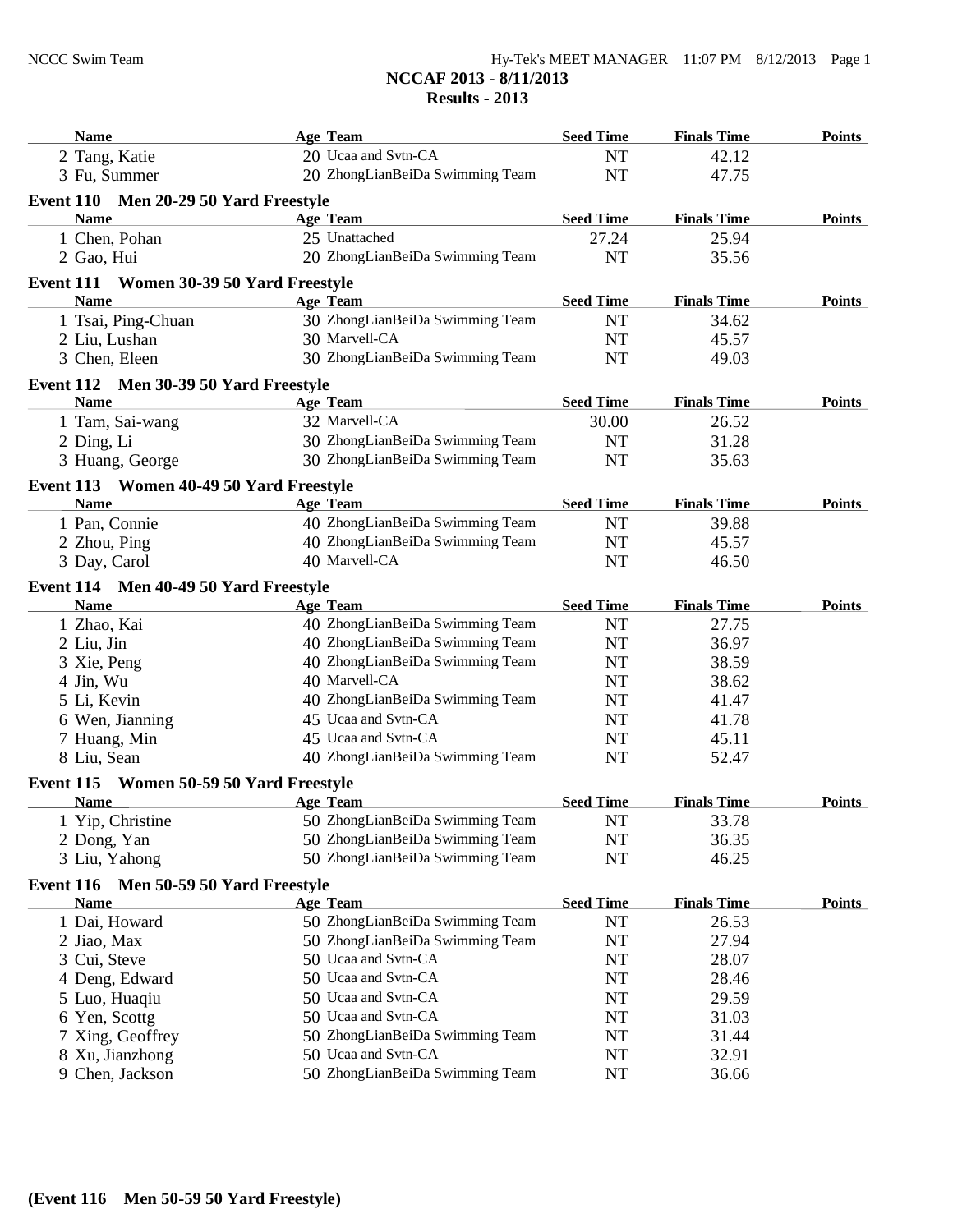| <b>Name</b>                                   | <b>Age Team</b>                 | <b>Seed Time</b> | <b>Finals Time</b> | <b>Points</b> |
|-----------------------------------------------|---------------------------------|------------------|--------------------|---------------|
| 10 Gu, Qian                                   | 50 Ucaa and Svtn-CA             | <b>NT</b>        | 37.10              |               |
| Event 117 Women 60-80 50 Yard Freestyle       |                                 |                  |                    |               |
| <b>Name</b>                                   | <b>Age Team</b>                 | <b>Seed Time</b> | <b>Finals Time</b> | <b>Points</b> |
| 1 Yang, Jianghong                             | 60 ZhongLianBeiDa Swimming Team | <b>NT</b>        | 50.28              |               |
| Event 118 Men 60-80 50 Yard Freestyle         |                                 |                  |                    |               |
| <b>Name</b>                                   | <b>Age Team</b>                 | <b>Seed Time</b> | <b>Finals Time</b> | <b>Points</b> |
| 1 Huang, Renrong                              | 60 ZhongLianBeiDa Swimming Team | <b>NT</b>        | 33.22              |               |
| 2 Fan, Victor                                 | 60 Unattached                   | <b>NT</b>        | 33.91              |               |
| 3 Shem, Job                                   | 60 ZhongLianBeiDa Swimming Team | <b>NT</b>        | 39.34              |               |
| Event 119 Women 20-29 50 Yard Breaststroke    |                                 |                  |                    |               |
| <b>Name</b>                                   | <b>Age Team</b>                 | <b>Seed Time</b> | <b>Finals Time</b> | <b>Points</b> |
| 1 Li, Tao                                     | 20 ZhongLianBeiDa Swimming Team | <b>NT</b>        | 39.50              |               |
| 2 Fu, Summer                                  | 20 ZhongLianBeiDa Swimming Team | <b>NT</b>        | 55.00              |               |
| Event 120 Men 20-29 50 Yard Breaststroke      |                                 |                  |                    |               |
| <b>Name</b>                                   | <b>Age Team</b>                 | <b>Seed Time</b> | <b>Finals Time</b> | <b>Points</b> |
| 1 Kikuta, Nilkolas                            | 22 Marvell-CA                   | 32.00            | 29.92              |               |
| 2 Chen, Pohan                                 | 25 Unattached                   | 32.09            | 30.75              |               |
| 3 Gao, Hui                                    | 20 ZhongLianBeiDa Swimming Team | <b>NT</b>        | 40.62              |               |
|                                               |                                 |                  |                    |               |
| Event 121 Women 30-39 50 Yard Breaststroke    |                                 |                  |                    |               |
| <b>Name</b>                                   | <b>Age Team</b>                 | <b>Seed Time</b> | <b>Finals Time</b> | <b>Points</b> |
| 1 Chen, Jianer                                | 38 Calphin Aquatic Club-CA      | NT               | 42.31              |               |
| 2 Chen, Eleen                                 | 30 ZhongLianBeiDa Swimming Team | NT               | 46.75              |               |
| 3 Tsai, Ping-Chuan                            | 30 ZhongLianBeiDa Swimming Team | NT               | 47.03              |               |
| 4 Dai, Minya                                  | 30 ZhongLianBeiDa Swimming Team | <b>NT</b>        | 53.31              |               |
| Event 122 Men 30-39 50 Yard Breaststroke      |                                 |                  |                    |               |
| <b>Name</b>                                   | <b>Age Team</b>                 | <b>Seed Time</b> | <b>Finals Time</b> | <b>Points</b> |
| 1 Zhang, Pei                                  | 30 Ucaa and Svtn-CA             | NT               | 34.44              |               |
| 2 Tam, Sai-wang                               | 32 Marvell-CA                   | <b>NT</b>        | 37.78              |               |
| 3 Ding, Li                                    | 30 ZhongLianBeiDa Swimming Team | <b>NT</b>        | 39.35              |               |
| Women 40-49 50 Yard Breaststroke<br>Event 123 |                                 |                  |                    |               |
| <b>Name</b>                                   | <b>Age Team</b>                 | <b>Seed Time</b> | <b>Finals Time</b> | <b>Points</b> |
| 1 Wu, Fengling                                | 40 ZhongLianBeiDa Swimming Team | NT               | 43.53              |               |
| 2 Yang, Wei                                   | 40 Ucaa and Svtn-CA             | NT               | 45.28              |               |
| 3 Pan, Connie                                 | 40 ZhongLianBeiDa Swimming Team | NT               | 49.58              |               |
| 4 Zhou, Ping                                  | 40 ZhongLianBeiDa Swimming Team | NT               | 59.75              |               |
| 5 Liao, Judy                                  | 43 Calphin Aquatic Club-CA      | NT               | 1:06.69            |               |
| Event 124 Men 40-49 50 Yard Breaststroke      |                                 |                  |                    |               |
| <b>Name</b>                                   | Age Team                        | <b>Seed Time</b> | <b>Finals Time</b> | <b>Points</b> |
| 1 Hu, Brian                                   | 40 ZhongLianBeiDa Swimming Team | NT               | 34.47              |               |
| 2 Edwin, Chan                                 | 40 Marvell-CA                   | NT               | 35.41              |               |
| 3 Li, Kevin                                   | 40 ZhongLianBeiDa Swimming Team | NT               | 44.88              |               |
| 4 Liu, Sean                                   | 40 ZhongLianBeiDa Swimming Team | NT               | 45.28              |               |
| 5 Wen, Jianning                               | 45 Ucaa and Svtn-CA             | NT               | 55.72              |               |
| --- Jin, Wu                                   | 40 Marvell-CA                   | NT               | DQ                 |               |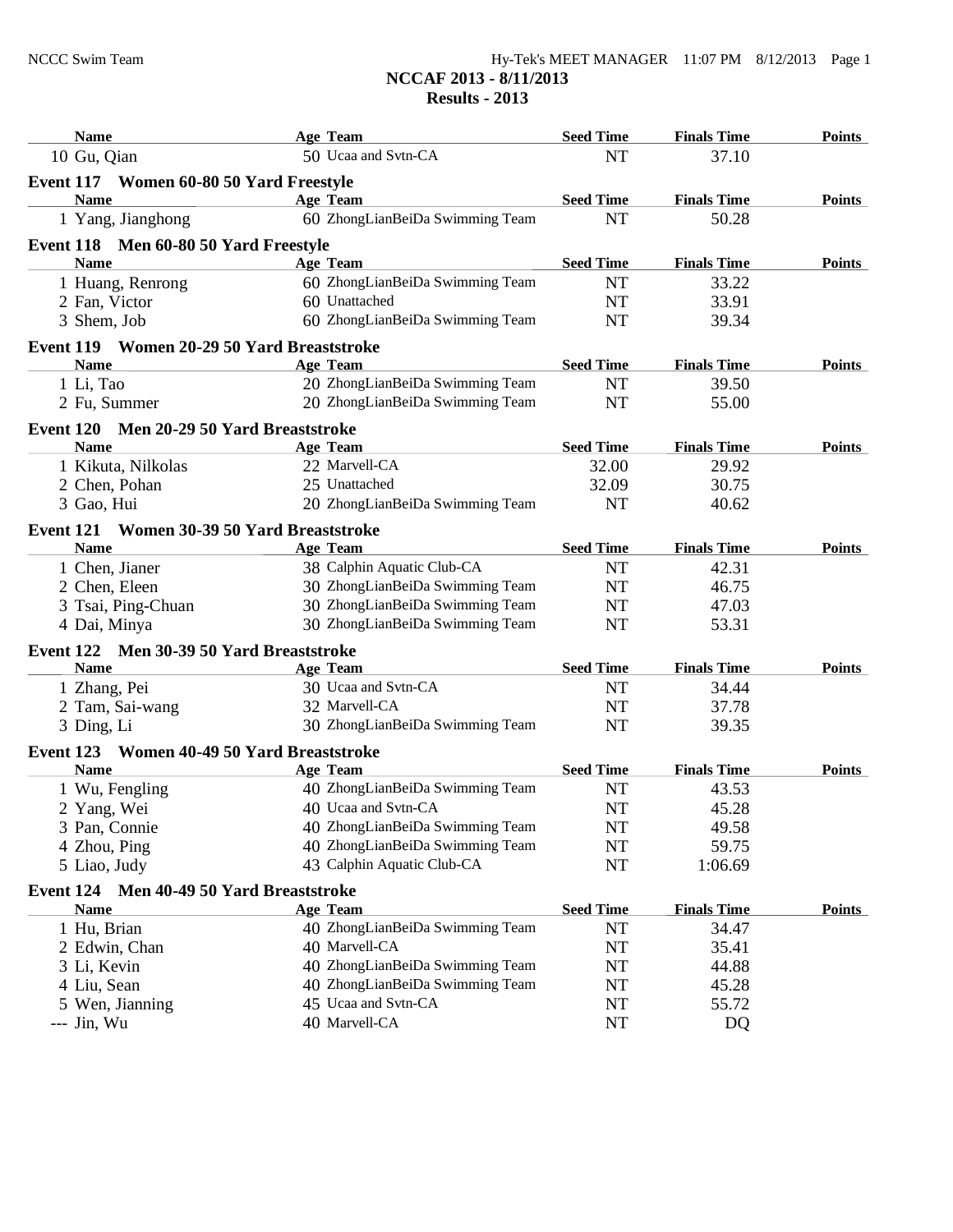#### **Event 125 Women 50-59 50 Yard Breaststroke Name Age Team Seed Time Finals Time Points** 1 Yip, Christine 50 ZhongLianBeiDa Swimming Team NT 43.70 2 Dong, Yan 50 ZhongLianBeiDa Swimming Team NT 43.73 **Event 126 Men 50-59 50 Yard Breaststroke Name Age Team Seed Time Finals Time Points** 1 Jiao, Max 50 ZhongLianBeiDa Swimming Team NT 35.19 2 Deng, Edward 50 Ucaa and Svtn-CA NT 35.88 3 Luo, Huaqiu 50 Ucaa and Svtn-CA NT 36.00 4 Xing, Geoffrey 50 ZhongLianBeiDa Swimming Team NT 36.31 5 Cui, Steve 50 Ucaa and Svtn-CA NT 36.69 6 Lai, Ming 50 ZhongLianBeiDa Swimming Team NT 37.47 7 Yen, Scottg 50 Ucaa and Svtn-CA NT 42.65 **Event 127 Women 60-80 50 Yard Breaststroke Name Age Team Seed Time Finals Time Points** 1 Yang, Jianghong 60 ZhongLianBeiDa Swimming Team NT 1:00.25 **Event 128 Men 60-80 50 Yard Breaststroke Name Age Team Seed Time Finals Time Points** 1 Huang, Renrong 60 ZhongLianBeiDa Swimming Team NT 40.72 2 Huang, Zhenhua 60 Calphin Aquatic Club-CA NT 51.14 3 Shem, Job 60 ZhongLianBeiDa Swimming Team NT 52.35 4 Luo, Tian-En 60 ZhongLianBeiDa Swimming Team NT 1:12.47 **Event 129 Women 20-29 50 Yard Backstroke Name Age Team Seed Time Finals Time Points** 1 Fu, Summer 20 ZhongLianBeiDa Swimming Team NT 1:07.19 **Event 130 Men 20-29 50 Yard Backstroke Name Age Team Seed Time Finals Time Points** 1 Chen, Pohan 25 Unattached 32.41 31.09 **Event 131 Women 30-39 50 Yard Backstroke Name Age Team Seed Time Finals Time Points** 1 Kuo, Nai Wei 30 ZhongLianBeiDa Swimming Team NT 40.91 2 Chen, Jianer 38 Calphin Aquatic Club-CA NT 50.22 3 Liu, Lushan 30 Marvell-CA NT 1:13.53 **Event 132 Men 30-39 50 Yard Backstroke Name Age Team Seed Time Finals Time Points** 1 Tam, Sai-wang 32 Marvell-CA 35.00 34.62 **Event 133 Women 40-49 50 Yard Backstroke Name Age Team Seed Time Finals Time Points** 1 Day, Carol 40 Marvell-CA NT 47.94 2 Pan, Connie 10 ZhongLianBeiDa Swimming Team 1 NT 51.19<br>
3 Tian, Yue 10 ZhongLianBeiDa Swimming Team 1 NT 58.69 40 ZhongLianBeiDa Swimming Team NT 58.69 4 Liao, Judy 43 Calphin Aquatic Club-CA NT 1:23.06 **Event 134 Men 40-49 50 Yard Backstroke Name Age Team Seed Time Finals Time Points** 1 Hu, Brian 40 ZhongLianBeiDa Swimming Team NT 36.78 2 Zhang, Yi 40 ZhongLianBeiDa Swimming Team NT 41.88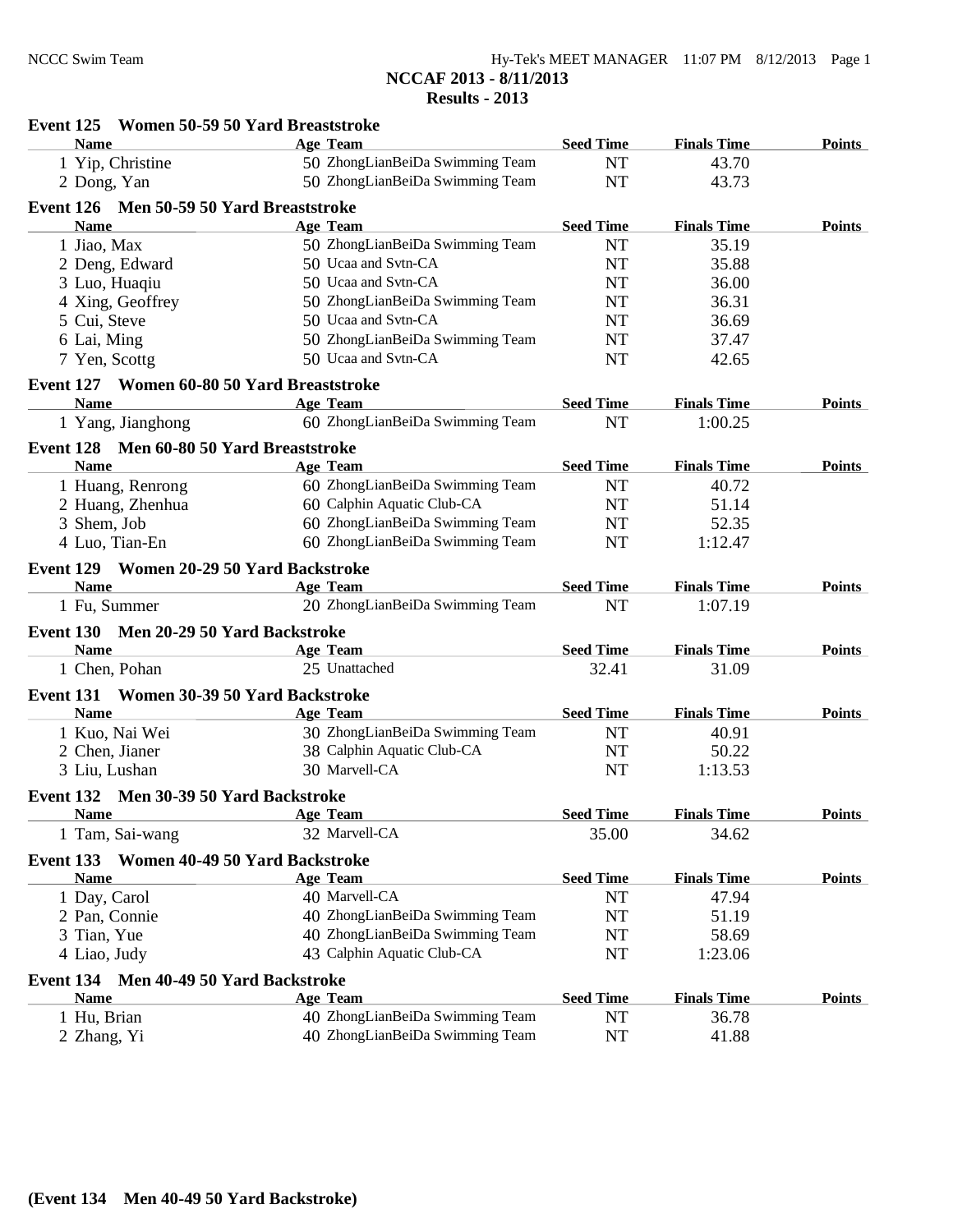| <b>Name</b>                                | Age Team                        | <b>Seed Time</b> | <b>Finals Time</b> | <b>Points</b> |
|--------------------------------------------|---------------------------------|------------------|--------------------|---------------|
| 3 Liu, Victor                              | 40 Ucaa and Svtn-CA             | <b>NT</b>        | 42.10              |               |
| 4 Edwin, Chan                              | 40 Marvell-CA                   | <b>NT</b>        | 44.35              |               |
| 5 Liu, Jin                                 | 40 ZhongLianBeiDa Swimming Team | <b>NT</b>        | 56.53              |               |
| Event 136 Men 50-59 50 Yard Backstroke     |                                 |                  |                    |               |
| <b>Name</b>                                | <b>Age Team</b>                 | <b>Seed Time</b> | <b>Finals Time</b> | <b>Points</b> |
| 1 Dai, Howard                              | 50 ZhongLianBeiDa Swimming Team | <b>NT</b>        | 33.50              |               |
| 2 Jiao, Max                                | 50 ZhongLianBeiDa Swimming Team | <b>NT</b>        | 37.99              |               |
| 3 Deng, Edward                             | 50 Ucaa and Svtn-CA             | NT               | 38.32              |               |
| 4 Xu, Jianzhong                            | 50 Ucaa and Svtn-CA             | <b>NT</b>        | 42.72              |               |
| 5 Yen, Scottg                              | 50 Ucaa and Svtn-CA             | <b>NT</b>        | 46.13              |               |
| Event 137 Women 20-29 50 Yard Butterfly    |                                 |                  |                    |               |
| <b>Name</b>                                | Age Team                        | <b>Seed Time</b> | <b>Finals Time</b> | <b>Points</b> |
| 1 Li, Tao                                  | 20 ZhongLianBeiDa Swimming Team | <b>NT</b>        | 31.75              |               |
| Event 138 Men 20-29 50 Yard Butterfly      |                                 |                  |                    |               |
| <b>Name</b>                                | <b>Age Team</b>                 | <b>Seed Time</b> | <b>Finals Time</b> | <b>Points</b> |
| 1 Kikuta, Nilkolas                         | 22 Marvell-CA                   | 29.00            | 26.41              |               |
| 2 Chen, Pohan                              | 25 Unattached                   | 31.18            | 28.88              |               |
| 3 Gao, Hui                                 | 20 ZhongLianBeiDa Swimming Team | <b>NT</b>        | 39.33              |               |
| Event 139 Women 30-39 50 Yard Butterfly    |                                 |                  |                    |               |
| <b>Name</b>                                | Age Team                        | <b>Seed Time</b> | <b>Finals Time</b> | <b>Points</b> |
| 1 Tsai, Ping-Chuan                         | 30 ZhongLianBeiDa Swimming Team | NT               | 39.63              |               |
| 2 Liu, Lushan                              | 30 Marvell-CA                   | <b>NT</b>        | 1:18.28            |               |
| Event 140 Men 30-39 50 Yard Butterfly      |                                 |                  |                    |               |
| <b>Name</b>                                | <b>Age Team</b>                 | <b>Seed Time</b> | <b>Finals Time</b> | <b>Points</b> |
| 1 Zhang, Pei                               | 30 Ucaa and Svtn-CA             | <b>NT</b>        | 30.31              |               |
| 2 Huang, George                            | 30 ZhongLianBeiDa Swimming Team | <b>NT</b>        | 45.09              |               |
| Event 141 Women 40-49 50 Yard Butterfly    |                                 |                  |                    |               |
| <b>Name</b>                                | <b>Age Team</b>                 | <b>Seed Time</b> | <b>Finals Time</b> | <b>Points</b> |
| 1 Tian, Yue                                | 40 ZhongLianBeiDa Swimming Team | <b>NT</b>        | 59.84              |               |
| Event 142 Men 40-49 50 Yard Butterfly      |                                 |                  |                    |               |
| <b>Name</b>                                | <b>Age Team</b>                 | <b>Seed Time</b> | <b>Finals Time</b> | <b>Points</b> |
| 1 Zhao, Kai                                | 40 ZhongLianBeiDa Swimming Team | <b>NT</b>        | 29.81              |               |
| 2 Yuan, Ke                                 | 40 ZhongLianBeiDa Swimming Team | <b>NT</b>        | 33.56              |               |
| 3 Liu, Jin                                 | 40 ZhongLianBeiDa Swimming Team | NT               | 45.56              |               |
| Event 143<br>Women 50-59 50 Yard Butterfly |                                 |                  |                    |               |
| <b>Name</b>                                | <b>Age Team</b>                 | <b>Seed Time</b> | <b>Finals Time</b> | <b>Points</b> |
| 1 Yang, Jianghong2                         | 59 ZhongLianBeiDa Swimming Team | $\rm{NT}$        | 1:02.63            |               |
| Event 144 Men 50-80 50 Yard Butterfly      |                                 |                  |                    |               |
| <b>Name</b>                                | Age Team                        | <b>Seed Time</b> | <b>Finals Time</b> | <b>Points</b> |
| 1 Dai, Howard                              | 50 ZhongLianBeiDa Swimming Team | NT               | 29.42              |               |
| 2 Deng, Edward                             | 50 Ucaa and Svtn-CA             | NT               | 30.15              |               |
| 3 Luo, Huaqiu                              | 50 Ucaa and Svtn-CA             | NT               | 31.72              |               |
| 4 Xu, Jianzhong                            | 50 Ucaa and Svtn-CA             | NT               | 36.88              |               |
| 5 Gu, Qian                                 | 50 Ucaa and Svtn-CA             | NT               | 43.47              |               |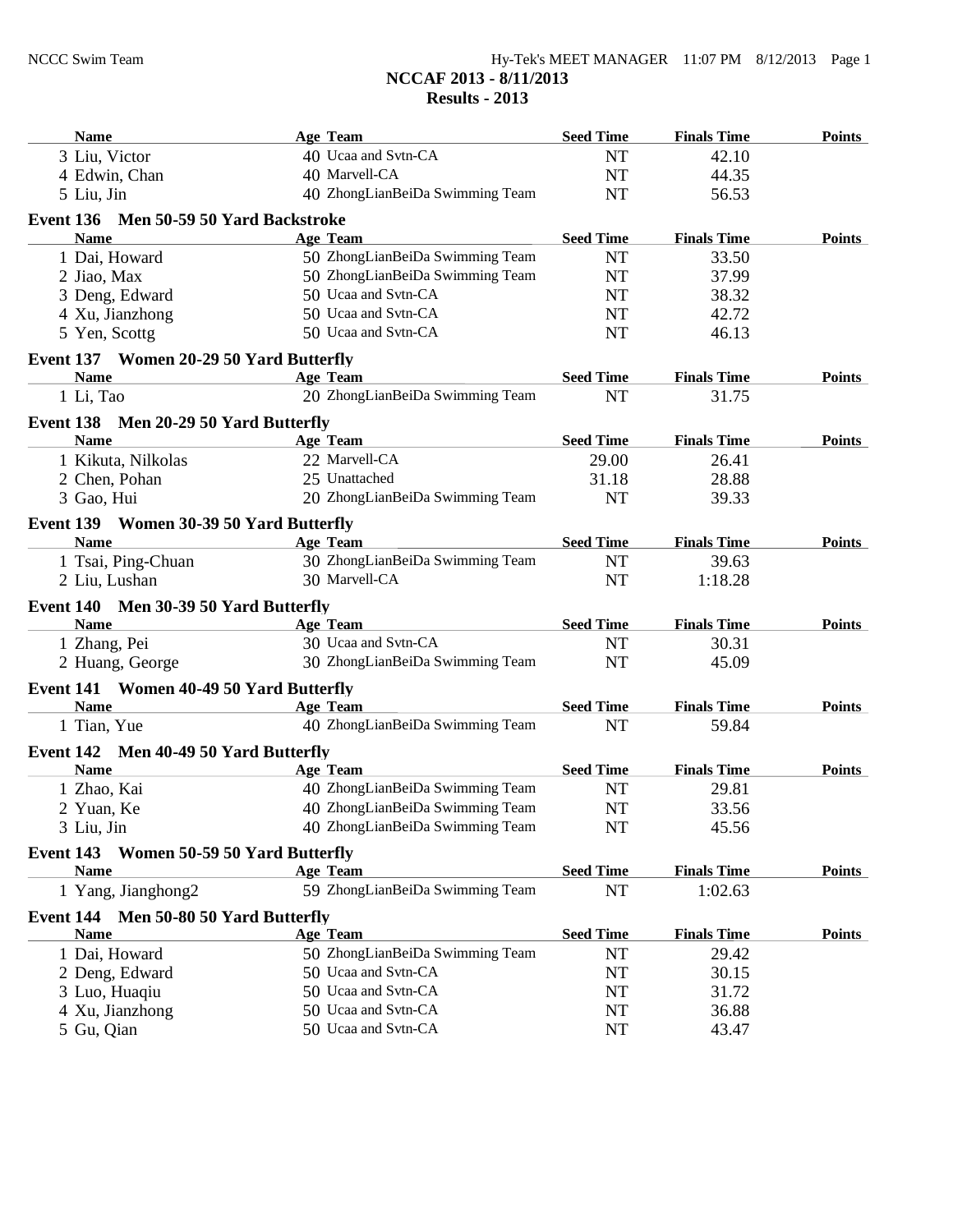**Results - 2013**

| <b>Name</b>                                 | <b>Age Team</b>                 | <b>Seed Time</b> | <b>Finals Time</b> | <b>Points</b> |
|---------------------------------------------|---------------------------------|------------------|--------------------|---------------|
| 1 Li, Tao                                   | 20 ZhongLianBeiDa Swimming Team | NT               | 1:05.28            |               |
| 2 Shiramiz, Audrey                          | 20 ZhongLianBeiDa Swimming Team | <b>NT</b>        | 1:17.22            |               |
| 3 Tang, Katie                               | 20 Ucaa and Svtn-CA             | NT               | 1:46.00            |               |
| 4 Fu, Summer                                | 20 ZhongLianBeiDa Swimming Team | <b>NT</b>        | 2:01.48            |               |
| Event 146 Men 20-29 100 Yard Freestyle      |                                 |                  |                    |               |
| <b>Name</b>                                 | <b>Age Team</b>                 | <b>Seed Time</b> | <b>Finals Time</b> | <b>Points</b> |
| 1 Gao, Hui                                  | 20 ZhongLianBeiDa Swimming Team | <b>NT</b>        | 1:20.37            |               |
| Event 147 Women 30-39 100 Yard Freestyle    |                                 |                  |                    |               |
| <b>Name</b>                                 | <b>Age Team</b>                 | <b>Seed Time</b> | <b>Finals Time</b> | <b>Points</b> |
| 1 Kuo, Nai Wei                              | 30 ZhongLianBeiDa Swimming Team | <b>NT</b>        | 1:18.88            |               |
| 2 Liu, Lushan                               | 30 Marvell-CA                   | <b>NT</b>        | 1:49.19            |               |
| Event 148 Men 30-39 100 Yard Freestyle      |                                 |                  |                    |               |
| <b>Name</b>                                 | <b>Age Team</b>                 | <b>Seed Time</b> | <b>Finals Time</b> | <b>Points</b> |
| 1 Zhang, Pei                                | 30 Ucaa and Svtn-CA             | <b>NT</b>        | 1:07.97            |               |
| 2 Ding, Li                                  | 30 ZhongLianBeiDa Swimming Team | <b>NT</b>        | 1:13.00            |               |
| 3 Huang, George                             | 30 ZhongLianBeiDa Swimming Team | <b>NT</b>        | 1:18.60            |               |
| 4 He, Zesheng                               | 32 Ucaa and Svtn-CA             | 1:30.00          | 1:28.07            |               |
| Event 150 Men 40-49 100 Yard Freestyle      |                                 |                  |                    |               |
| <b>Name</b>                                 | <b>Age Team</b>                 | <b>Seed Time</b> | <b>Finals Time</b> | <b>Points</b> |
| 1 Liu, Victor                               | 40 Ucaa and Svtn-CA             | <b>NT</b>        | 1:08.96            |               |
| 2 Yin, Baoxuan                              | 40 Ucaa and Svtn-CA             | <b>NT</b>        | 1:11.38            |               |
| 3 Gong, Peter                               | 40 ZhongLianBeiDa Swimming Team | <b>NT</b>        | 1:20.09            |               |
| 4 Chang, Alfa                               | 40 ZhongLianBeiDa Swimming Team | NT               | 1:27.47            |               |
| 5 Li, Weiheng                               | 40 Marvell-CA                   | <b>NT</b>        | 1:36.47            |               |
| Event 151<br>Women 50-59 100 Yard Freestyle |                                 |                  |                    |               |
| <b>Name</b>                                 | <b>Age Team</b>                 | <b>Seed Time</b> | <b>Finals Time</b> | <b>Points</b> |
| 1 Dong, Yan                                 | 50 ZhongLianBeiDa Swimming Team | <b>NT</b>        | 1:29.00            |               |
| 2 Chen, Ning                                | 50 ZhongLianBeiDa Swimming Team | <b>NT</b>        | 1:43.50            |               |
| Event 152 Men 50-59 100 Yard Freestyle      |                                 |                  |                    |               |
| <b>Name</b>                                 | <b>Age Team</b>                 | <b>Seed Time</b> | <b>Finals Time</b> | <b>Points</b> |
| 1 Cui, Steve                                | 50 Ucaa and Svtn-CA             | NT               | 1:02.72            |               |
| 2 Deng, Edward                              | 50 Ucaa and Svtn-CA             | <b>NT</b>        | 1:03.06            |               |
| 3 Jiao, Max                                 | 50 ZhongLianBeiDa Swimming Team | $\rm{NT}$        | 1:04.96            |               |
| 4 Gu, Qian                                  | 50 Ucaa and Svtn-CA             | NT               | 1:31.15            |               |
| 5 Yu, Bin                                   | 50 Ucaa and Svtn-CA             | <b>NT</b>        | 1:31.85            |               |
| Event 154<br>Men 60-80 100 Yard Freestyle   |                                 |                  |                    |               |
| <b>Name</b>                                 | <b>Age Team</b>                 | <b>Seed Time</b> | <b>Finals Time</b> | <b>Points</b> |
| 1 Fan, Victor                               | 60 Unattached                   | NT               | 1:19.56            |               |
| 2 Xie, Ding-Gup                             | 60 ZhongLianBeiDa Swimming Team | NT               | 2:11.53            |               |
| Event 155 Women 20-29 100 Yard Breaststroke |                                 |                  |                    |               |
| <b>Name</b>                                 | <b>Age Team</b>                 | <b>Seed Time</b> | <b>Finals Time</b> | <b>Points</b> |
| 1 Fu, Summer                                | 20 ZhongLianBeiDa Swimming Team | <b>NT</b>        | 2:06.22            |               |
| 2 Tang, Katie                               | 20 Ucaa and Svtn-CA             | NT               | 2:28.47            |               |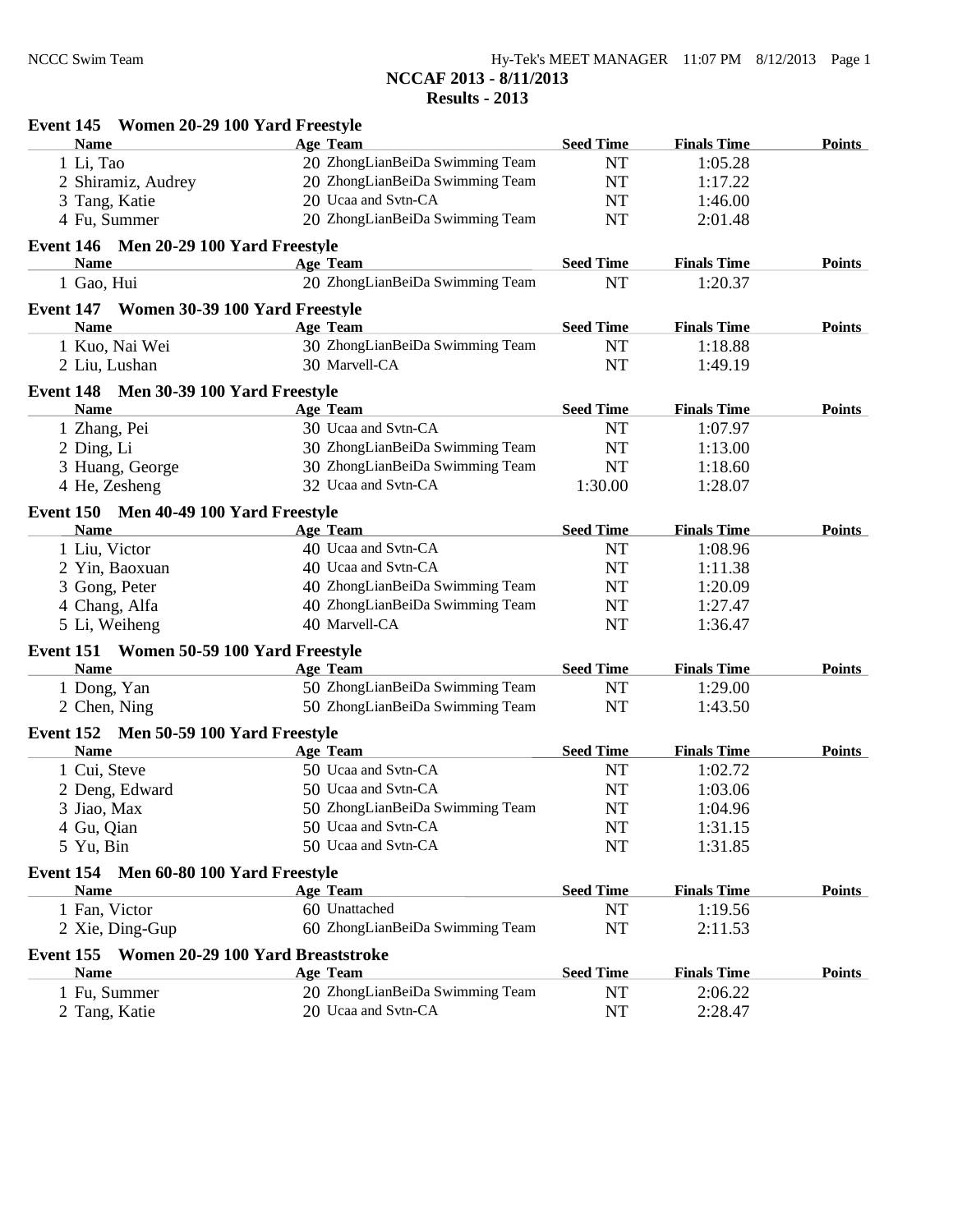| Event 156 Men 20-29 100 Yard Breaststroke                   |                                             |                  |                    |               |
|-------------------------------------------------------------|---------------------------------------------|------------------|--------------------|---------------|
| <b>Name</b>                                                 | <b>Age Team</b>                             | <b>Seed Time</b> | <b>Finals Time</b> | <b>Points</b> |
| 1 Kikuta, Nilkolas                                          | 22 Marvell-CA                               | 1:09.00          | 1:07.53            |               |
| 2 Chen, Pohan                                               | 25 Unattached                               | 1:09.44          | 1:08.78            |               |
| 3 Gao, Hui                                                  | 20 ZhongLianBeiDa Swimming Team             | <b>NT</b>        | 1:26.38            |               |
| Event 157 Women 30-39 100 Yard Breaststroke                 |                                             |                  |                    |               |
| Name                                                        | <b>Age Team</b>                             | <b>Seed Time</b> | <b>Finals Time</b> | <b>Points</b> |
| 1 Chen, Jianer                                              | 38 Calphin Aquatic Club-CA                  | NT               | 1:42.43            |               |
| 2 Chen, Eleen                                               | 30 ZhongLianBeiDa Swimming Team             | <b>NT</b>        | 1:45.28            |               |
| 3 Dai, Minya                                                | 30 ZhongLianBeiDa Swimming Team             | <b>NT</b>        | 1:58.53            |               |
| 4 liu, Yanli                                                | 30 ZhongLianBeiDa Swimming Team             | <b>NT</b>        | 3:17.34            |               |
| Event 158 Men 30-39 100 Yard Breaststroke                   |                                             |                  |                    |               |
| <b>Name</b>                                                 | <b>Age Team</b>                             | <b>Seed Time</b> | <b>Finals Time</b> | <b>Points</b> |
| 1 Zhang, Pei                                                | 30 Ucaa and Svtn-CA                         | <b>NT</b>        | 1:22.85            |               |
| 2 Ding, Li                                                  | 30 ZhongLianBeiDa Swimming Team             | <b>NT</b>        | 1:34.88            |               |
| Event 159 Women 40-49 100 Yard Breaststroke                 |                                             |                  |                    |               |
| <b>Name</b>                                                 | <b>Age Team</b>                             | <b>Seed Time</b> | <b>Finals Time</b> | <b>Points</b> |
| 1 Wu, Fengling                                              | 40 ZhongLianBeiDa Swimming Team             | <b>NT</b>        | 1:36.69            |               |
| 2 Yang, Wei                                                 | 40 Ucaa and Svtn-CA                         | <b>NT</b>        | 1:41.50            |               |
| Event 160 Men 40-49 100 Yard Breaststroke                   |                                             |                  |                    |               |
| <b>Name</b>                                                 | <b>Age Team</b>                             | <b>Seed Time</b> | <b>Finals Time</b> | <b>Points</b> |
| 1 Hu, Brian                                                 | 40 ZhongLianBeiDa Swimming Team             | <b>NT</b>        | 1:22.87            |               |
| 2 Liu, Victor                                               | 40 Ucaa and Svtn-CA                         | NT               | 1:34.30            |               |
| 3 Liu, Shang-hung                                           | 41 Unattached                               | 2:15.00          | 1:35.09            |               |
| 4 Liu, Sean                                                 | 40 ZhongLianBeiDa Swimming Team             | <b>NT</b>        | 1:39.38            |               |
| 5 Chang, Alfa                                               | 40 ZhongLianBeiDa Swimming Team             | <b>NT</b>        | 1:57.00            |               |
| Event 161                                                   | Women 50-59 100 Yard Breaststroke           |                  |                    |               |
| <b>Name</b>                                                 | <b>Age Team</b>                             | <b>Seed Time</b> | <b>Finals Time</b> | <b>Points</b> |
| 1 Yip, Christine                                            | 50 ZhongLianBeiDa Swimming Team             | NT               | 1:39.50            |               |
| 2 Chen, Ning                                                | 50 ZhongLianBeiDa Swimming Team             | <b>NT</b>        | 1:56.18            |               |
| Event 162 Men 50-59 100 Yard Breaststroke                   |                                             |                  |                    |               |
| Name                                                        | <b>Age Team</b>                             | <b>Seed Time</b> | <b>Finals Time</b> | <b>Points</b> |
| 1 Deng, Edward                                              | 50 Ucaa and Svtn-CA                         | NT               | 1:20.87            |               |
| 2 Xing, Geoffrey                                            | 50 ZhongLianBeiDa Swimming Team             | <b>NT</b>        | 1:22.27            |               |
| 3 Cui, Steve                                                | 50 Ucaa and Svtn-CA                         | NT               | 1:22.53            |               |
| 4 Lai, Ming                                                 | 50 ZhongLianBeiDa Swimming Team             | NT               | 1:23.63            |               |
|                                                             |                                             |                  |                    |               |
| Event 164<br>Men 60-80 100 Yard Breaststroke<br><b>Name</b> |                                             | <b>Seed Time</b> | <b>Finals Time</b> |               |
|                                                             | Age Team<br>60 ZhongLianBeiDa Swimming Team | <b>NT</b>        | 1:59.16            | <b>Points</b> |
| 1 Zhen, lin<br>2 Xie, Ding-Gup                              | 60 ZhongLianBeiDa Swimming Team             | NT               | 2:21.81            |               |
|                                                             |                                             |                  |                    |               |
| Event 165 Women 20-29 100 Yard Backstroke                   |                                             |                  |                    |               |
| <b>Name</b>                                                 | <u>Age Team</u>                             | <b>Seed Time</b> | <b>Finals Time</b> | <b>Points</b> |
| 1 Shiramiz, Audrey                                          | 20 ZhongLianBeiDa Swimming Team             | NT               | 1:28.55            |               |
| 2 Tang, Katie                                               | 20 Ucaa and Svtn-CA                         | NT               | 2:36.28            |               |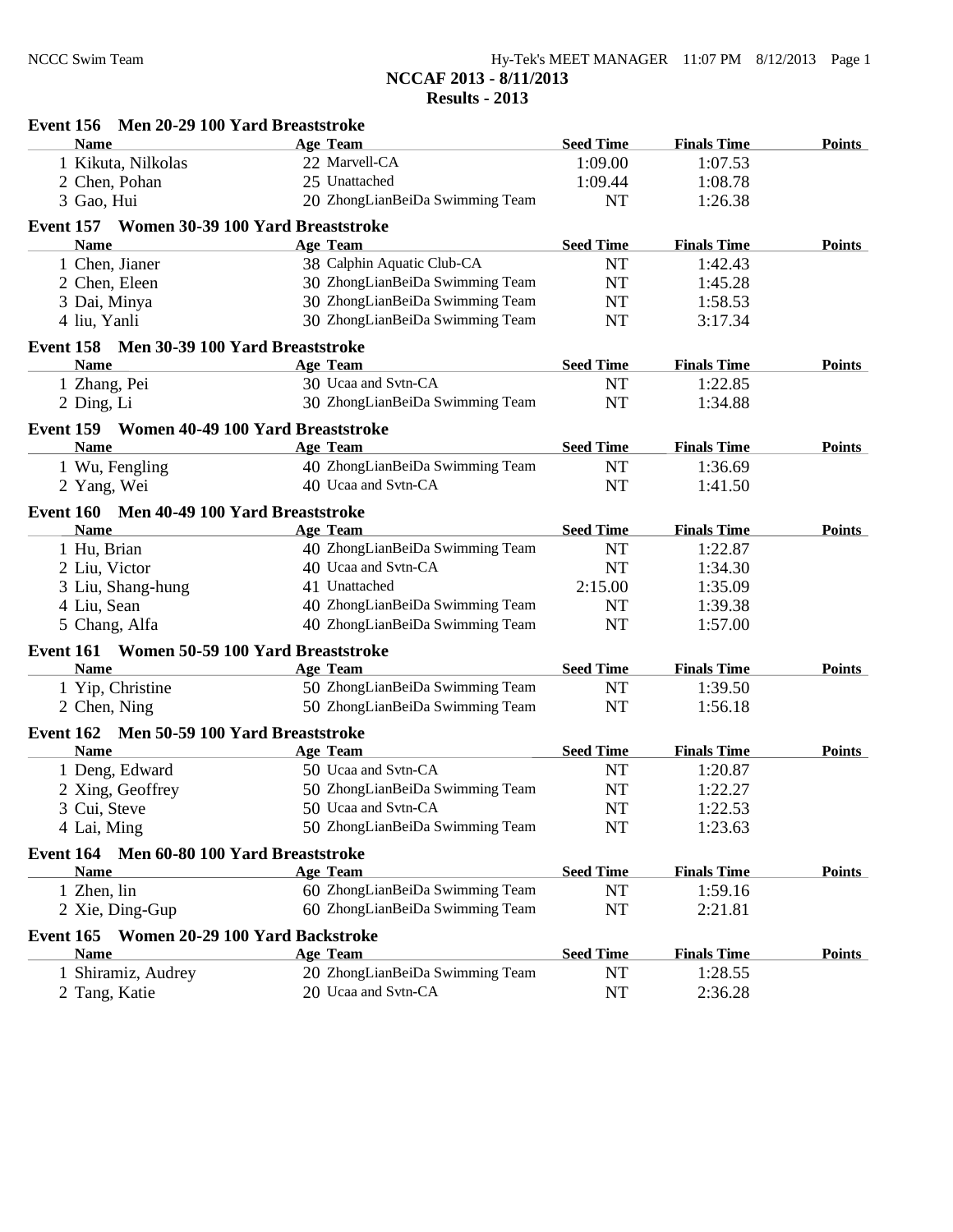| Event 167 Women 30-39 100 Yard Backstroke |                                 |                  |                    |               |
|-------------------------------------------|---------------------------------|------------------|--------------------|---------------|
| <b>Name</b>                               | <b>Age Team</b>                 | <b>Seed Time</b> | <b>Finals Time</b> | <b>Points</b> |
| 1 Kuo, Nai Wei                            | 30 ZhongLianBeiDa Swimming Team | NT               | 1:37.37            |               |
| 2 Liu, Lushan                             | 30 Marvell-CA                   | NT               | 2:52.84            |               |
| Event 168 Men 30-39 100 Yard Backstroke   |                                 |                  |                    |               |
| Name Age Team                             |                                 | <b>Seed Time</b> | <b>Finals Time</b> | <b>Points</b> |
| 1 Tam, Sai-wang 32 Marvell-CA             |                                 | 1:20.00          | 1:19.66            |               |
| Event 170 Men 40-49 100 Yard Backstroke   |                                 |                  |                    |               |
| <b>Name</b>                               | Age Team                        | <b>Seed Time</b> | <b>Finals Time</b> | <b>Points</b> |
| 1 Zhang, Yi                               | 40 ZhongLianBeiDa Swimming Team | <b>NT</b>        | 1:37.90            |               |
| 2 Jin, Wu                                 | 40 Marvell-CA                   | <b>NT</b>        | 1:57.10            |               |
| Event 172 Men 50-59 100 Yard Backstroke   |                                 |                  |                    |               |
| Name                                      | <b>Age Team</b>                 | <b>Seed Time</b> | <b>Finals Time</b> | <b>Points</b> |
| 1 Jiao, Max                               | 50 ZhongLianBeiDa Swimming Team | <b>NT</b>        | 1:24.88            |               |
| 2 Xu, Jianzhong                           | 50 Ucaa and Svtn-CA             | <b>NT</b>        | 1:28.29            |               |
| Event 173 Women 20-29 100 Yard Butterfly  |                                 |                  |                    |               |
| <b>Name</b>                               | <b>Age Team</b>                 | <b>Seed Time</b> | <b>Finals Time</b> | <b>Points</b> |
| 1 Li, Tao                                 | 20 ZhongLianBeiDa Swimming Team | NT               | 1:12.19            |               |
| Event 174 Men 20-29 100 Yard Butterfly    |                                 |                  |                    |               |
| <b>Name</b>                               | <b>Example 2018</b> Age Team    | <b>Seed Time</b> | <b>Finals Time</b> | <b>Points</b> |
| 1 Gao, Hui                                | 20 ZhongLianBeiDa Swimming Team | <b>NT</b>        | 1:29.44            |               |
| Event 177 Women 60-80 100 Yard IM         |                                 |                  |                    |               |
| Name Age Team                             |                                 | <b>Seed Time</b> | <b>Finals Time</b> | <b>Points</b> |
| 1 Yang, Jianghong                         | 60 ZhongLianBeiDa Swimming Team | <b>NT</b>        | 2:19.40            |               |
| Event 178 Men 60-80 100 Yard IM           |                                 |                  |                    |               |
| <b>Name</b>                               | Age Team                        | <b>Seed Time</b> | <b>Finals Time</b> | <b>Points</b> |
| 1 Li, Jianhua                             | 60 ZhongLianBeiDa Swimming Team | NT               | 1:15.22            |               |
| 2 Zhu, Yongcheng                          | 60 ZhongLianBeiDa Swimming Team | NT               | 1:44.79            |               |
| Event 180 Men 50-59 100 Yard IM           |                                 |                  |                    |               |
| <b>Name</b>                               | Age Team                        | <b>Seed Time</b> | <b>Finals Time</b> | <b>Points</b> |
| 1 Dai, Howard                             | 50 ZhongLianBeiDa Swimming Team | NT               | 1:09.72            |               |
| 2 Luo, Huaqiu                             | 50 Ucaa and Svtn-CA             | NT               | 1:13.64            |               |
| 3 Deng, Edward                            | 50 Ucaa and Svtn-CA             | <b>NT</b>        | 1:13.91            |               |
| 4 Cui, Steve                              | 50 Ucaa and Svtn-CA             | <b>NT</b>        | 1:15.18            |               |
| 5 Jiao, Max                               | 50 ZhongLianBeiDa Swimming Team | NT               | 1:15.31            |               |
| 6 Xing, Geoffrey                          | 50 ZhongLianBeiDa Swimming Team | NT               | 1:18.07            |               |
| Event 181 Women 40-49 100 Yard IM         |                                 |                  |                    |               |
| <b>Name</b>                               | Age Team                        | <b>Seed Time</b> | <b>Finals Time</b> | <b>Points</b> |
| 1 Tian, Yue                               | 40 ZhongLianBeiDa Swimming Team | <b>NT</b>        | 1:01.19            |               |
| 2 Yang, Wei                               | 40 Ucaa and Svtn-CA             | NT               | 1:45.00            |               |
| Event 182 Men 40-49 100 Yard IM           |                                 |                  |                    |               |
| <b>Name</b>                               | <b>Age Team</b>                 | <b>Seed Time</b> | <b>Finals Time</b> | <b>Points</b> |
| 1 Yin, Baoxuan                            | 40 Ucaa and Svtn-CA             | <b>NT</b>        | 1:21.84            |               |
| 2 Liu, Victor                             | 40 Ucaa and Svtn-CA             | NT               | 1:25.68            |               |
| 3 Yuan, Ke                                | 40 ZhongLianBeiDa Swimming Team | NT               | 1:26.81            |               |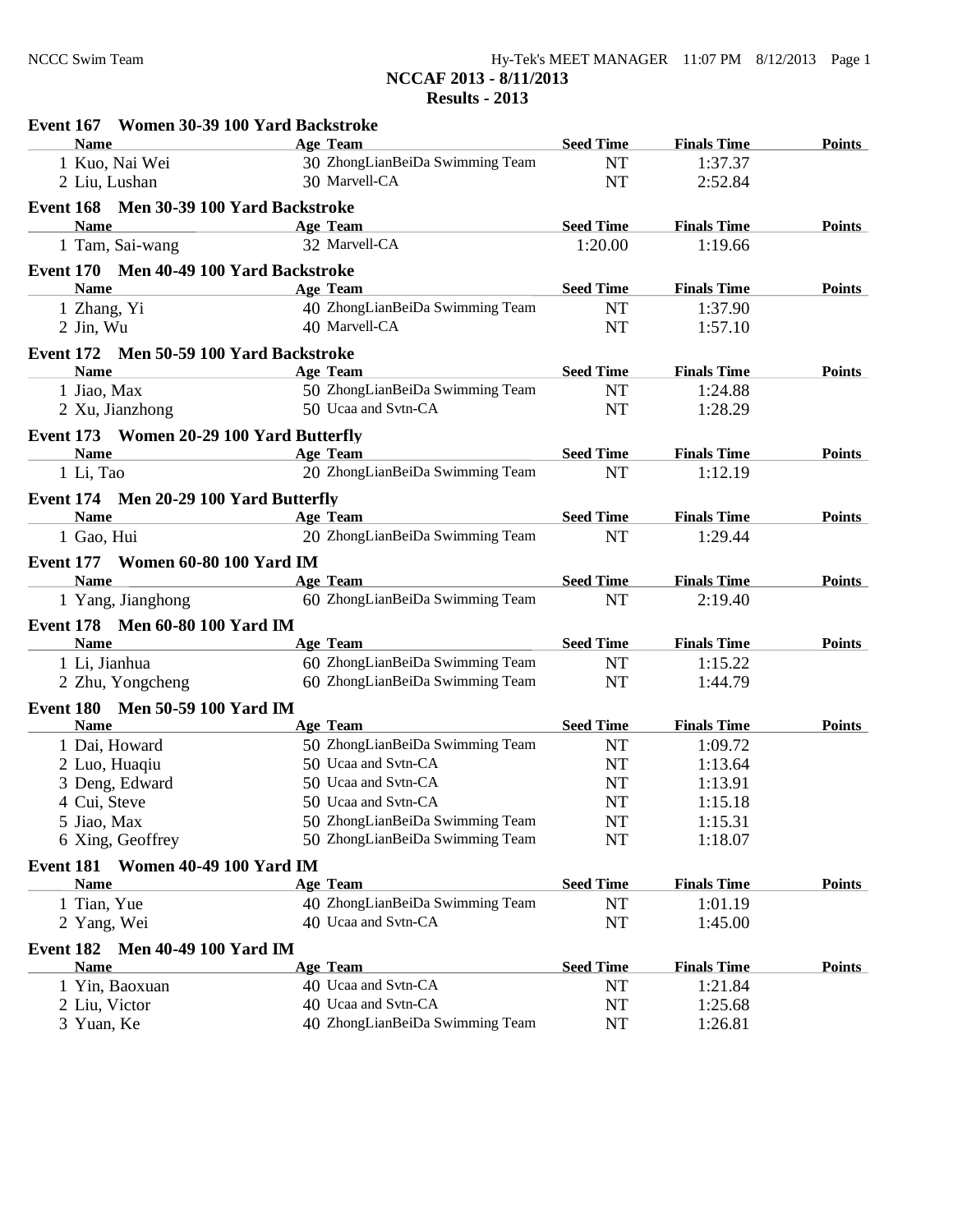| $Hy-Tek's MEET MANAGER$ 11:07 PM $8/12/2013$ Page 1 |  |  |
|-----------------------------------------------------|--|--|
| NCCAF 2013 - 8/11/2013                              |  |  |
| Results $-2013$                                     |  |  |

| Event 183 Women 30-39 200 Yard IM              |                                 |                     |                    |               |
|------------------------------------------------|---------------------------------|---------------------|--------------------|---------------|
| <b>Name</b>                                    | Age Team                        | <b>Seed Time</b>    | <b>Finals Time</b> | <b>Points</b> |
| 1 Liu, Lushan                                  | 30 Marvell-CA                   | <b>NT</b>           | 5:05.03            |               |
| Event 184 Men 30-39 200 Yard IM                |                                 |                     |                    |               |
| <b>Name</b>                                    | Age Team                        | <b>Seed Time</b>    | <b>Finals Time</b> | <b>Points</b> |
| 1 He, Zesheng                                  | 32 Ucaa and Svtn-CA             | 3:30.00             | 3:36.29            |               |
| Event 185 Women 20-29 200 Yard IM              |                                 |                     |                    |               |
| <b>Name</b>                                    | <b>Age Team</b>                 | <b>Seed Time</b>    | <b>Finals Time</b> | <b>Points</b> |
| 1 Fu, Summer                                   | 20 ZhongLianBeiDa Swimming Team | <b>NT</b>           | 5:03.65            |               |
| Event 186 Men 20-29 200 Yard IM                |                                 |                     |                    |               |
| <b>Name</b>                                    | Age Team                        | <b>Seed Time</b>    | <b>Finals Time</b> | <b>Points</b> |
| 1 Chen, Pohan                                  | 25 Unattached                   | 2:24.63             | 2:26.50            |               |
| 2 Kikuta, Nilkolas                             | 22 Marvell-CA                   | 2:20.00             | 2:28.37            |               |
| Event 188 Men 60-80 200 Yard Freestyle Relay   |                                 |                     |                    |               |
| <b>Team</b>                                    | <b>Relay</b>                    | <b>Seed Time</b>    | <b>Finals Time</b> | <b>Points</b> |
| 1 ZhongLianBeiDa                               | $\mathbf{A}$                    | NT                  | 2:33.75            |               |
| Event 189 Women 50-59 200 Yard Freestyle Relay |                                 |                     |                    |               |
| <b>Team</b>                                    | Relay                           | <b>Seed Time</b>    | <b>Finals Time</b> | <b>Points</b> |
| 1 ZhongLianBeiDa                               | $\mathbf{A}$                    | <b>NT</b>           | 2:34.50            |               |
| Event 190 Men 50-59 200 Yard Freestyle Relay   |                                 |                     |                    |               |
| <b>Team</b>                                    | <b>Relay</b>                    | <b>Seed Time</b>    | <b>Finals Time</b> | <b>Points</b> |
| 1 ZhongLianBeiDa                               | A                               | NT                  | 1:55.37            |               |
| 2 Ucaa and Svtn-CA                             | A                               | NT                  | 1:57.44            |               |
| Event 192 Men 40-49 200 Yard Freestyle Relay   |                                 |                     |                    |               |
| <b>Team</b>                                    | <b>Relay</b>                    | <b>Seed Time</b>    | <b>Finals Time</b> | <b>Points</b> |
| 1 ZhongLianBeiDa                               | $\mathbf{A}$                    | <b>NT</b>           | 1:57.35            |               |
| 2 Ucaa and Svtn-CA                             | A                               | NT                  | 2:05.59            |               |
| 1) Huang, Min 45                               | 2) Liu, Victor 40               | 3) Wen, Jianning 45 | 4) Yin, Baoxuan 40 |               |
| Event 193 Women 30-39 200 Yard Freestyle Relay |                                 |                     |                    |               |
| <b>Team</b>                                    | Relay                           | <b>Seed Time</b>    | <b>Finals Time</b> | <b>Points</b> |
| 1 ZhongLianBeiDa                               | $\mathsf{A}$                    | <b>NT</b>           | 2:39.00            |               |
| Event 194 Men 30-39 200 Yard Freestyle Relay   |                                 |                     |                    |               |
| <b>Team</b>                                    | <b>Relay</b>                    | <b>Seed Time</b>    | <b>Finals Time</b> | <b>Points</b> |
| 1 Marvell-CA                                   | A                               | <b>NT</b>           | 1:58.90            |               |
| 2 ZhongLianBeiDa                               | A                               | NT                  | 2:29.28            |               |
| Event 195 Women 20-29 200 Yard Freestyle Relay |                                 |                     |                    |               |
| <b>Team</b>                                    | <b>Relay</b>                    | <b>Seed Time</b>    | <b>Finals Time</b> | <b>Points</b> |
| 1 ZhongLianBeiDa                               | $\mathbf{A}$                    | NT                  | 2:42.78            |               |
| Event 196 Men 20-29 200 Yard Freestyle Relay   |                                 |                     |                    |               |
| <b>Team</b>                                    | <b>Relay</b>                    | <b>Seed Time</b>    | <b>Finals Time</b> | <b>Points</b> |
| 1 ZhongLianBeiDa                               | A                               | NT                  | 2:18.19            |               |
| Event 198 Men 60-65 200 Yard Medley Relay      |                                 |                     |                    |               |
| <b>Team</b>                                    | <b>Relay</b>                    | <b>Seed Time</b>    | <b>Finals Time</b> | <b>Points</b> |
| 1 Ucaa and Svtn-CA                             | A                               | NT                  | 3:03.41            |               |